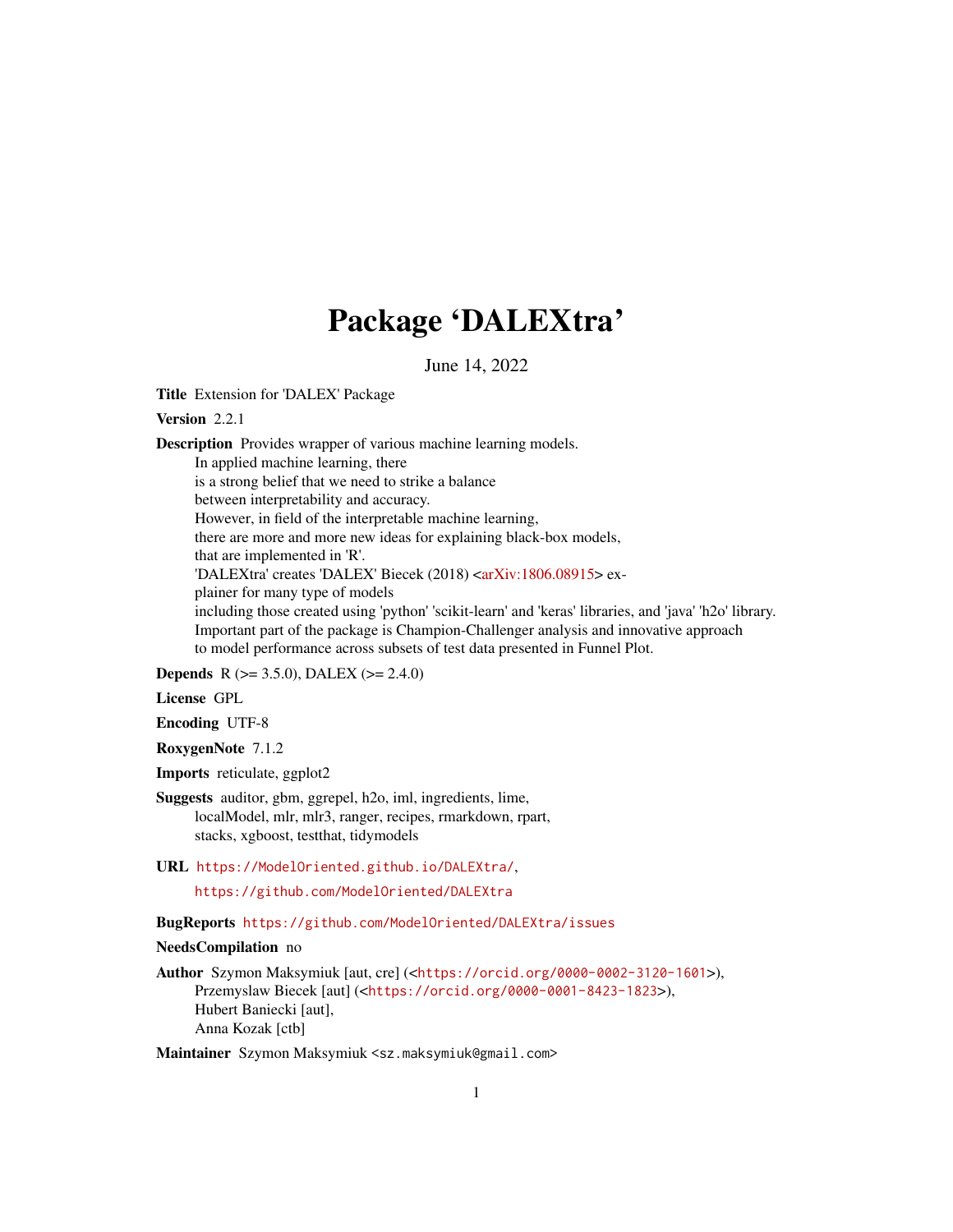<span id="page-1-0"></span>Repository CRAN

Date/Publication 2022-06-14 07:30:02 UTC

# R topics documented:

|       | $create\_env \dots \dots \dots \dots \dots \dots \dots \dots \dots \dots \dots \dots \dots \dots \dots \dots \dots$ | $\overline{4}$ |
|-------|---------------------------------------------------------------------------------------------------------------------|----------------|
|       |                                                                                                                     |                |
|       |                                                                                                                     | 5              |
|       |                                                                                                                     |                |
|       |                                                                                                                     |                |
|       |                                                                                                                     |                |
|       |                                                                                                                     |                |
|       |                                                                                                                     |                |
|       |                                                                                                                     |                |
|       |                                                                                                                     |                |
|       |                                                                                                                     |                |
|       |                                                                                                                     |                |
|       |                                                                                                                     |                |
|       |                                                                                                                     |                |
|       |                                                                                                                     |                |
|       |                                                                                                                     |                |
|       |                                                                                                                     |                |
|       |                                                                                                                     |                |
|       |                                                                                                                     |                |
|       |                                                                                                                     |                |
|       |                                                                                                                     |                |
|       |                                                                                                                     |                |
| Index |                                                                                                                     | 41             |

champion\_challenger *Compare machine learning models*

#### Description

Determining if one model is better than the other one is a difficult task. Mostly because there is a lot of fields that have to be covered to make such a judgement. Overall performance, performance on the crucial subset, distribution of residuals, those are only few among many ideas related to that issue. Following function allow user to create a report based on various sections. Each says something different about relation between champion and challengers. DALEXtra package share 3 base sections which are [funnel\\_measure](#page-22-1) [overall\\_comparison](#page-26-1) and [training\\_test\\_comparison](#page-36-1) but any object that has generic plot function can be included at report.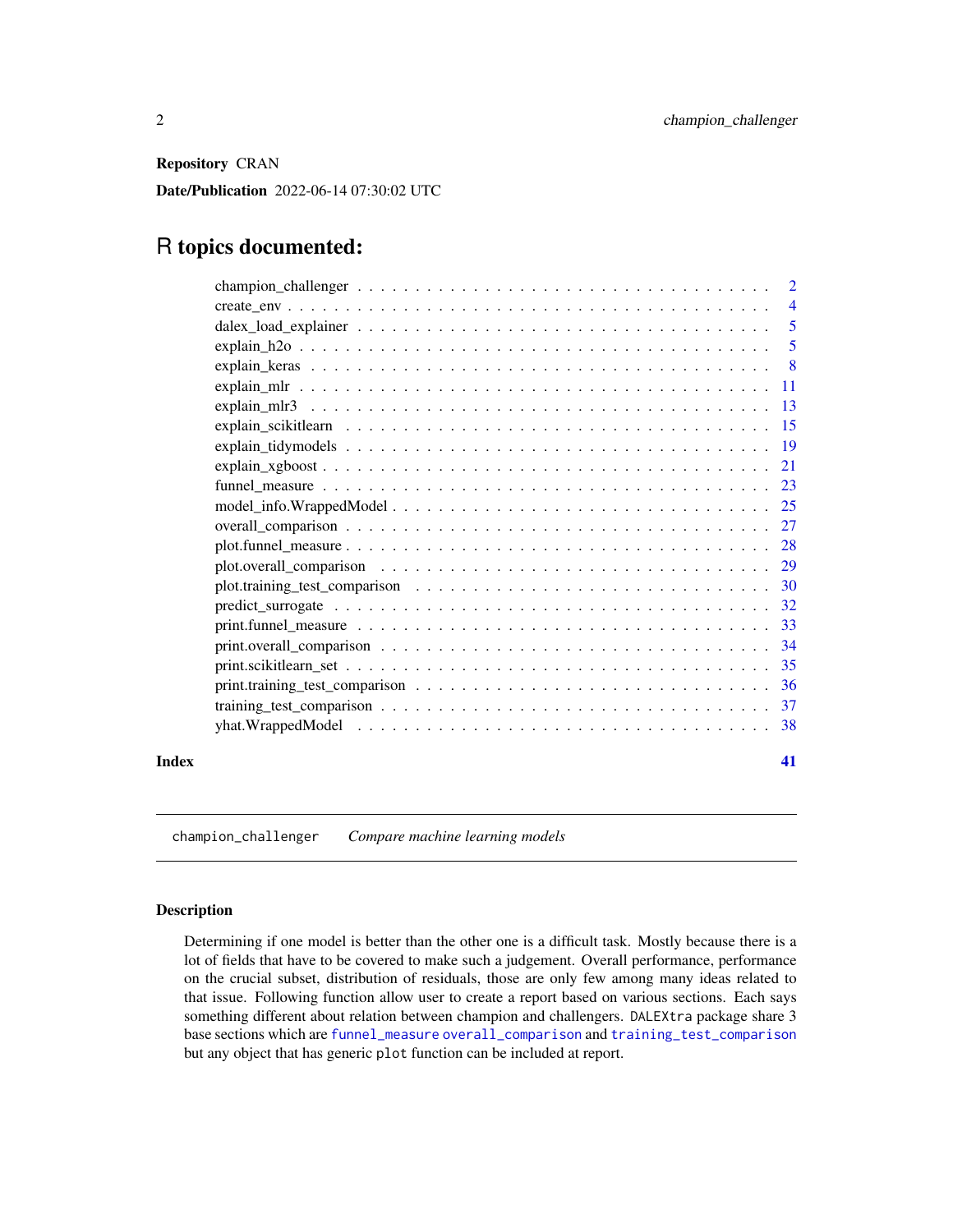# <span id="page-2-0"></span>champion\_challenger 3

# Usage

```
champion_challenger(
  sections,
 dot\_size = 4,
 output\_dir\_path = getwd(),
 output_name = "Report",
 model_performance_table = FALSE,
  title = "ChampionChallenger",
  author = Sys.info()[["user"]],
  ...
\mathcal{L}
```
# Arguments

| sections                | - list of sections to be attached to report. Could be sections available with<br>DALEXtra which are funnel_measure training_test_comparison, overall_comparison<br>or any other explanation that can work with plot function. Please provide name<br>for not standard sections, that will be presented as section titles. Otherwise class<br>of the object will be used. |  |
|-------------------------|--------------------------------------------------------------------------------------------------------------------------------------------------------------------------------------------------------------------------------------------------------------------------------------------------------------------------------------------------------------------------|--|
| dot_size                | - dot_size argument passed to plot. funnel_measure if funnel_measure sec-<br>tion present                                                                                                                                                                                                                                                                                |  |
| output_dir_path         |                                                                                                                                                                                                                                                                                                                                                                          |  |
|                         | - path to directory where Report should be created. By default it is current<br>working directory.                                                                                                                                                                                                                                                                       |  |
| output_name             | - name of the Report. By default it is "Report"                                                                                                                                                                                                                                                                                                                          |  |
| model_performance_table |                                                                                                                                                                                                                                                                                                                                                                          |  |
|                         | - If TRUE and overall_comparison section present, table of scores will be<br>displayed.                                                                                                                                                                                                                                                                                  |  |
| title                   | - Title for report, by default it is "ChampionChallenger".                                                                                                                                                                                                                                                                                                               |  |
| author                  | - Author of, report. By default it is current user name.                                                                                                                                                                                                                                                                                                                 |  |
| $\ddotsc$               | - other parameters passed to rmarkdown::render.                                                                                                                                                                                                                                                                                                                          |  |
|                         |                                                                                                                                                                                                                                                                                                                                                                          |  |

#### Value

rmarkdown report

```
library("mlr")
library("DALEXtra")
task <- mlr::makeRegrTask(
id = "R",data = apartments,
  target = "m2.price"
 \mathcal{L}learner_lm <- mlr::makeLearner(
```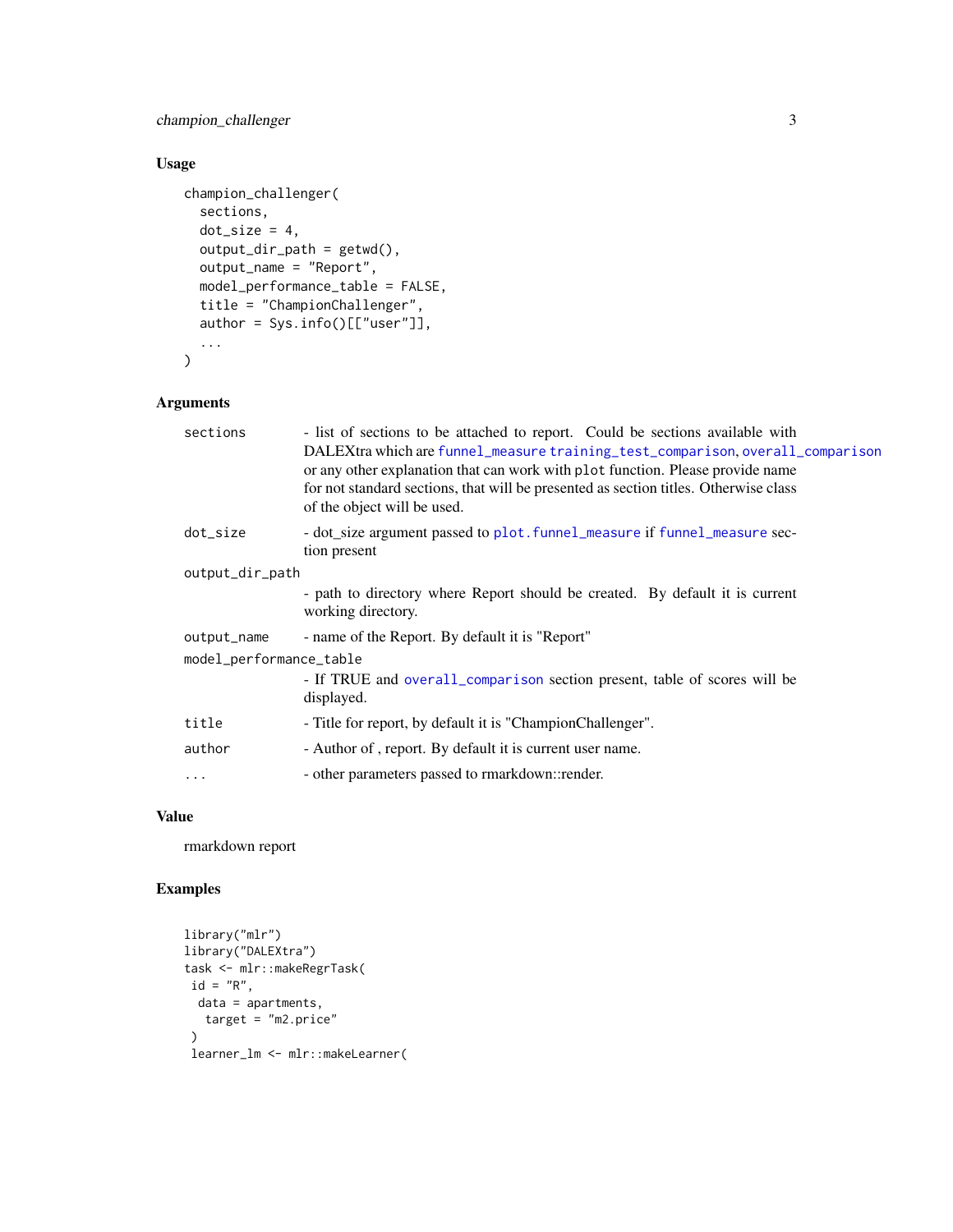```
"regr.lm"
)
model_lm <- mlr::train(learner_lm, task)
explainer_lm <- explain_mlr(model_lm, apartmentsTest, apartmentsTest$m2.price, label = "LM")
learner_rf <- mlr::makeLearner(
"regr.ranger"
)
model_rf <- mlr::train(learner_rf, task)
explainer_rf <- explain_mlr(model_rf, apartmentsTest, apartmentsTest$m2.price, label = "RF")
learner_gbm <- mlr::makeLearner(
"regr.gbm"
)
model_gbm <- mlr::train(learner_gbm, task)
explainer_gbm <- explain_mlr(model_gbm, apartmentsTest, apartmentsTest$m2.price, label = "GBM")
plot_data <- funnel_measure(explainer_lm, list(explainer_rf, explainer_gbm),
                          nbins = 5, measure_function = DALEX::loss_root_mean_square)
champion_challenger(list(plot_data), dot_size = 3, output_dir_path = tempdir())
```

```
create_env Create your conda virtual env with DALEX
```
# Description

Python objects may be loaded into R. However, it requires versions of the Python and libraries to match between both machines. This functions allow user to create conda virtual environment based on provided .yml file.

#### Usage

create\_env(yml, condaenv)

#### Arguments

| yml      | a path to the .yml file. If OS is Windows conda has to be added to the PATH first |
|----------|-----------------------------------------------------------------------------------|
| condaeny | path to main conda folder. If OS is Unix You may want to specify it. When         |
|          | passed with windows, param will be omitted.                                       |

#### Value

Name of created virtual env.

<span id="page-3-0"></span>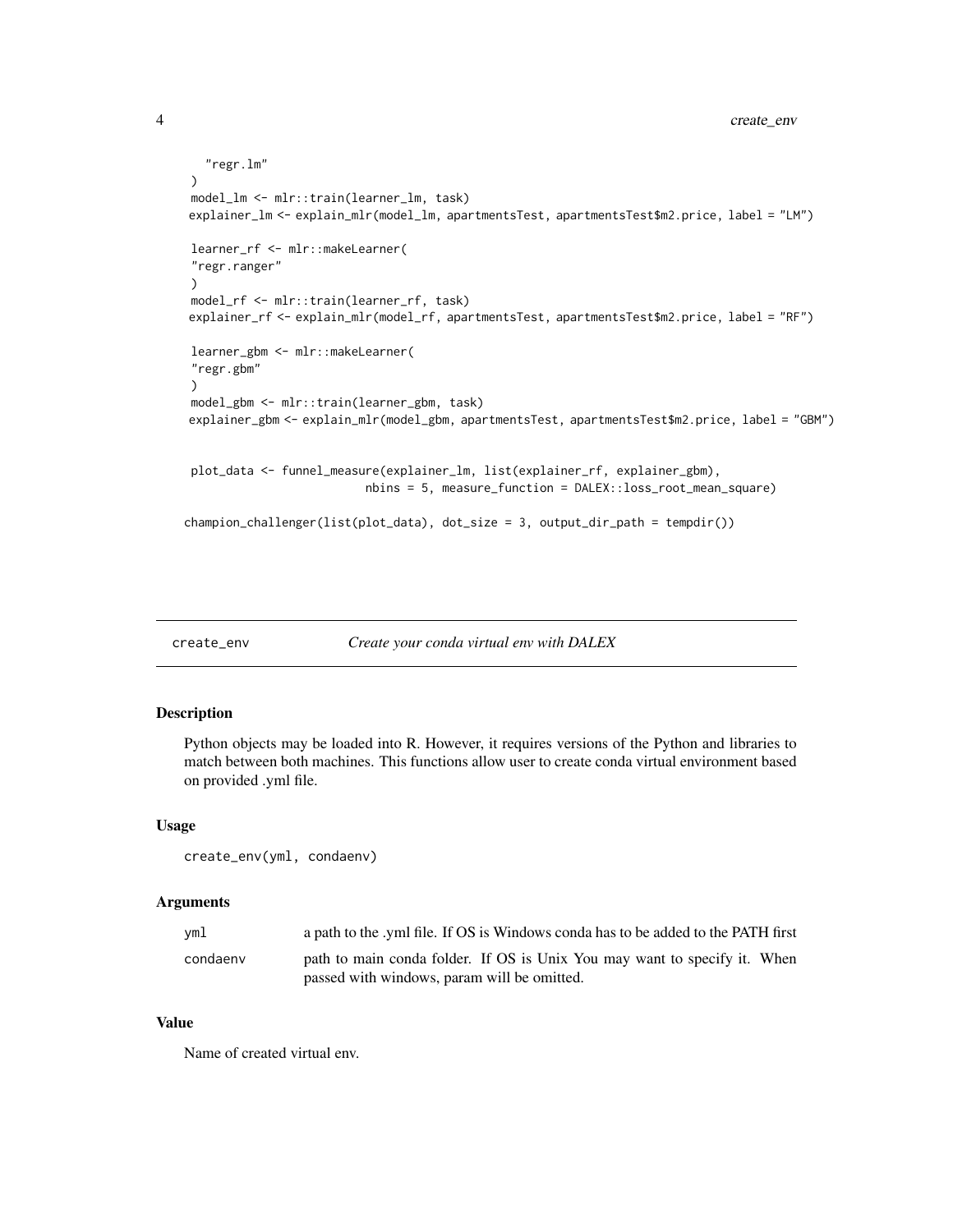# <span id="page-4-0"></span>dalex\_load\_explainer 5

#### Author(s)

Szymon Maksymiuk

#### Examples

```
## Not run:
 create_env(system.file("extdata", "testing_environment.yml", package = "DALEXtra"))
```
## End(Not run)

dalex\_load\_explainer *DALEX load explainer*

#### Description

Load DALEX explainer created with Python library into the R environment.

#### Usage

```
dalex_load_explainer(path)
```
#### Arguments

path Path to the pickle file with explainer saved.

# Details

Function uses the reticulate package to load Python object saved in a pickle and make it accessible within R session. It also adds explainer class to the object so it can be used with DALEX R functions.

<span id="page-4-1"></span>explain\_h2o *Create explainer from your h2o model*

#### Description

DALEX is designed to work with various black-box models like tree ensembles, linear models, neural networks etc. Unfortunately R packages that create such models are very inconsistent. Different tools use different interfaces to train, validate and use models. One of those tools, we would like to make more accessible is H2O.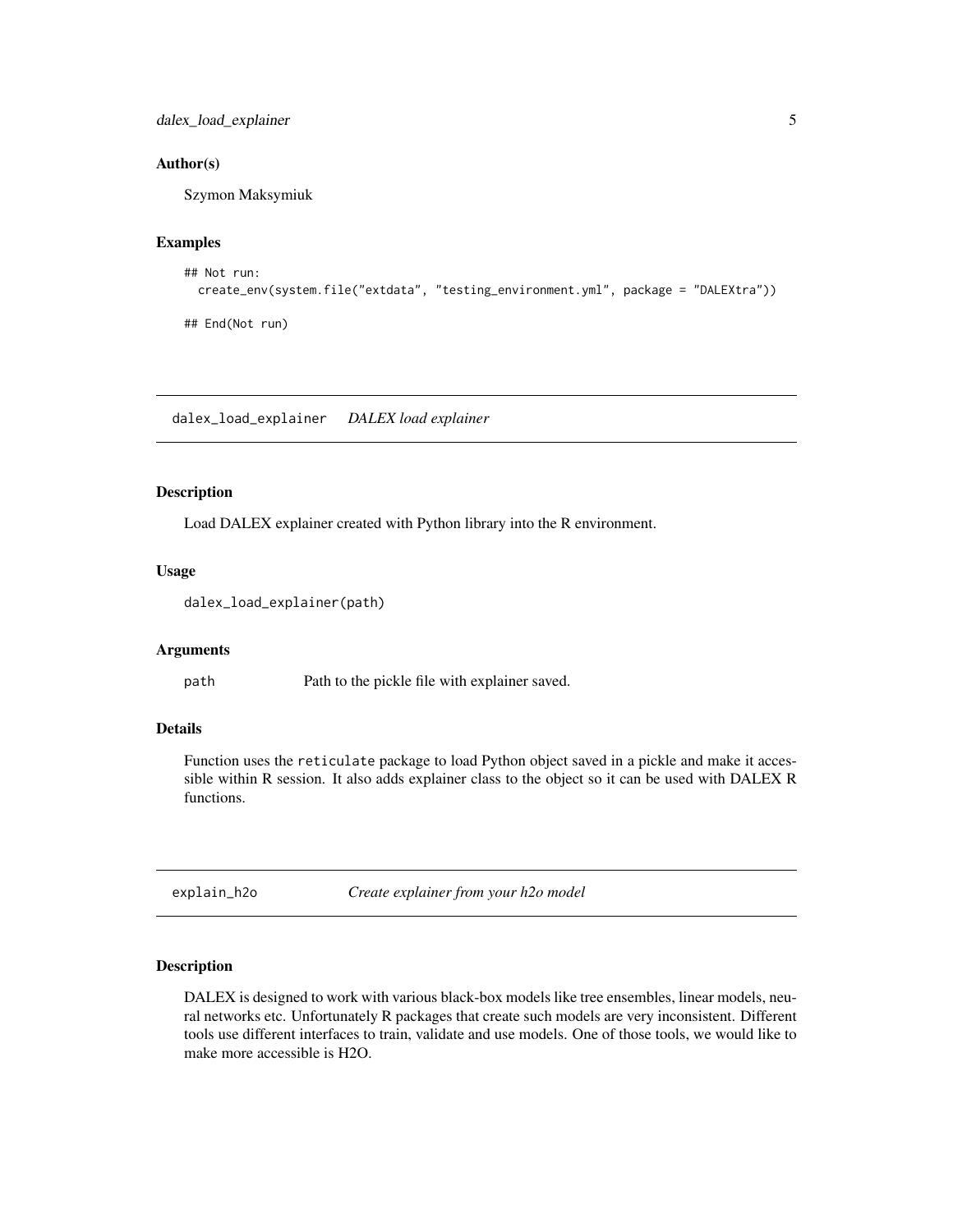# Usage

```
explain_h2o(
  model,
  data = NULL,y = NULL,weights = NULL,
  predict_function = NULL,
  predict_function_target_column = NULL,
  residual_function = NULL,
  ...,
  label = NULL,
  verbose = TRUE,
  precalculate = TRUE,
  colorize = !isTRUE(getOption("knitr.in.progress")),
  model_info = NULL,
  type = NULL
\mathcal{L}
```

| model             | object - a model to be explained                                                                                                                                                                                                                                                                                                                                                                                                                    |  |
|-------------------|-----------------------------------------------------------------------------------------------------------------------------------------------------------------------------------------------------------------------------------------------------------------------------------------------------------------------------------------------------------------------------------------------------------------------------------------------------|--|
| data              | data.frame or matrix - data which will be used to calculate the explanations. If<br>not provided, then it will be extracted from the model. Data should be passed<br>without a target column (this shall be provided as the y argument). NOTE: If the<br>target variable is present in the data, some of the functionalities may not work<br>properly.                                                                                              |  |
| У                 | numeric vector with outputs/scores. If provided, then it shall have the same size<br>as data                                                                                                                                                                                                                                                                                                                                                        |  |
| weights           | numeric vector with sampling weights. By default it's NULL. If provided, then it<br>shall have the same length as data                                                                                                                                                                                                                                                                                                                              |  |
| predict_function  |                                                                                                                                                                                                                                                                                                                                                                                                                                                     |  |
|                   | function that takes two arguments: model and new data and returns a numeric<br>vector with predictions. By default it is yhat.                                                                                                                                                                                                                                                                                                                      |  |
|                   | predict_function_target_column                                                                                                                                                                                                                                                                                                                                                                                                                      |  |
|                   | Character or numeric containing either column name or column number in the<br>model prediction object of the class that should be considered as positive (i.e.<br>the class that is associated with probability 1). If NULL, the second column of<br>the output will be taken for binary classification. For a multiclass classification<br>setting, that parameter cause switch to binary classification mode with one vs<br>others probabilities. |  |
| residual_function |                                                                                                                                                                                                                                                                                                                                                                                                                                                     |  |
|                   | function that takes four arguments: model, data, target vector y and predict func-<br>tion (optionally). It should return a numeric vector with model residuals for<br>given data. If not provided, response residuals $(y - \hat{y})$ are calculated. By default<br>it is residual_function_default.                                                                                                                                               |  |
| $\cdots$          | other parameters                                                                                                                                                                                                                                                                                                                                                                                                                                    |  |
|                   |                                                                                                                                                                                                                                                                                                                                                                                                                                                     |  |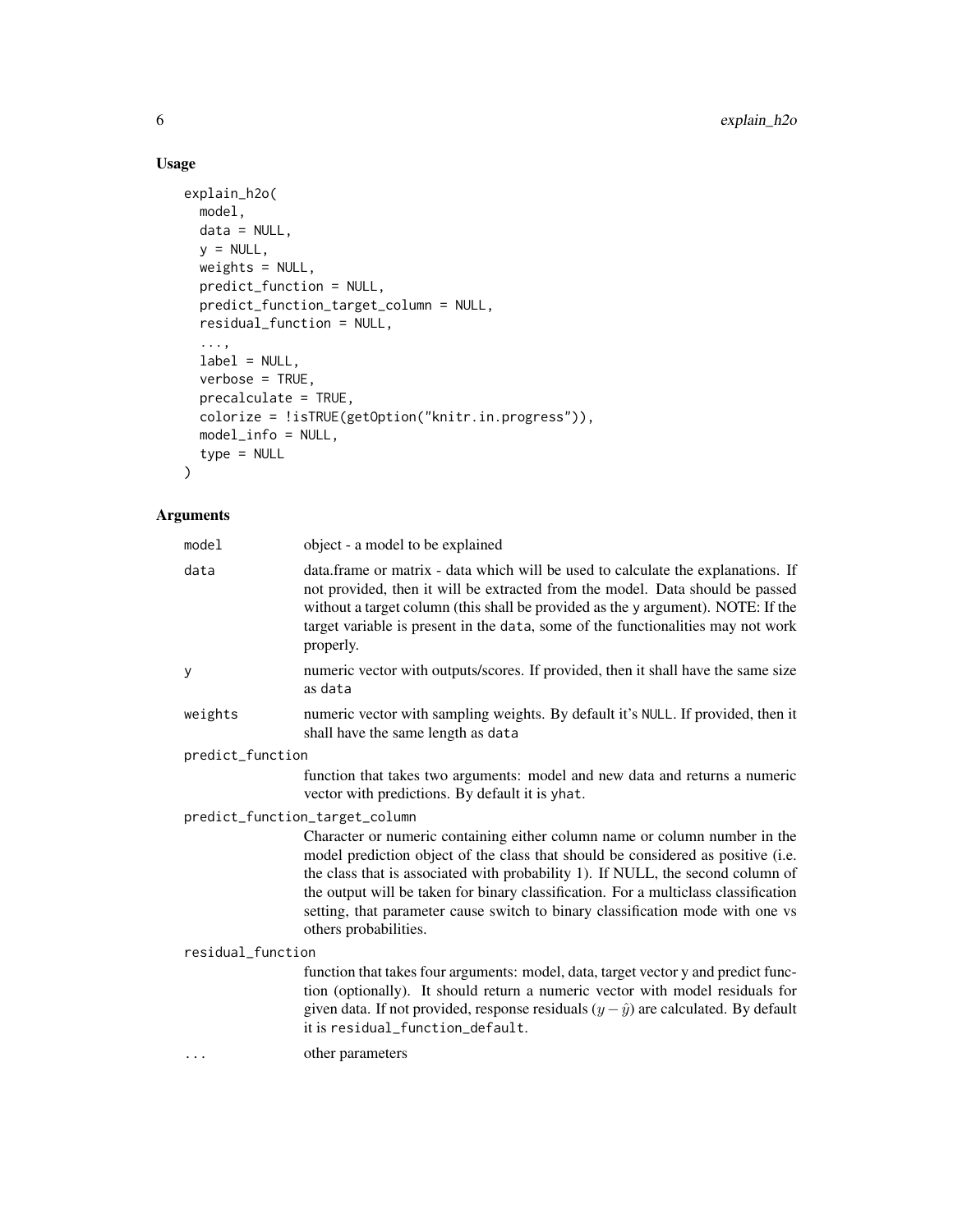<span id="page-6-0"></span>

| label        | character - the name of the model. By default it's extracted from the 'class'<br>attribute of the model                                                                                                                    |
|--------------|----------------------------------------------------------------------------------------------------------------------------------------------------------------------------------------------------------------------------|
| verbose      | logical. If TRUE (default) then diagnostic messages will be printed                                                                                                                                                        |
| precalculate | logical. If TRUE (default) then predicted_values and residual are calcu-<br>lated when explainer is created. This will happen also if verbose is TRUE. Set<br>both verbose and precalculate to FALSE to omit calculations. |
| colorize     | logical. If TRUE (default) then WARNINGS, ERRORS and NOTES are colorized.<br>Will work only in the R console. Now by default it is FALSE while knitting and<br>TRUE otherwise.                                             |
| model_info   | a named list (package, version, type) containing information about model. If<br>NULL, DALEX will seek for information on it's own.                                                                                         |
| type         | type of a model, either classification or regression. If not specified then<br>type will be extracted from model_info.                                                                                                     |

#### Value

explainer object ([explain](#page-0-0)) ready to work with DALEX

```
# load packages and data
library(h2o)
library(DALEXtra)
# data <- DALEX::titanic_imputed
# init h2o
cluster <- try(h2o::h2o.init())
if (!inherits(cluster, "try-error")) {
# stop h2o progress printing
h2o.no_progress()
# split the data
# h2o_split <- h2o.splitFrame(as.h2o(data))
# train <- h2o_split[[1]]
# test <- as.data.frame(h2o_split[[2]])
# h2o automl takes target as factor
# train$survived <- as.factor(train$survived)
# fit a model
# automl <- h2o.automl(y = "survived",
# training_frame = train,
# max_runtime_secs = 30)
# create an explainer for the model
# explainer <- explain_h2o(automl,
```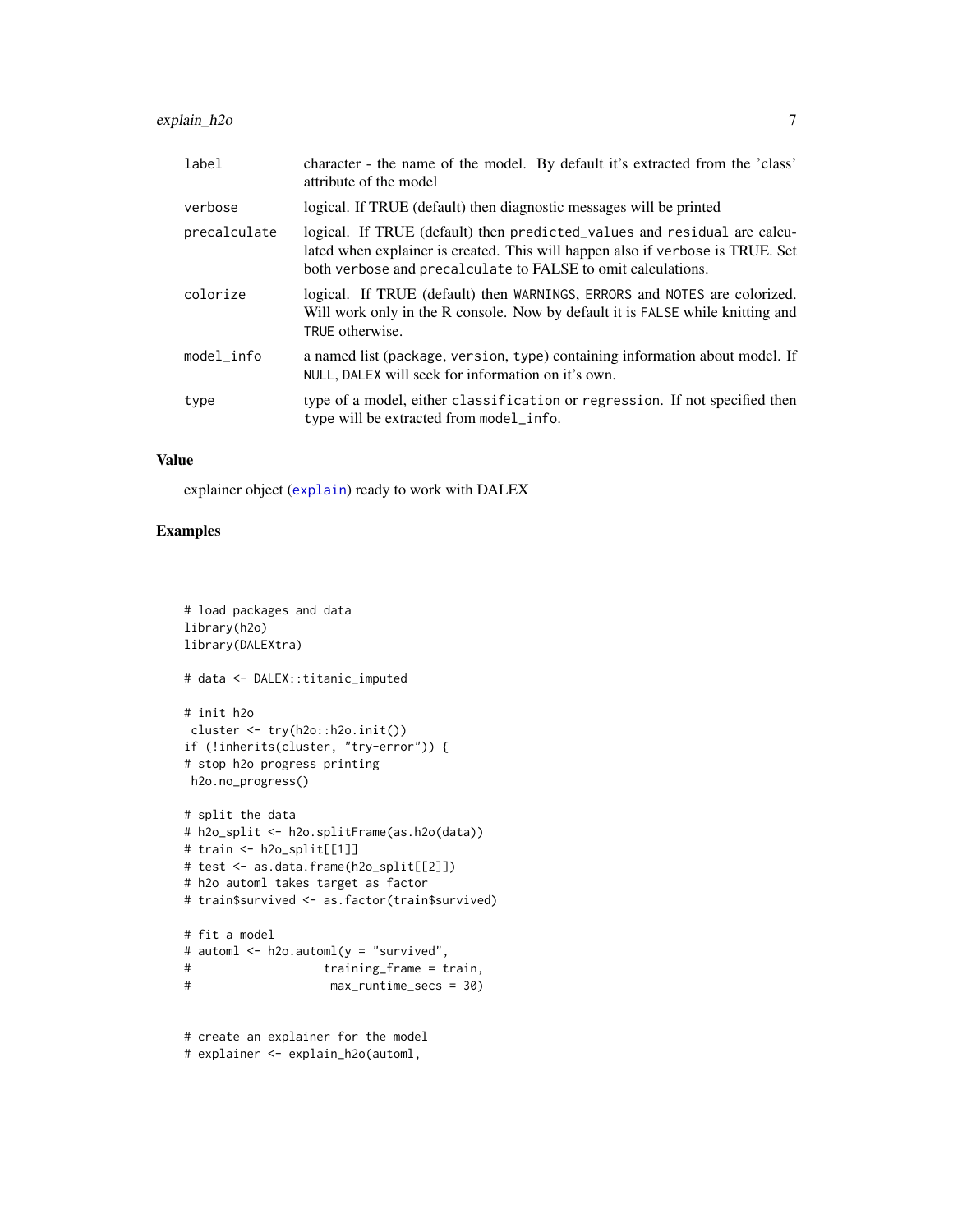```
# data = test,
# y = test$survived,
# label = "h2o")
titanic_test <- read.csv(system.file("extdata", "titanic_test.csv", package = "DALEXtra"))
titanic_train <- read.csv(system.file("extdata", "titanic_train.csv", package = "DALEXtra"))
titanic_h2o <- h2o::as.h2o(titanic_train)
titanic_h2o["survived"] <- h2o::as.factor(titanic_h2o["survived"])
titanic_test_h2o <- h2o::as.h2o(titanic_test)
model <- h2o::h2o.gbm(
training_frame = titanic_h2o,
y = "survived",distribution = "bernoulli",
ntrees = 500,
max\_depth = 4,
min\_rows = 12,
learn_rate = 0.001\mathcal{L}explain_h2o(model, titanic_test[,1:17], titanic_test[,18])
try(h2o.shutdown(prompt = FALSE))
}
```
<span id="page-7-1"></span>explain\_keras *Wrapper for Python Keras Models*

#### Description

Keras models may be loaded into R environment like any other Python object. This function helps to inspect performance of Python model and compare it with other models, using R tools like DALEX. This function creates an object that is easily accessible R version of Keras model exported from Python via pickle file.

#### Usage

```
explain_keras(
 path,
  yml = NULL,condaenv = NULL,
  env = NULL,data = NULL,
  y = NULL,
 weights = NULL,
 predict_function = NULL,
 predict_function_target_column = NULL,
  residual_function = NULL,
  ...,
```
<span id="page-7-0"></span>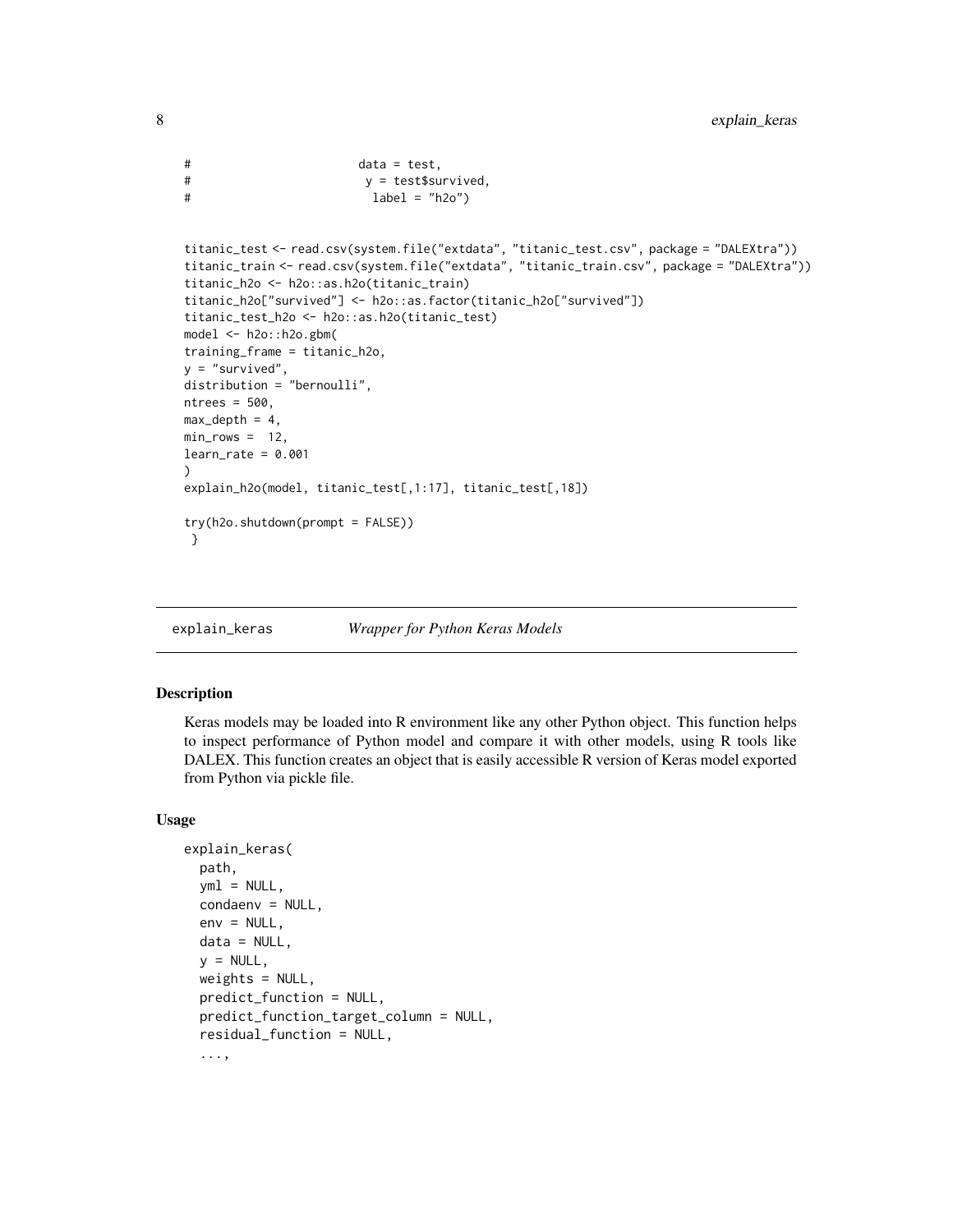# explain\_keras 9

```
label = NULL,verbose = TRUE,
 precalculate = TRUE,
 colorize = !isTRUE(getOption("knitr.in.progress")),
 model_info = NULL,
 type = NULL
\mathcal{L}
```

| path                           | a path to the pickle file. Can be used without other arguments if you are sure<br>that active Python version match pickle version.                                                                                                                                                                                                                                                                                                                  |  |
|--------------------------------|-----------------------------------------------------------------------------------------------------------------------------------------------------------------------------------------------------------------------------------------------------------------------------------------------------------------------------------------------------------------------------------------------------------------------------------------------------|--|
| yml                            | a path to the yml file. Conda virtual env will be recreated from this file. If OS is<br>Windows conda has to be added to the PATH first                                                                                                                                                                                                                                                                                                             |  |
| condaenv                       | If yml param is provided, a path to the main conda folder. If yml is null, a name<br>of existing conda environment.                                                                                                                                                                                                                                                                                                                                 |  |
| env                            | A path to python virtual environment.                                                                                                                                                                                                                                                                                                                                                                                                               |  |
| data                           | data.frame or matrix - data which will be used to calculate the explanations. If<br>not provided, then it will be extracted from the model. Data should be passed<br>without a target column (this shall be provided as the y argument). NOTE: If the<br>target variable is present in the data, some of the functionalities may not work<br>properly.                                                                                              |  |
| у                              | numeric vector with outputs/scores. If provided, then it shall have the same size<br>as data                                                                                                                                                                                                                                                                                                                                                        |  |
| weights                        | numeric vector with sampling weights. By default it's NULL. If provided, then it<br>shall have the same length as data                                                                                                                                                                                                                                                                                                                              |  |
| predict_function               |                                                                                                                                                                                                                                                                                                                                                                                                                                                     |  |
|                                | function that takes two arguments: model and new data and returns a numeric<br>vector with predictions. By default it is yhat.                                                                                                                                                                                                                                                                                                                      |  |
| predict_function_target_column |                                                                                                                                                                                                                                                                                                                                                                                                                                                     |  |
|                                | Character or numeric containing either column name or column number in the<br>model prediction object of the class that should be considered as positive (i.e.<br>the class that is associated with probability 1). If NULL, the second column of<br>the output will be taken for binary classification. For a multiclass classification<br>setting, that parameter cause switch to binary classification mode with one vs<br>others probabilities. |  |
| residual_function              |                                                                                                                                                                                                                                                                                                                                                                                                                                                     |  |
|                                | function that takes four arguments: model, data, target vector y and predict func-<br>tion (optionally). It should return a numeric vector with model residuals for<br>given data. If not provided, response residuals $(y - \hat{y})$ are calculated. By default<br>it is residual_function_default.                                                                                                                                               |  |
|                                | other parameters                                                                                                                                                                                                                                                                                                                                                                                                                                    |  |
| label                          | character - the name of the model. By default it's extracted from the 'class'<br>attribute of the model                                                                                                                                                                                                                                                                                                                                             |  |
| verbose                        | logical. If TRUE (default) then diagnostic messages will be printed                                                                                                                                                                                                                                                                                                                                                                                 |  |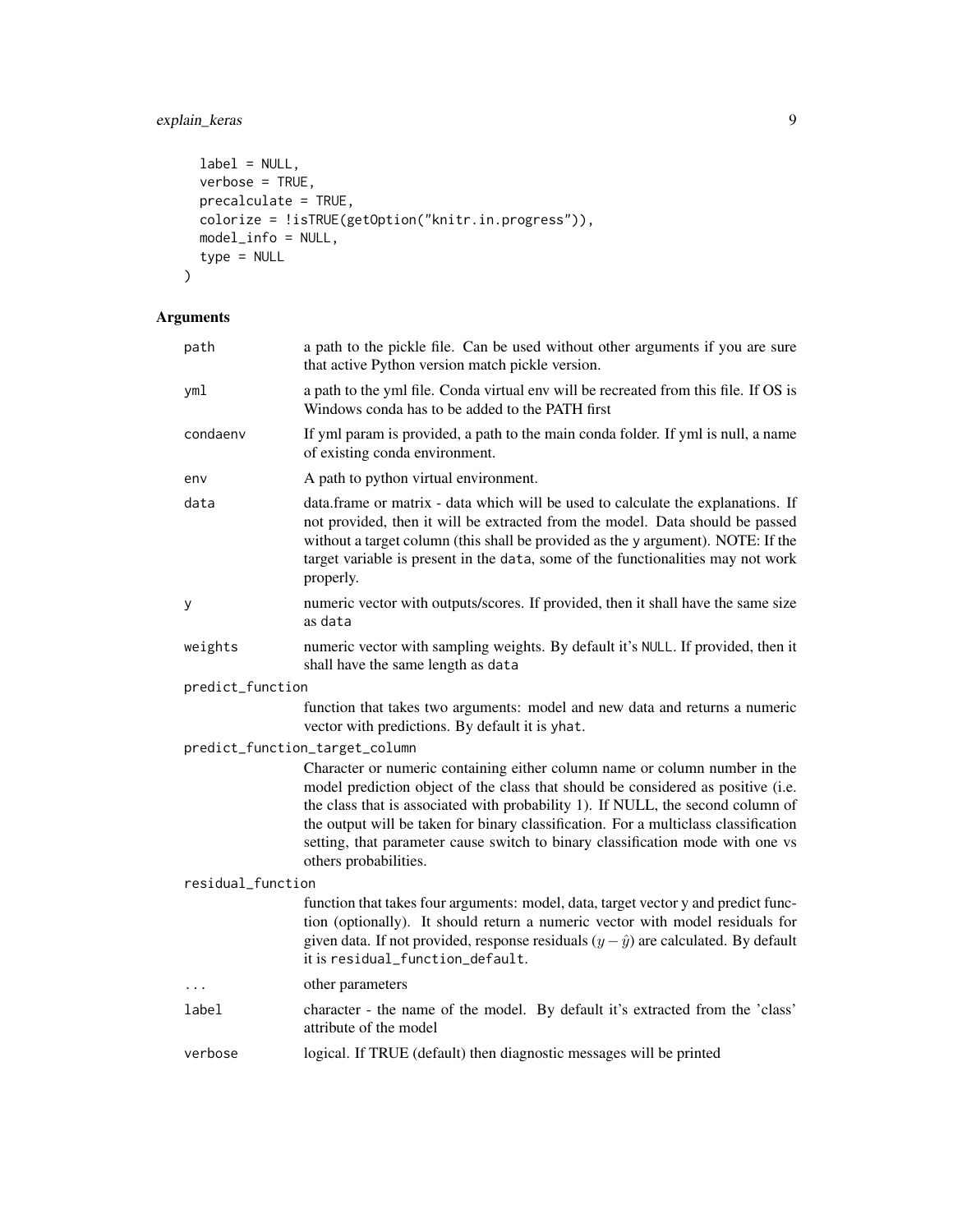<span id="page-9-0"></span>

| precalculate | logical. If TRUE (default) then predicted_values and residual are calcu-<br>lated when explainer is created. This will happen also if verbose is TRUE. Set<br>both verbose and precalculate to FALSE to omit calculations. |
|--------------|----------------------------------------------------------------------------------------------------------------------------------------------------------------------------------------------------------------------------|
| colorize     | logical. If TRUE (default) then WARNINGS, ERRORS and NOTES are colorized.<br>Will work only in the R console. Now by default it is FALSE while knitting and<br>TRUE otherwise.                                             |
| model_info   | a named list (package, version, type) containing information about model. If<br>NULL, DALEX will seek for information on it's own.                                                                                         |
| type         | type of a model, either classification or regression. If not specified then<br>type will be extracted from model_info.                                                                                                     |

#### Value

An object of the class 'explainer'.

#### Example of Python code available at documentation [explain\\_scikitlearn](#page-14-1)

#### Errors use case

Here is shortened version of solution for specific errors

#### There already exists environment with a name specified by given .yml file

If you provide .yml file that in its header contains name exact to name of environment that already exists, existing will be set active without changing it.

You have two ways of solving that issue. Both connected with anaconda prompt. First is removing conda env with command:

conda env remove --name myenv

And execute function once again. Second is updating env via: conda env create -f environment.yml

#### Conda cannot find specified packages at channels you have provided.

That error may be caused by a lot of things. One of those is that specified version is too old to be available from the official conda repo. Edit Your .yml file and add link to proper repository at channels section.

Issue may be also connected with the platform. If model was created on the platform with different OS yo may need to remove specific version from .yml file.

- numpy=1.16.4=py36h19fb1c0\_0

- numpy-base=1.16.4=py36hc3f5095\_0

In the example above You have to remove =py36h19fb1c0\_0 and =py36hc3f5095\_0 If some packages are not available for anaconda at all, use pip statement

If .yml file seems not to work, virtual env can be created manually using anaconda promt. conda create -n name\_of\_env python=3.4 conda install -n name\_of\_env name\_of\_package=0.20

#### Author(s)

Szymon Maksymiuk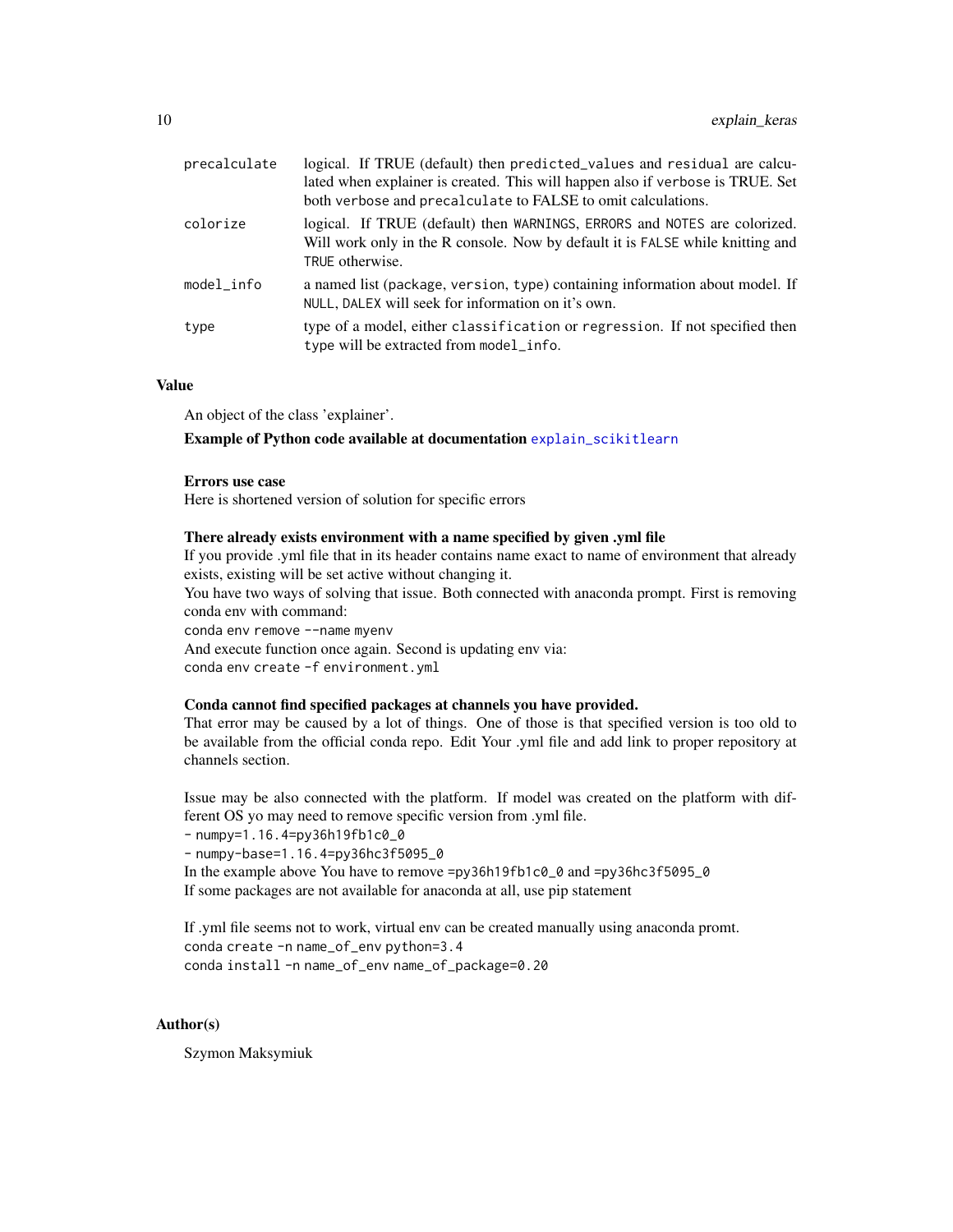#### <span id="page-10-0"></span>explain\_mlr 11

#### Examples

```
library("DALEXtra")
## Not run:
if (Sys.info()["sysname"] != "Darwin") {
   # Explainer build (Keep in mind that 9th column is target)
  create_env(system.file("extdata", "testing_environment.yml", package = "DALEXtra"))
   test_data <-
  read.csv(
  "https://raw.githubusercontent.com/jbrownlee/Datasets/master/pima-indians-diabetes.data.csv",
  sep = ","')# Keep in mind that when pickle is being built and loaded,
  # not only Python version but libraries versions has to match aswell
  explainer <- explain_keras(system.file("extdata", "keras.pkl", package = "DALEXtra"),
  condaenv = "myenv",
  data = test_data[, 1:8], y = test_data[, 9]plot(model_performance(explainer))
  # Predictions with newdata
  predict(explainer, test_data[1:10,1:8])
}
```

```
## End(Not run)
```
# <span id="page-10-1"></span>explain\_mlr *Create explainer from your mlr model*

#### **Description**

DALEX is designed to work with various black-box models like tree ensembles, linear models, neural networks etc. Unfortunately R packages that create such models are very inconsistent. Different tools use different interfaces to train, validate and use models. One of those tools, which is one of the most popular one is the mlr package. We would like to present dedicated explain function for it.

#### Usage

```
explain_mlr(
  model,
  data = NULL,
  y = NULL,
 weights = NULL,predict_function = NULL,
 predict_function_target_column = NULL,
  residual_function = NULL,
  ...,
```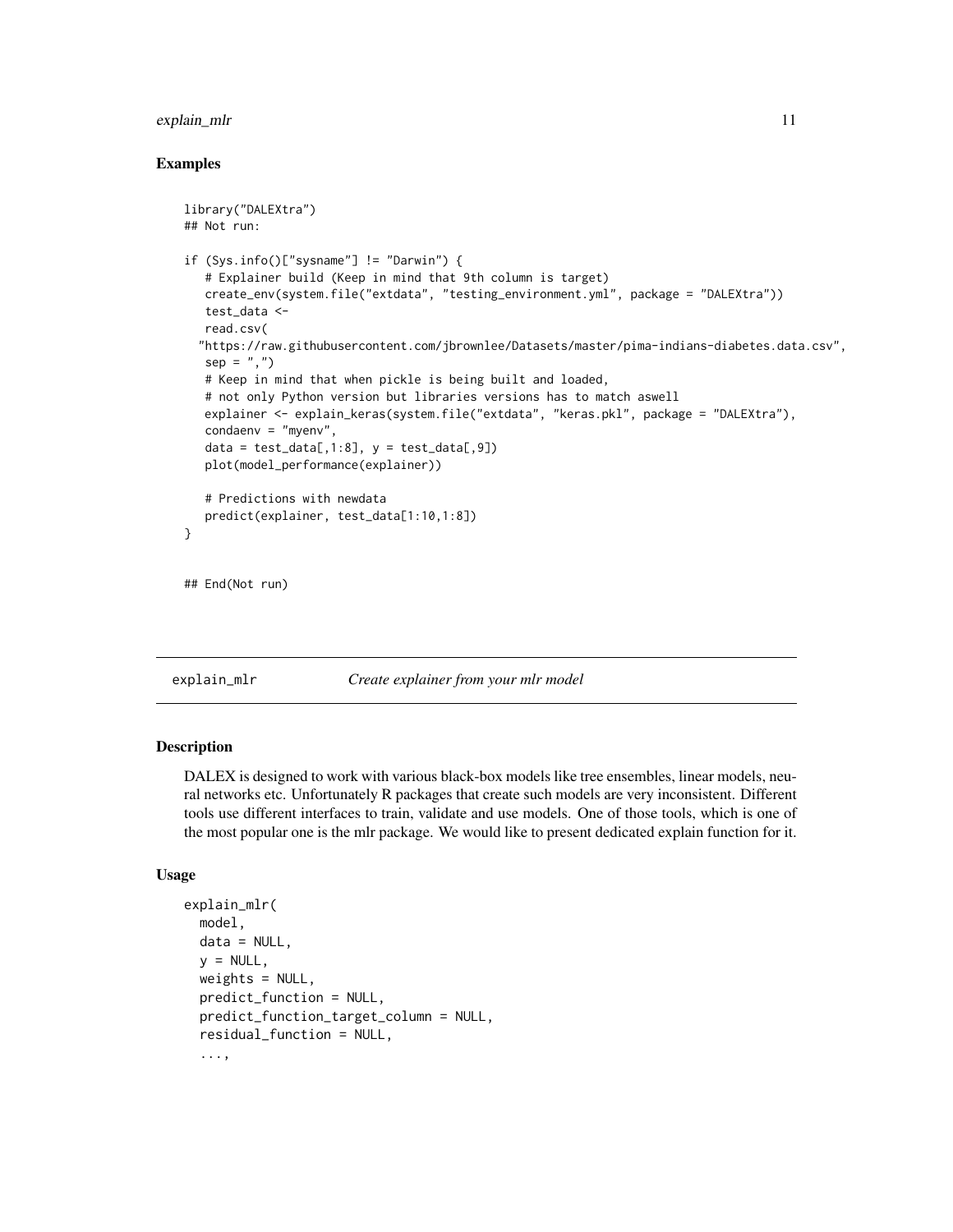```
label = NULL,verbose = TRUE,
 precalculate = TRUE,
 colorize = !isTRUE(getOption("knitr.in.progress")),
 model_info = NULL,
 type = NULL
\mathcal{L}
```

| model             | object - a model to be explained                                                                                                                                                                                                                                                                                                                                                                                                                    |
|-------------------|-----------------------------------------------------------------------------------------------------------------------------------------------------------------------------------------------------------------------------------------------------------------------------------------------------------------------------------------------------------------------------------------------------------------------------------------------------|
| data              | data.frame or matrix - data which will be used to calculate the explanations. If<br>not provided, then it will be extracted from the model. Data should be passed<br>without a target column (this shall be provided as the y argument). NOTE: If the<br>target variable is present in the data, some of the functionalities may not work<br>properly.                                                                                              |
| у                 | numeric vector with outputs/scores. If provided, then it shall have the same size<br>as data                                                                                                                                                                                                                                                                                                                                                        |
| weights           | numeric vector with sampling weights. By default it's NULL. If provided, then it<br>shall have the same length as data                                                                                                                                                                                                                                                                                                                              |
| predict_function  |                                                                                                                                                                                                                                                                                                                                                                                                                                                     |
|                   | function that takes two arguments: model and new data and returns a numeric<br>vector with predictions. By default it is yhat.                                                                                                                                                                                                                                                                                                                      |
|                   | predict_function_target_column                                                                                                                                                                                                                                                                                                                                                                                                                      |
|                   | Character or numeric containing either column name or column number in the<br>model prediction object of the class that should be considered as positive (i.e.<br>the class that is associated with probability 1). If NULL, the second column of<br>the output will be taken for binary classification. For a multiclass classification<br>setting, that parameter cause switch to binary classification mode with one vs<br>others probabilities. |
| residual_function |                                                                                                                                                                                                                                                                                                                                                                                                                                                     |
|                   | function that takes four arguments: model, data, target vector y and predict func-<br>tion (optionally). It should return a numeric vector with model residuals for<br>given data. If not provided, response residuals $(y - \hat{y})$ are calculated. By default<br>it is residual_function_default.                                                                                                                                               |
| .                 | other parameters                                                                                                                                                                                                                                                                                                                                                                                                                                    |
| label             | character - the name of the model. By default it's extracted from the 'class'<br>attribute of the model                                                                                                                                                                                                                                                                                                                                             |
| verbose           | logical. If TRUE (default) then diagnostic messages will be printed                                                                                                                                                                                                                                                                                                                                                                                 |
| precalculate      | logical. If TRUE (default) then predicted_values and residual are calcu-<br>lated when explainer is created. This will happen also if verbose is TRUE. Set<br>both verbose and precalculate to FALSE to omit calculations.                                                                                                                                                                                                                          |
| colorize          | logical. If TRUE (default) then WARNINGS, ERRORS and NOTES are colorized.<br>Will work only in the R console. Now by default it is FALSE while knitting and<br>TRUE otherwise.                                                                                                                                                                                                                                                                      |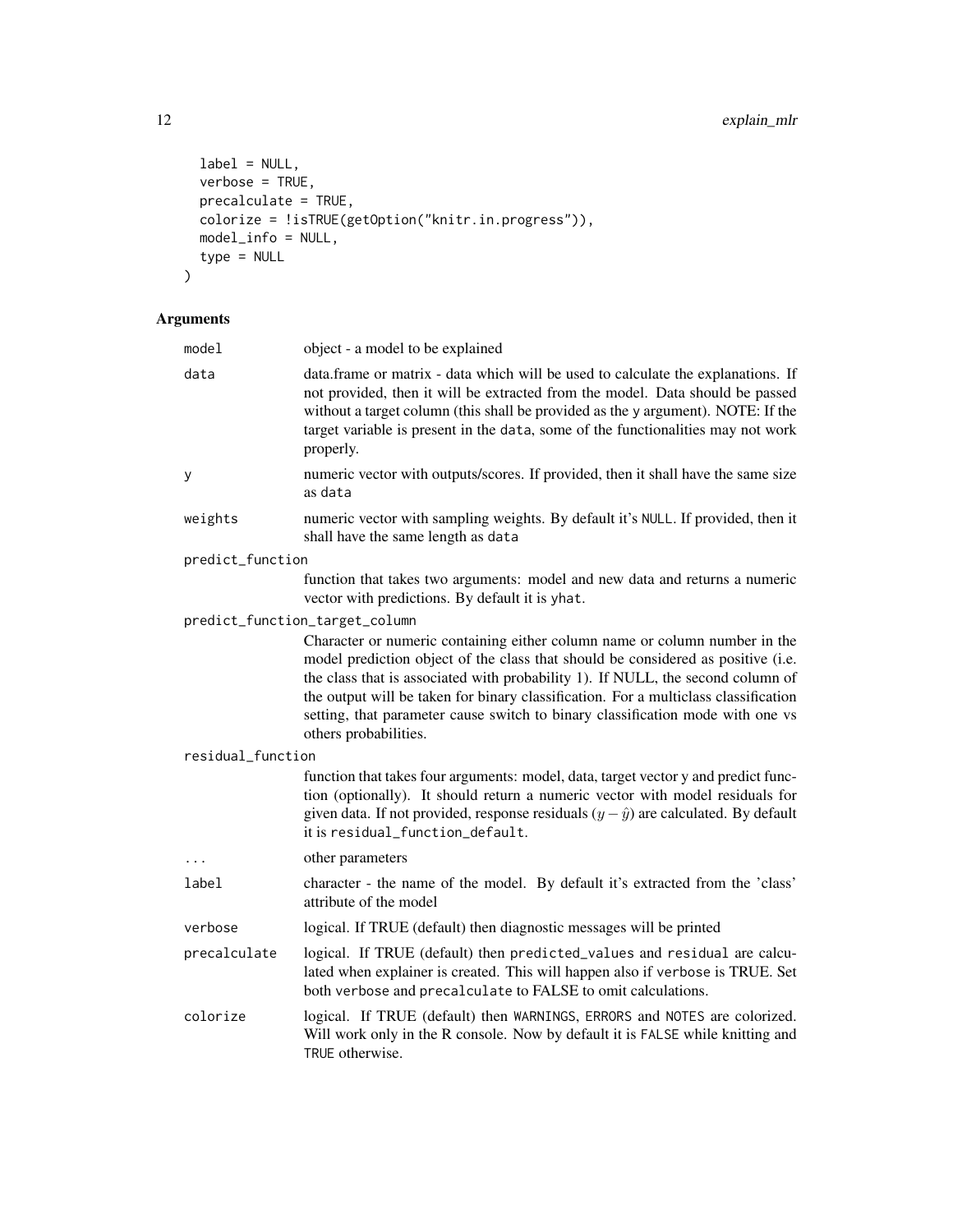# <span id="page-12-0"></span>explain\_mlr3 13

| model info | a named list (package, version, type) containing information about model. If<br>NULL, DALEX will seek for information on it's own. |
|------------|------------------------------------------------------------------------------------------------------------------------------------|
| type       | type of a model, either classification or regression. If not specified then<br>type will be extracted from model_info.             |

#### Value

explainer object ([explain](#page-0-0)) ready to work with DALEX

#### Examples

```
library("DALEXtra")
titanic_test <- read.csv(system.file("extdata", "titanic_test.csv", package = "DALEXtra"))
titanic_train <- read.csv(system.file("extdata", "titanic_train.csv", package = "DALEXtra"))
library("mlr")
task <- mlr::makeClassifTask(
id = "R",data = titanic_train,
target = "survived"
\lambdalearner <- mlr::makeLearner(
  "classif.gbm",
  par.vals = list(
    distribution = "bernoulli",
    n.trees = 500,
    interaction.depth = 4,
    n.minobsinnode = 12,
    shrinkage = 0.001,
    bag.fraction = 0.5,
    train.fraction = 1
  ),
  predict.type = "prob"
\mathcal{L}gbm <- mlr::train(learner, task)
explain_mlr(gbm, titanic_test[,1:17], titanic_test[,18])
```
<span id="page-12-1"></span>explain\_mlr3 *Create explainer from your mlr model*

### Description

DALEX is designed to work with various black-box models like tree ensembles, linear models, neural networks etc. Unfortunately R packages that create such models are very inconsistent. Different tools use different interfaces to train, validate and use models. One of those tools, which is one of the most popular one is mlr3 package. We would like to present dedicated explain function for it.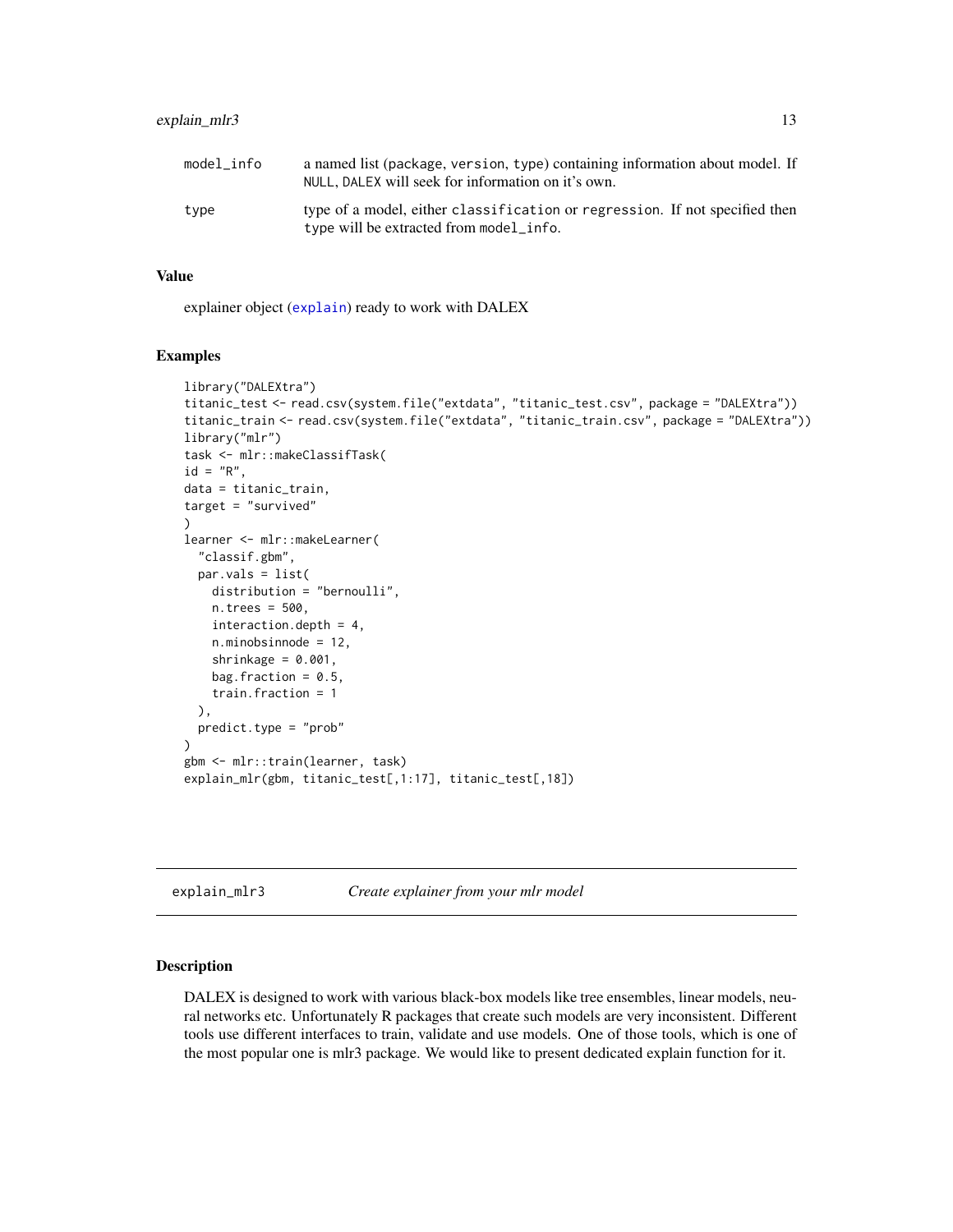# Usage

```
explain_mlr3(
 model,
 data = NULL,y = NULL,weights = NULL,
 predict_function = NULL,
 predict_function_target_column = NULL,
  residual_function = NULL,
  ...,
 label = NULL,verbose = TRUE,
 precalculate = TRUE,
 colorize = !isTRUE(getOption("knitr.in.progress")),
 model_info = NULL,
 type = NULL
\mathcal{L}
```

| model                          | object - a model to be explained                                                                                                                                                                                                                                                                                                                                                                                                                    |  |
|--------------------------------|-----------------------------------------------------------------------------------------------------------------------------------------------------------------------------------------------------------------------------------------------------------------------------------------------------------------------------------------------------------------------------------------------------------------------------------------------------|--|
| data                           | data.frame or matrix - data which will be used to calculate the explanations. If<br>not provided, then it will be extracted from the model. Data should be passed<br>without a target column (this shall be provided as the y argument). NOTE: If the<br>target variable is present in the data, some of the functionalities may not work<br>properly.                                                                                              |  |
| y                              | numeric vector with outputs/scores. If provided, then it shall have the same size<br>as data                                                                                                                                                                                                                                                                                                                                                        |  |
| weights                        | numeric vector with sampling weights. By default it's NULL. If provided, then it<br>shall have the same length as data                                                                                                                                                                                                                                                                                                                              |  |
| predict_function               |                                                                                                                                                                                                                                                                                                                                                                                                                                                     |  |
|                                | function that takes two arguments: model and new data and returns a numeric<br>vector with predictions. By default it is yhat.                                                                                                                                                                                                                                                                                                                      |  |
| predict_function_target_column |                                                                                                                                                                                                                                                                                                                                                                                                                                                     |  |
|                                | Character or numeric containing either column name or column number in the<br>model prediction object of the class that should be considered as positive (i.e.<br>the class that is associated with probability 1). If NULL, the second column of<br>the output will be taken for binary classification. For a multiclass classification<br>setting, that parameter cause switch to binary classification mode with one vs<br>others probabilities. |  |
| residual_function              |                                                                                                                                                                                                                                                                                                                                                                                                                                                     |  |
|                                | function that takes four arguments: model, data, target vector y and predict func-<br>tion (optionally). It should return a numeric vector with model residuals for<br>given data. If not provided, response residuals $(y - \hat{y})$ are calculated. By default<br>it is residual_function_default.                                                                                                                                               |  |
| $\cdots$                       | other parameters                                                                                                                                                                                                                                                                                                                                                                                                                                    |  |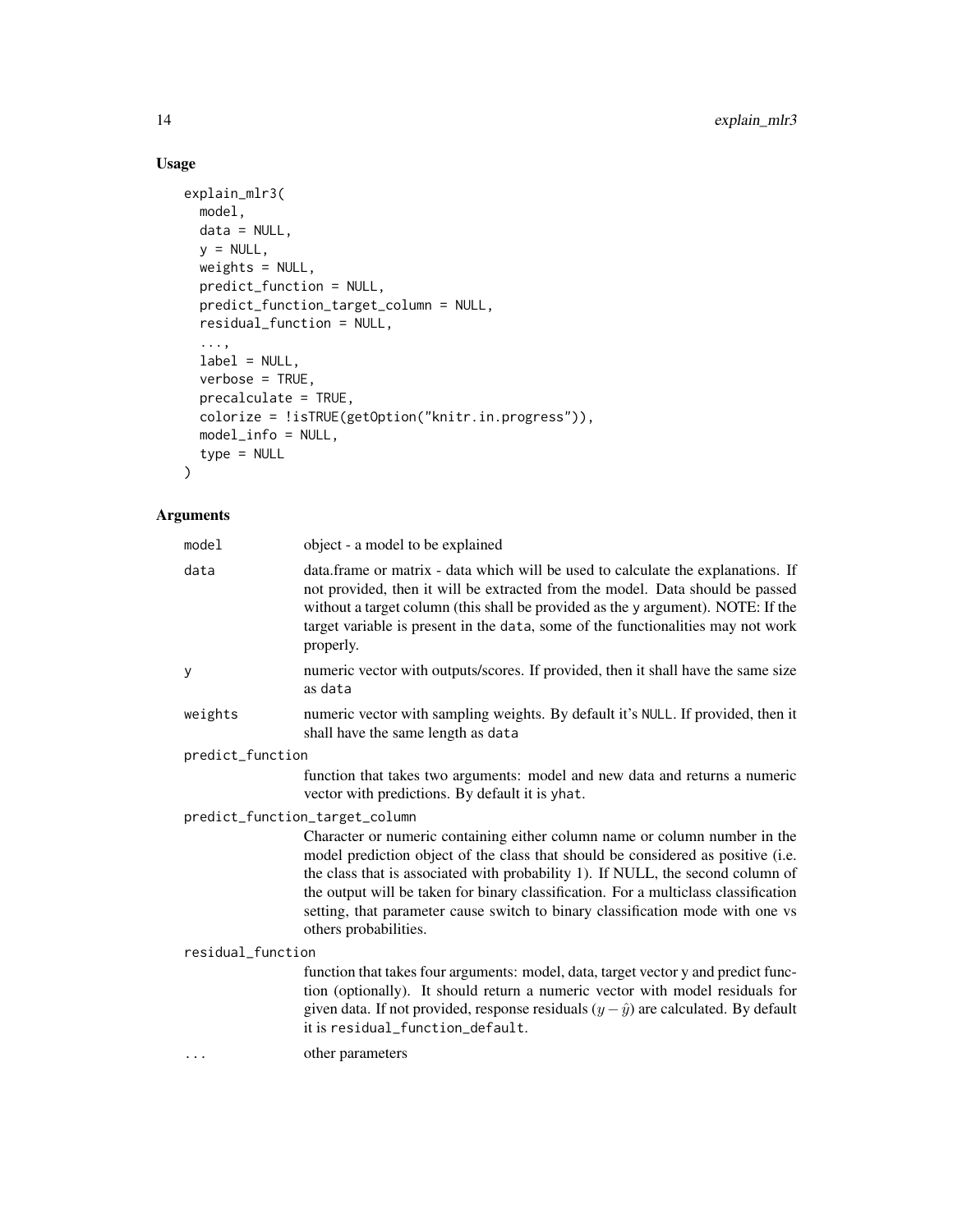<span id="page-14-0"></span>

| label        | character - the name of the model. By default it's extracted from the 'class'<br>attribute of the model                                                                                                                    |
|--------------|----------------------------------------------------------------------------------------------------------------------------------------------------------------------------------------------------------------------------|
| verbose      | logical. If TRUE (default) then diagnostic messages will be printed                                                                                                                                                        |
| precalculate | logical. If TRUE (default) then predicted_values and residual are calcu-<br>lated when explainer is created. This will happen also if verbose is TRUE. Set<br>both verbose and precalculate to FALSE to omit calculations. |
| colorize     | logical. If TRUE (default) then WARNINGS, ERRORS and NOTES are colorized.<br>Will work only in the R console. Now by default it is FALSE while knitting and<br>TRUE otherwise.                                             |
| model info   | a named list (package, version, type) containing information about model. If<br>NULL, DALEX will seek for information on it's own.                                                                                         |
| type         | type of a model, either classification or regression. If not specified then<br>type will be extracted from model_info.                                                                                                     |

# Value

explainer object ([explain](#page-0-0)) ready to work with DALEX

#### Examples

```
library("DALEXtra")
library(mlr3)
titanic_imputed$survived <- as.factor(titanic_imputed$survived)
task_classif <- TaskClassif$new(id = "1", backend = titanic_imputed, target = "survived")
learner_classif <- lrn("classif.rpart", predict_type = "prob")
learner_classif$train(task_classif)
explain_mlr3(learner_classif, data = titanic_imputed,
             y = as.numeric(as.character(titanic_imputed$survived)))
```

```
task_regr <- TaskRegr$new(id = "2", backend = apartments, target = "m2.price")
learner_regr <- lrn("regr.rpart")
learner_regr$train(task_regr)
explain_mlr3(learner_regr, data = apartments, apartments$m2.price)
```
<span id="page-14-1"></span>explain\_scikitlearn *Wrapper for Python Scikit-Learn Models*

### Description

scikit-learn models may be loaded into R environment like any other Python object. This function helps to inspect performance of Python model and compare it with other models, using R tools like DALEX. This function creates an object that is easily accessible R version of scikit-learn model exported from Python via pickle file.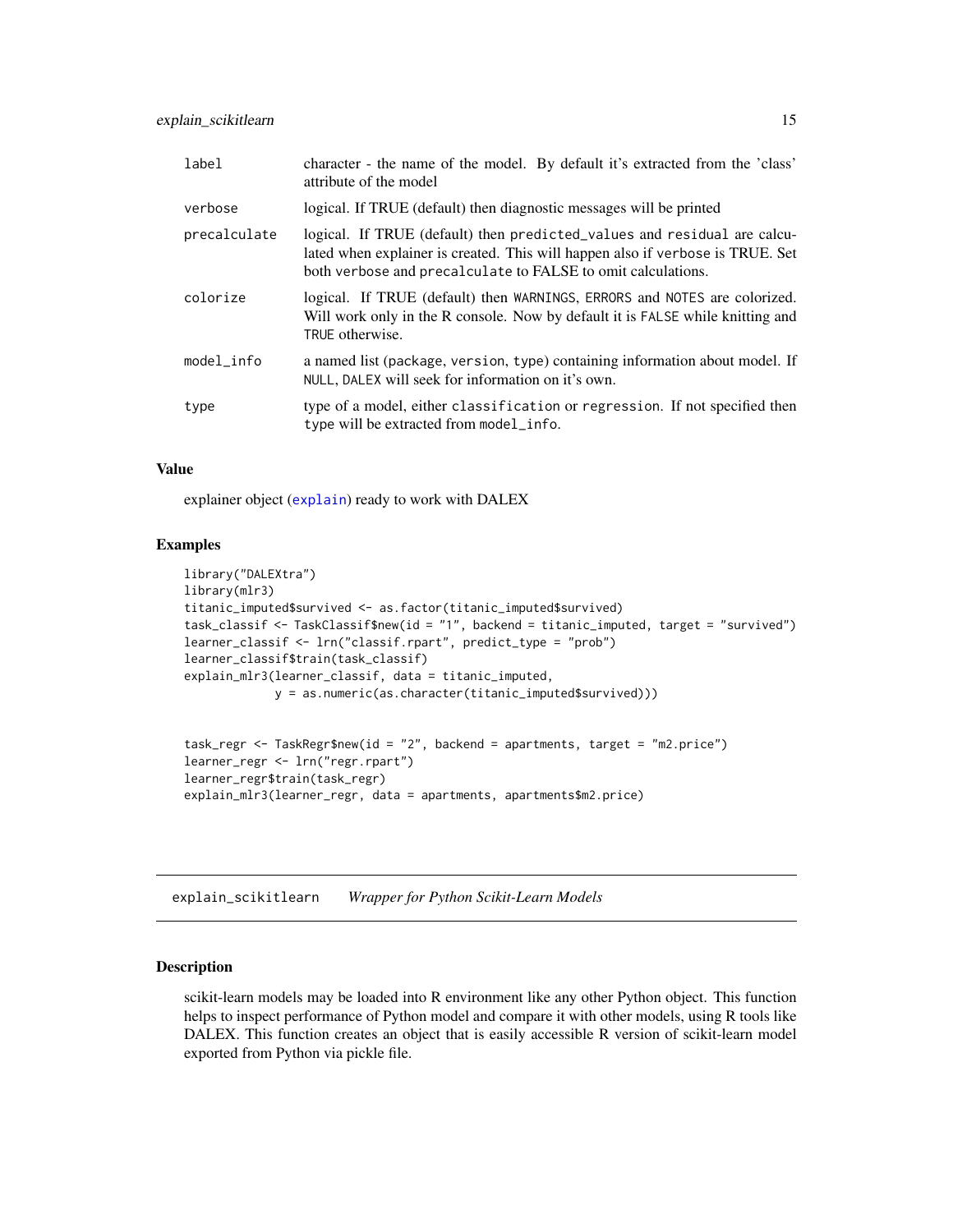# Usage

```
explain_scikitlearn(
 path,
 yml = NULL,condaenv = NULL,
 env = NULL,data = NULL,y = NULL,weights = NULL,
 predict_function = NULL,
 predict_function_target_column = NULL,
 residual_function = NULL,
  ...,
 label = NULL,
  verbose = TRUE,
 precalculate = TRUE,
 colorize = !isTRUE(getOption("knitr.in.progress")),
 model_info = NULL,
  type = NULL
\mathcal{L}
```

| path                           | a path to the pickle file. Can be used without other arguments if you are sure<br>that active Python version match pickle version.                                                                                                                                                                                                                     |  |
|--------------------------------|--------------------------------------------------------------------------------------------------------------------------------------------------------------------------------------------------------------------------------------------------------------------------------------------------------------------------------------------------------|--|
| yml                            | a path to the yml file. Conda virtual env will be recreated from this file. If OS is<br>Windows conda has to be added to the PATH first                                                                                                                                                                                                                |  |
| condaenv                       | If yml param is provided, a path to the main conda folder. If yml is null, a name<br>of existing conda environment.                                                                                                                                                                                                                                    |  |
| env                            | A path to python virtual environment.                                                                                                                                                                                                                                                                                                                  |  |
| data                           | data.frame or matrix - data which will be used to calculate the explanations. If<br>not provided, then it will be extracted from the model. Data should be passed<br>without a target column (this shall be provided as the y argument). NOTE: If the<br>target variable is present in the data, some of the functionalities may not work<br>properly. |  |
| У                              | numeric vector with outputs/scores. If provided, then it shall have the same size<br>as data                                                                                                                                                                                                                                                           |  |
| weights                        | numeric vector with sampling weights. By default it's NULL. If provided, then it<br>shall have the same length as data                                                                                                                                                                                                                                 |  |
| predict_function               |                                                                                                                                                                                                                                                                                                                                                        |  |
|                                | function that takes two arguments: model and new data and returns a numeric<br>vector with predictions. By default it is yhat.                                                                                                                                                                                                                         |  |
| predict_function_target_column |                                                                                                                                                                                                                                                                                                                                                        |  |
|                                | Character or numeric containing either column name or column number in the<br>model prediction object of the class that should be considered as positive (i.e.<br>the class that is associated with probability 1). If NULL, the second column of                                                                                                      |  |
|                                |                                                                                                                                                                                                                                                                                                                                                        |  |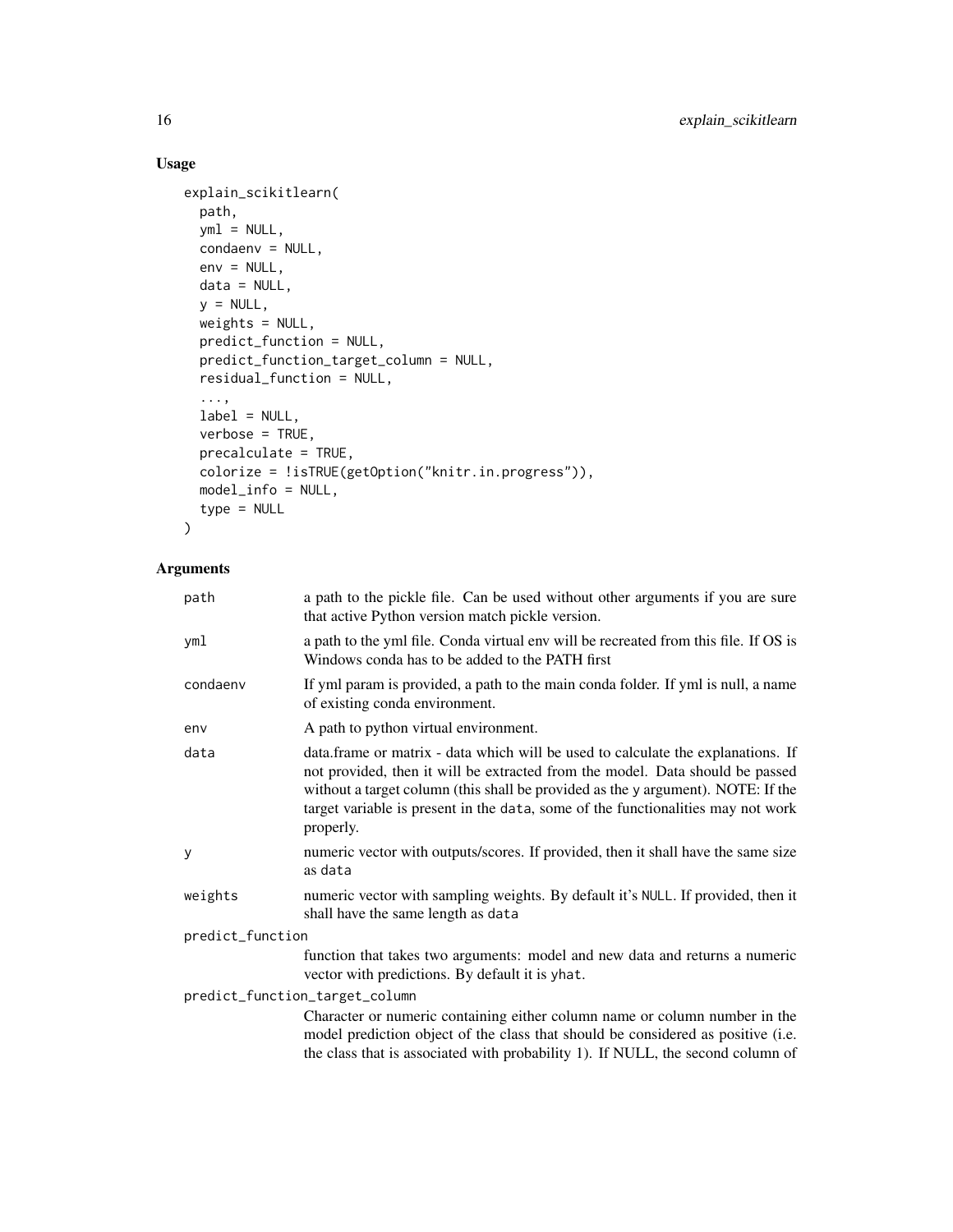the output will be taken for binary classification. For a multiclass classification setting, that parameter cause switch to binary classification mode with one vs others probabilities.

#### residual\_function

|              | function that takes four arguments: model, data, target vector y and predict func-<br>tion (optionally). It should return a numeric vector with model residuals for<br>given data. If not provided, response residuals $(y - \hat{y})$ are calculated. By default<br>it is residual_function_default. |
|--------------|-------------------------------------------------------------------------------------------------------------------------------------------------------------------------------------------------------------------------------------------------------------------------------------------------------|
| $\cdots$     | other parameters                                                                                                                                                                                                                                                                                      |
| label        | character - the name of the model. By default it's extracted from the 'class'<br>attribute of the model                                                                                                                                                                                               |
| verbose      | logical. If TRUE (default) then diagnostic messages will be printed                                                                                                                                                                                                                                   |
| precalculate | logical. If TRUE (default) then predicted_values and residual are calcu-<br>lated when explainer is created. This will happen also if verbose is TRUE. Set<br>both verbose and precalculate to FALSE to omit calculations.                                                                            |
| colorize     | logical. If TRUE (default) then WARNINGS, ERRORS and NOTES are colorized.<br>Will work only in the R console. Now by default it is FALSE while knitting and<br>TRUE otherwise.                                                                                                                        |
| $model_info$ | a named list (package, version, type) containing information about model. If<br>NULL, DALEX will seek for information on it's own.                                                                                                                                                                    |
| type         | type of a model, either classification or regression. If not specified then<br>type will be extracted from model_info.                                                                                                                                                                                |

#### Value

An object of the class 'explainer'. It has additional field param\_set when user can check parameters of scikit-learn model

#### Example of Python code

from pandas import DataFrame, read\_csv import pandas as pd import pickle import sklearn.ensemble model = sklearn.ensemble.GradientBoostingClassifier()  $model = model.fit(titanic_train_X, titanic_train_Y)$ pickle.dump(model, open("gbm.pkl", "wb"), protocol = 2)

In order to export environment into .yml, activating virtual env via activate name\_of\_the\_env and execution of the following shell command is necessary conda env export > environment.yml

#### Errors use case

Here is shortened version of solution for specific errors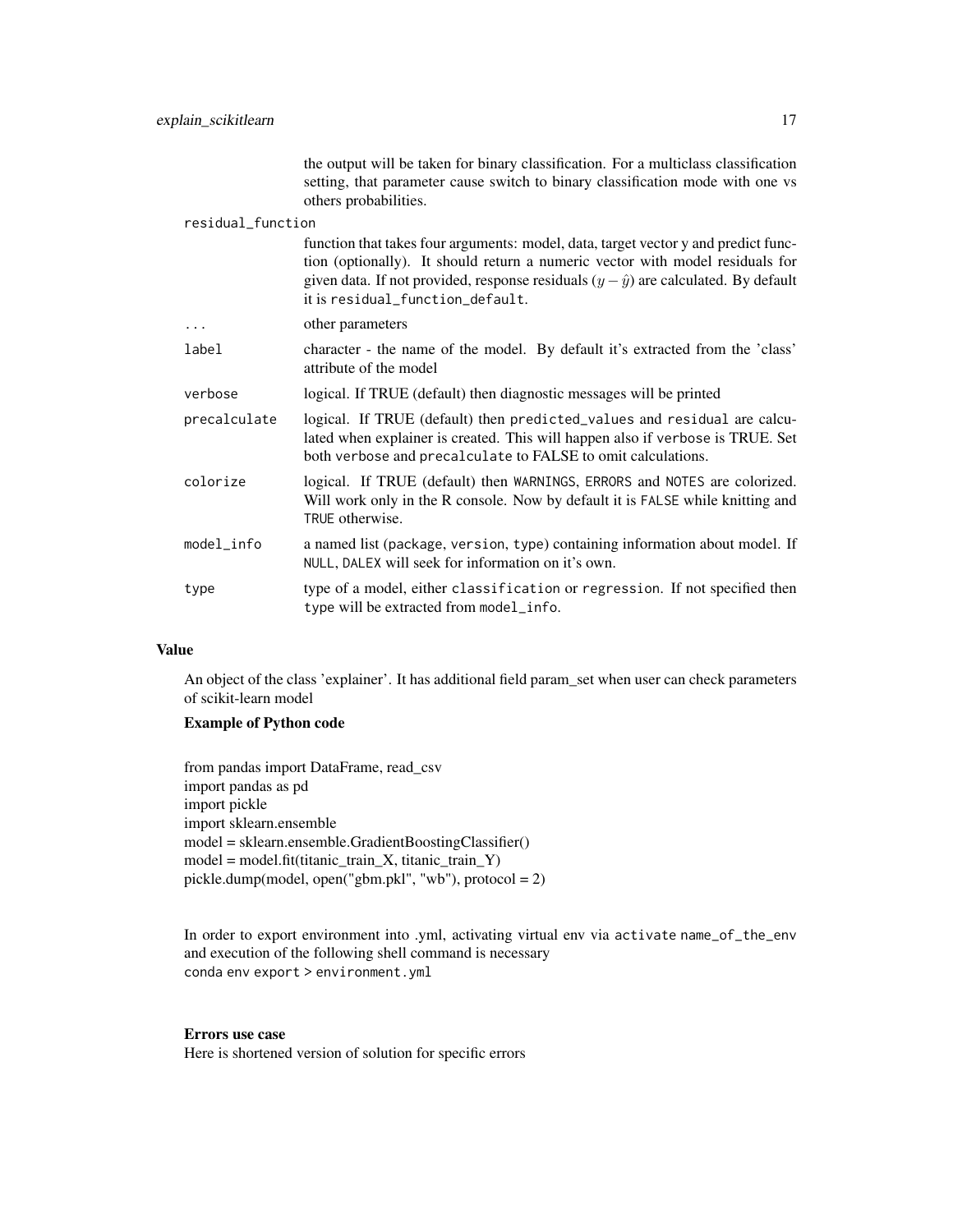#### There already exists environment with a name specified by given .yml file

If you provide .yml file that in its header contatins name exact to name of environment that already exists, existing will be set active without changing it.

You have two ways of solving that issue. Both connected with anaconda prompt. First is removing conda env with command:

conda env remove --name myenv

And execute function once again. Second is updating env via: conda env create -f environment.yml

#### Conda cannot find specified packages at channels you have provided.

That error may be casued by a lot of things. One of those is that specified version is too old to be avaialble from offcial conda repo. Edit Your .yml file and add link to proper repository at channels section.

Issue may be also connected with the platform. If model was created on the platform with different OS yo may need to remove specific version from .yml file.

- numpy=1.16.4=py36h19fb1c0\_0

- numpy-base=1.16.4=py36hc3f5095\_0

In the example above You have to remove =py36h19fb1c0\_0 and =py36hc3f5095\_0 If some packages are not availbe for anaconda at all, use pip statement

If .yml file seems not to work, virtual env can be created manually using anaconda promt. conda create -n name\_of\_env python=3.4 conda install -n name\_of\_env name\_of\_package=0.20

#### Author(s)

Szymon Maksymiuk

```
## Not run:
```

```
if (Sys.info()['systemame"] != "Darwin") {# Explainer build (Keep in mind that 18th column is target)
 titanic_test <- read.csv(system.file("extdata", "titanic_test.csv", package = "DALEXtra"))
  # Keep in mind that when pickle is being built and loaded,
  # not only Python version but libraries versions has to match aswell
 explainer <- explain_scikitlearn(system.file("extdata", "scikitlearn.pkl", package = "DALEXtra"),
  yml = system.file("extdata", "testing_environment.yml", package = "DALEXtra"),
  data = titanic_test[,1:17], y = titanic_test$survived)
  plot(model_performance(explainer))
  # Predictions with newdata
  predict(explainer, titanic_test[1:10,1:17])
}
## End(Not run)
```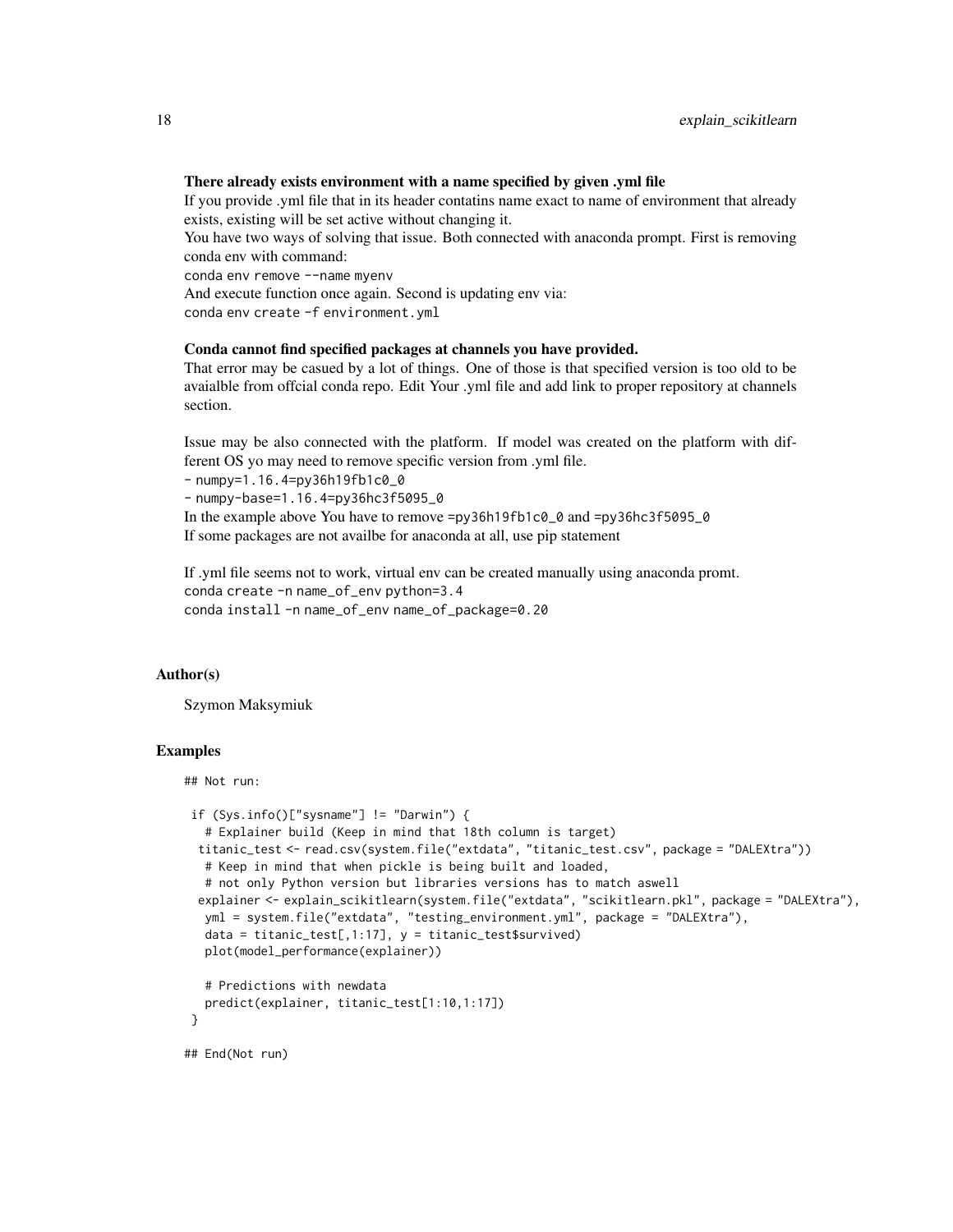<span id="page-18-1"></span><span id="page-18-0"></span>explain\_tidymodels *Create explainer from your tidymodels workflow.*

# Description

DALEX is designed to work with various black-box models like tree ensembles, linear models, neural networks etc. Unfortunately R packages that create such models are very inconsistent. Different tools use different interfaces to train, validate and use models. One of those tools, which is one of the most popular one is the tidymodels package. We would like to present dedicated explain function for it.

#### Usage

```
explain_tidymodels(
 model,
 data = NULL,y = NULL,weights = NULL,
 predict_function = NULL,
 predict_function_target_column = NULL,
  residual_function = NULL,
  ...,
  label = NULL,verbose = TRUE,
 precalculate = TRUE,
 colorize = !isTRUE(getOption("knitr.in.progress")),
 model_info = NULL,
  type = NULL
)
```

| model            | object - a model to be explained                                                                                                                                                                                                                                                                                                                        |  |
|------------------|---------------------------------------------------------------------------------------------------------------------------------------------------------------------------------------------------------------------------------------------------------------------------------------------------------------------------------------------------------|--|
| data             | data. frame or matrix - data which will be used to calculate the explanations. If<br>not provided, then it will be extracted from the model. Data should be passed<br>without a target column (this shall be provided as the y argument). NOTE: If the<br>target variable is present in the data, some of the functionalities may not work<br>properly. |  |
| y                | numeric vector with outputs/scores. If provided, then it shall have the same size<br>as data                                                                                                                                                                                                                                                            |  |
| weights          | numeric vector with sampling weights. By default it's NULL. If provided, then it<br>shall have the same length as data                                                                                                                                                                                                                                  |  |
| predict_function |                                                                                                                                                                                                                                                                                                                                                         |  |
|                  | function that takes two arguments: model and new data and returns a numeric<br>vector with predictions. By default it is yhat.                                                                                                                                                                                                                          |  |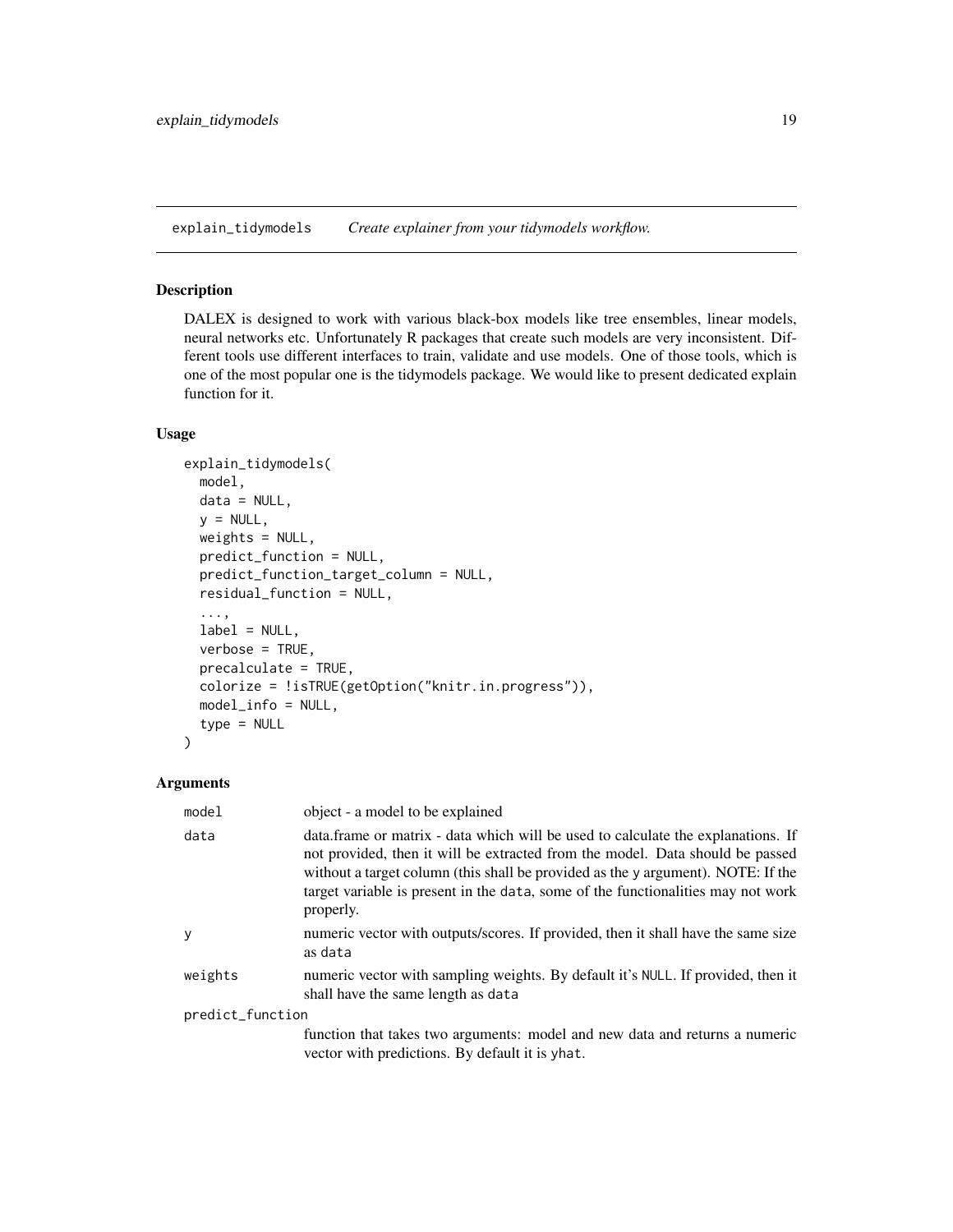<span id="page-19-0"></span>

| predict_function_target_column |                                                                                                                                                                                                                                                                                                                                                                                                                                                     |  |
|--------------------------------|-----------------------------------------------------------------------------------------------------------------------------------------------------------------------------------------------------------------------------------------------------------------------------------------------------------------------------------------------------------------------------------------------------------------------------------------------------|--|
|                                | Character or numeric containing either column name or column number in the<br>model prediction object of the class that should be considered as positive (i.e.<br>the class that is associated with probability 1). If NULL, the second column of<br>the output will be taken for binary classification. For a multiclass classification<br>setting, that parameter cause switch to binary classification mode with one vs<br>others probabilities. |  |
| residual_function              |                                                                                                                                                                                                                                                                                                                                                                                                                                                     |  |
|                                | function that takes four arguments: model, data, target vector y and predict func-<br>tion (optionally). It should return a numeric vector with model residuals for<br>given data. If not provided, response residuals $(y - \hat{y})$ are calculated. By default<br>it is residual_function_default.                                                                                                                                               |  |
| .                              | other parameters                                                                                                                                                                                                                                                                                                                                                                                                                                    |  |
| label                          | character - the name of the model. By default it's extracted from the 'class'<br>attribute of the model                                                                                                                                                                                                                                                                                                                                             |  |
| verbose                        | logical. If TRUE (default) then diagnostic messages will be printed                                                                                                                                                                                                                                                                                                                                                                                 |  |
| precalculate                   | logical. If TRUE (default) then predicted_values and residual are calcu-<br>lated when explainer is created. This will happen also if verbose is TRUE. Set<br>both verbose and precalculate to FALSE to omit calculations.                                                                                                                                                                                                                          |  |
| colorize                       | logical. If TRUE (default) then WARNINGS, ERRORS and NOTES are colorized.<br>Will work only in the R console. Now by default it is FALSE while knitting and<br>TRUE otherwise.                                                                                                                                                                                                                                                                      |  |
| $model_info$                   | a named list (package, version, type) containing information about model. If<br>NULL, DALEX will seek for information on it's own.                                                                                                                                                                                                                                                                                                                  |  |
| type                           | type of a model, either classification or regression. If not specified then<br>type will be extracted from model_info.                                                                                                                                                                                                                                                                                                                              |  |

### Value

explainer object ([explain](#page-0-0)) ready to work with DALEX

```
library("DALEXtra")
library("tidymodels")
library("recipes")
data <- titanic_imputed
data$survived <- as.factor(data$survived)
rec <- recipe(survived ~ ., data = data) %>%
       step_normalize(fare)
model <- decision_tree(tree_depth = 25) %>%
         set_engine("rpart") %>%
         set_mode("classification")
wflow <- workflow() %>%
         add_recipe(rec) %>%
         add_model(model)
```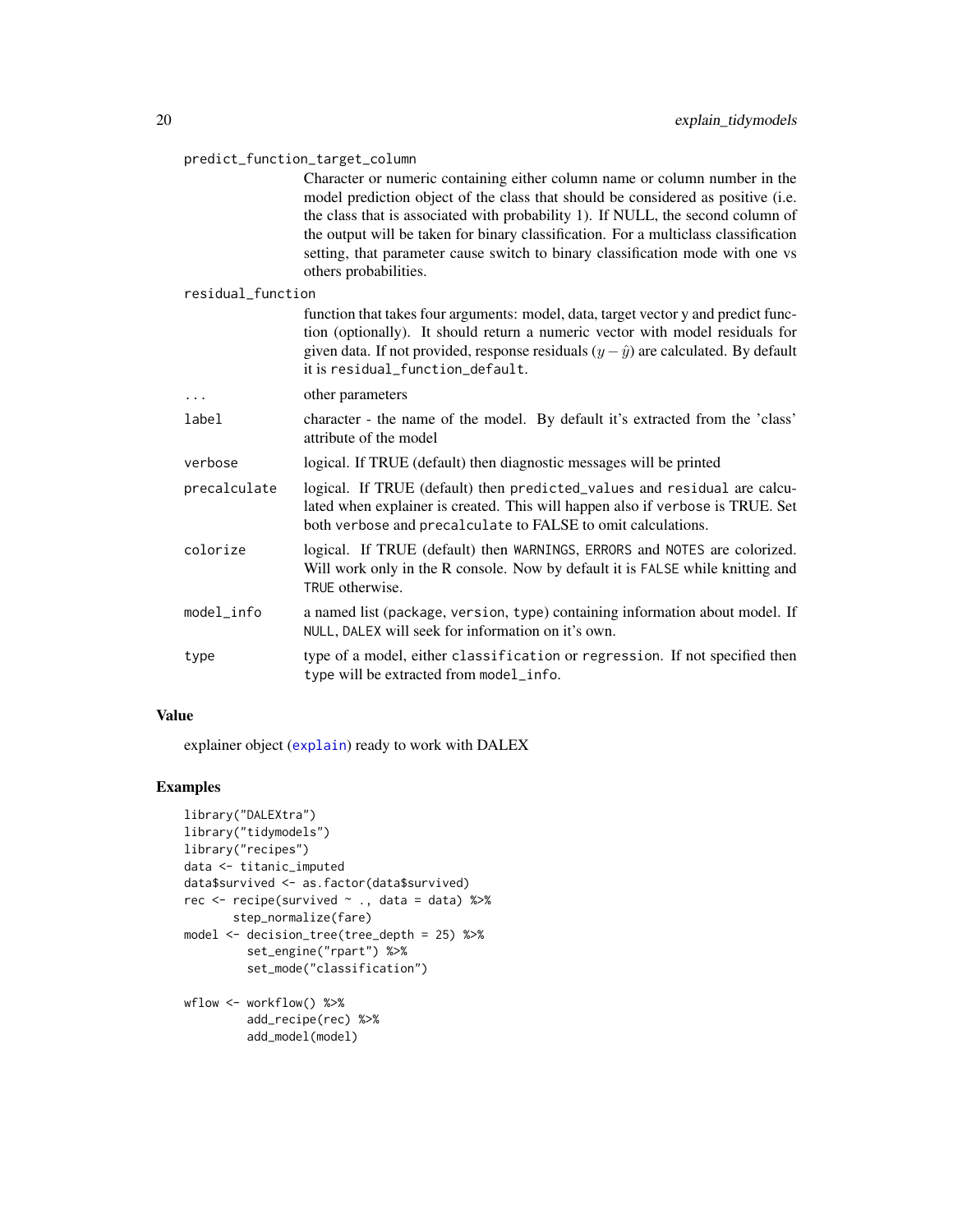```
model_fitted <- wflow %>%
                fit(data = data)
```

```
explain_tidymodels(model_fitted, data = titanic_imputed, y = titanic_imputed$survived)
```
<span id="page-20-1"></span>explain\_xgboost *Create explainer from your xgboost model*

#### Description

DALEX is designed to work with various black-box models like tree ensembles, linear models, neural networks etc. Unfortunately R packages that create such models are very inconsistent. Different tools use different interfaces to train, validate and use models. One of those tools, we would like to make more accessible is the xgboost package.

#### Usage

```
explain_xgboost(
 model,
  data = NULL,
  y = NULL,weights = NULL,predict_function = NULL,
  predict_function_target_column = NULL,
  residual_function = NULL,
  ...,
  label = NULL,verbose = TRUE,
  precalculate = TRUE,
  colorize = !isTRUE(getOption("knitr.in.progress")),
 model_info = NULL,
  type = NULL,
  encode_function = NULL,
  true_labels = NULL
)
```
#### Arguments

model object - a model to be explained data data.frame or matrix - data which will be used to calculate the explanations. If not provided, then it will be extracted from the model. Data should be passed without a target column (this shall be provided as the y argument). NOTE: If the target variable is present in the data, some of the functionalities may not work properly.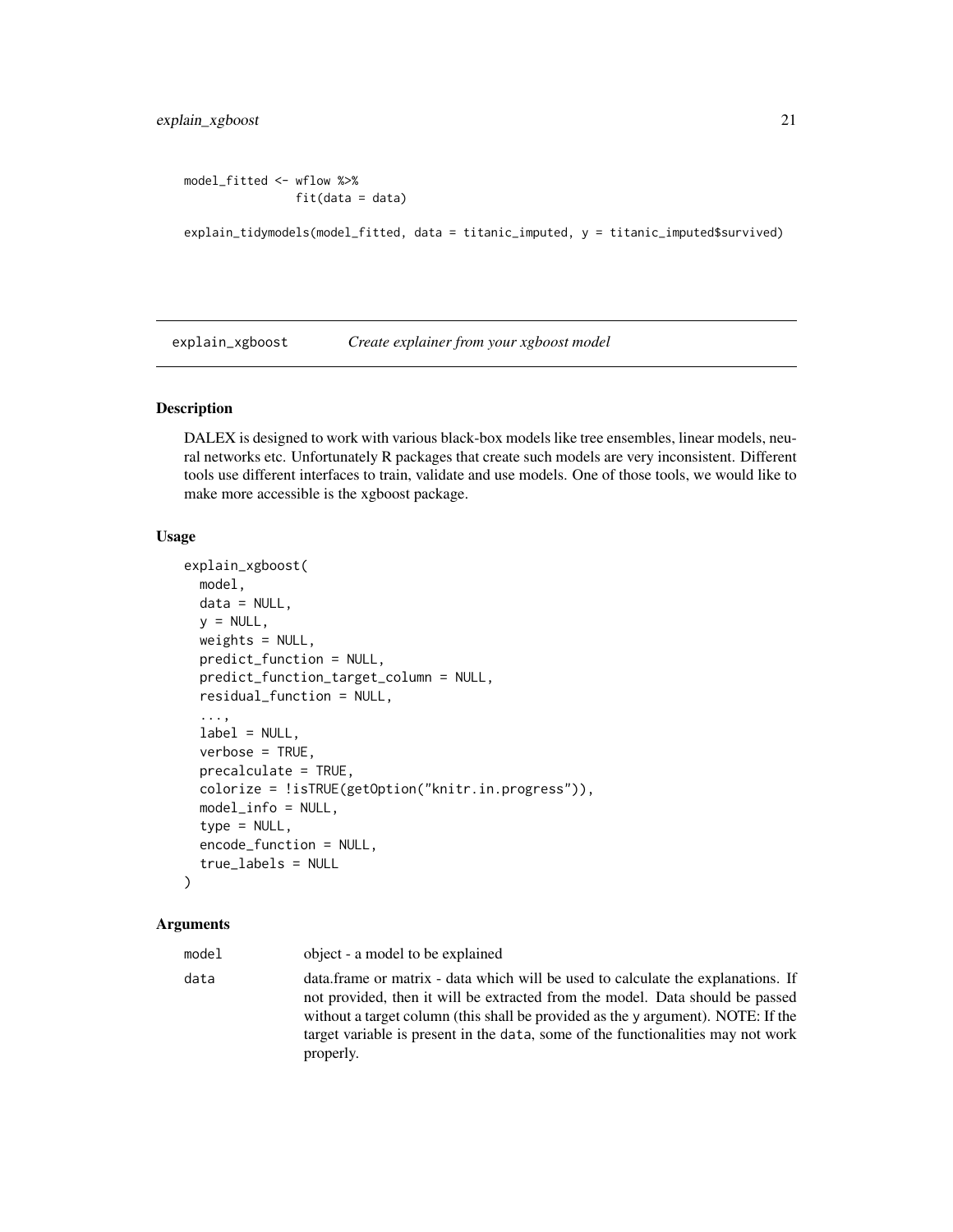<span id="page-21-0"></span>

| у                 | numeric vector with outputs/scores. If provided, then it shall have the same size<br>as data                                                                                                                                                                                                                                                                                                                                                        |
|-------------------|-----------------------------------------------------------------------------------------------------------------------------------------------------------------------------------------------------------------------------------------------------------------------------------------------------------------------------------------------------------------------------------------------------------------------------------------------------|
| weights           | numeric vector with sampling weights. By default it's NULL. If provided, then it<br>shall have the same length as data                                                                                                                                                                                                                                                                                                                              |
| predict_function  |                                                                                                                                                                                                                                                                                                                                                                                                                                                     |
|                   | function that takes two arguments: model and new data and returns a numeric<br>vector with predictions. By default it is yhat.                                                                                                                                                                                                                                                                                                                      |
|                   | predict_function_target_column                                                                                                                                                                                                                                                                                                                                                                                                                      |
|                   | Character or numeric containing either column name or column number in the<br>model prediction object of the class that should be considered as positive (i.e.<br>the class that is associated with probability 1). If NULL, the second column of<br>the output will be taken for binary classification. For a multiclass classification<br>setting, that parameter cause switch to binary classification mode with one vs<br>others probabilities. |
| residual_function |                                                                                                                                                                                                                                                                                                                                                                                                                                                     |
|                   | function that takes four arguments: model, data, target vector y and predict func-<br>tion (optionally). It should return a numeric vector with model residuals for<br>given data. If not provided, response residuals $(y - \hat{y})$ are calculated. By default<br>it is residual_function_default.                                                                                                                                               |
| .                 | other parameters                                                                                                                                                                                                                                                                                                                                                                                                                                    |
| label             | character - the name of the model. By default it's extracted from the 'class'<br>attribute of the model                                                                                                                                                                                                                                                                                                                                             |
| verbose           | logical. If TRUE (default) then diagnostic messages will be printed                                                                                                                                                                                                                                                                                                                                                                                 |
| precalculate      | logical. If TRUE (default) then predicted_values and residual are calcu-<br>lated when explainer is created. This will happen also if verbose is TRUE. Set<br>both verbose and precalculate to FALSE to omit calculations.                                                                                                                                                                                                                          |
| colorize          | logical. If TRUE (default) then WARNINGS, ERRORS and NOTES are colorized.<br>Will work only in the R console. Now by default it is FALSE while knitting and<br>TRUE otherwise.                                                                                                                                                                                                                                                                      |
| model_info        | a named list (package, version, type) containing information about model. If<br>NULL, DALEX will seek for information on it's own.                                                                                                                                                                                                                                                                                                                  |
| type              | type of a model, either classification or regression. If not specified then<br>type will be extracted from model_info.                                                                                                                                                                                                                                                                                                                              |
| encode_function   |                                                                                                                                                                                                                                                                                                                                                                                                                                                     |
|                   | function(data, ) that if executed with data parameters returns encoded dataframe<br>that was used to fit model. Xgboost does not handle factors on it's own so such<br>function is needed to acquire better explanations.                                                                                                                                                                                                                           |
| true_labels       | a vector of y before encoding.                                                                                                                                                                                                                                                                                                                                                                                                                      |

# Value

explainer object ([explain](#page-0-0)) ready to work with DALEX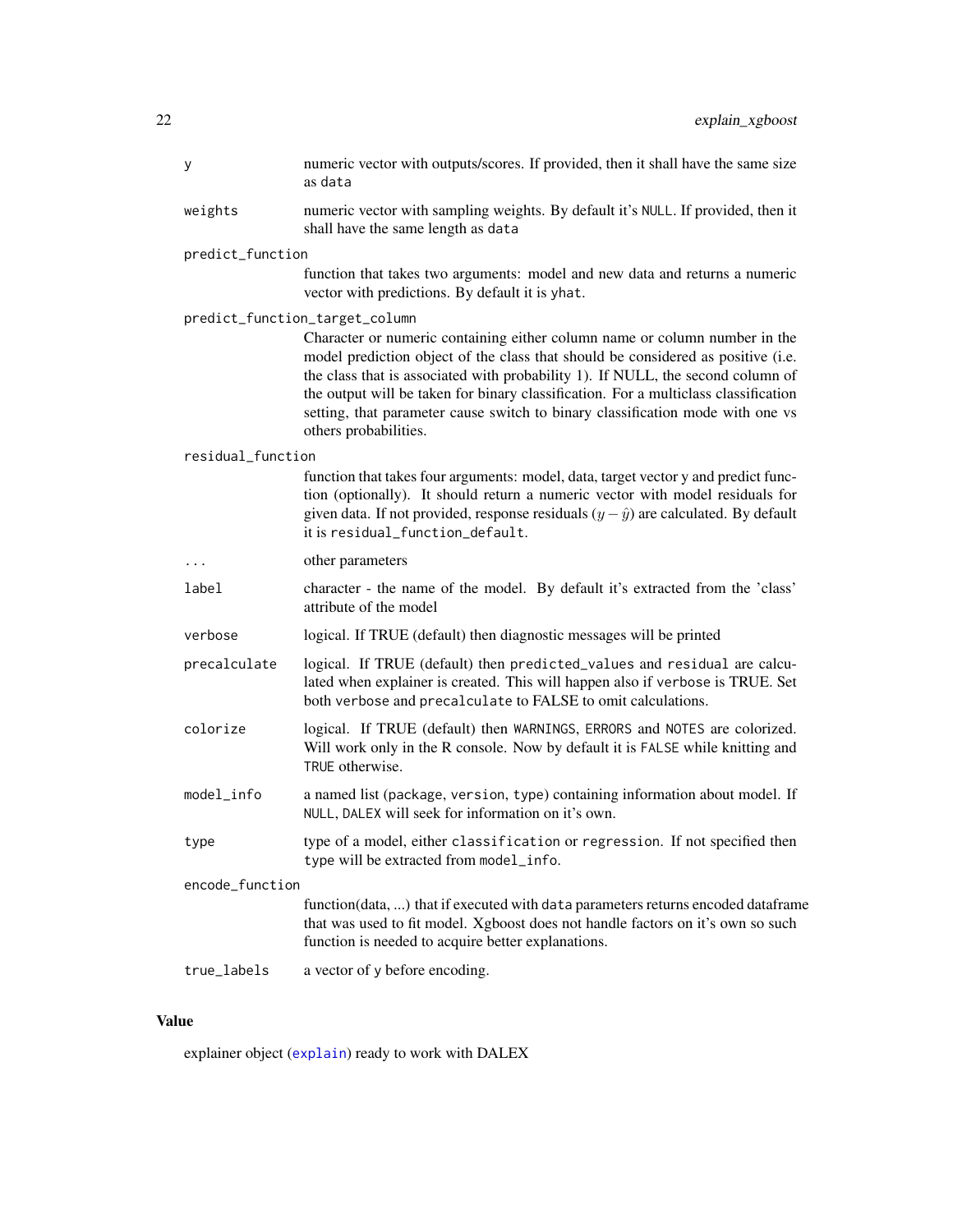# <span id="page-22-0"></span>funnel\_measure 23

#### Examples

```
library("xgboost")
library("DALEXtra")
library("mlr")
# 8th column is target that has to be omitted in X data
data <- as.matrix(createDummyFeatures(titanic_imputed[,-8]))
model <- xgboost(data, titanic_imputed$survived, nrounds = 10,
                 params = list(objective = "binary:logistic"),
                prediction = TRUE)
# explainer with encode functiom
explainer_1 <- explain_xgboost(model, data = titanic_imputed[,-8],
                               titanic_imputed$survived,
                               encode_function = function(data) {
as.matrix(createDummyFeatures(data))
})
plot(predict_parts(explainer_1, titanic_imputed[1,-8]))
# explainer without encode function
explainer_2 <- explain_xgboost(model, data = data, titanic_imputed$survived)
plot(predict_parts(explainer_2, data[1,,drop = FALSE]))
```
<span id="page-22-1"></span>funnel\_measure *Caluculate difference in performance in models across different categories*

#### Description

Function funnel\_measure allows users to compare two models based on their explainers. It partitions dataset on which models were built and creates categories according to quantiles of columns in parition data. nbins parameter determines number of quantiles. For each category difference in provided measure is being calculated. Positive value of that difference means that Champion model has better performance in specified category, while negative value means that one of the Challengers was better. Function allows to compare multiple Challengers at once.

#### Usage

```
funnel_measure(
  champion,
  challengers,
 measure_function = NULL,
  nbins = 5,
 partition_data = champion$data,
  cutoff = 0.01,
  cutoff_name = "Other",
  factor_conversion_threshold = 7,
  show_info = TRUE,
  categories = NULL
)
```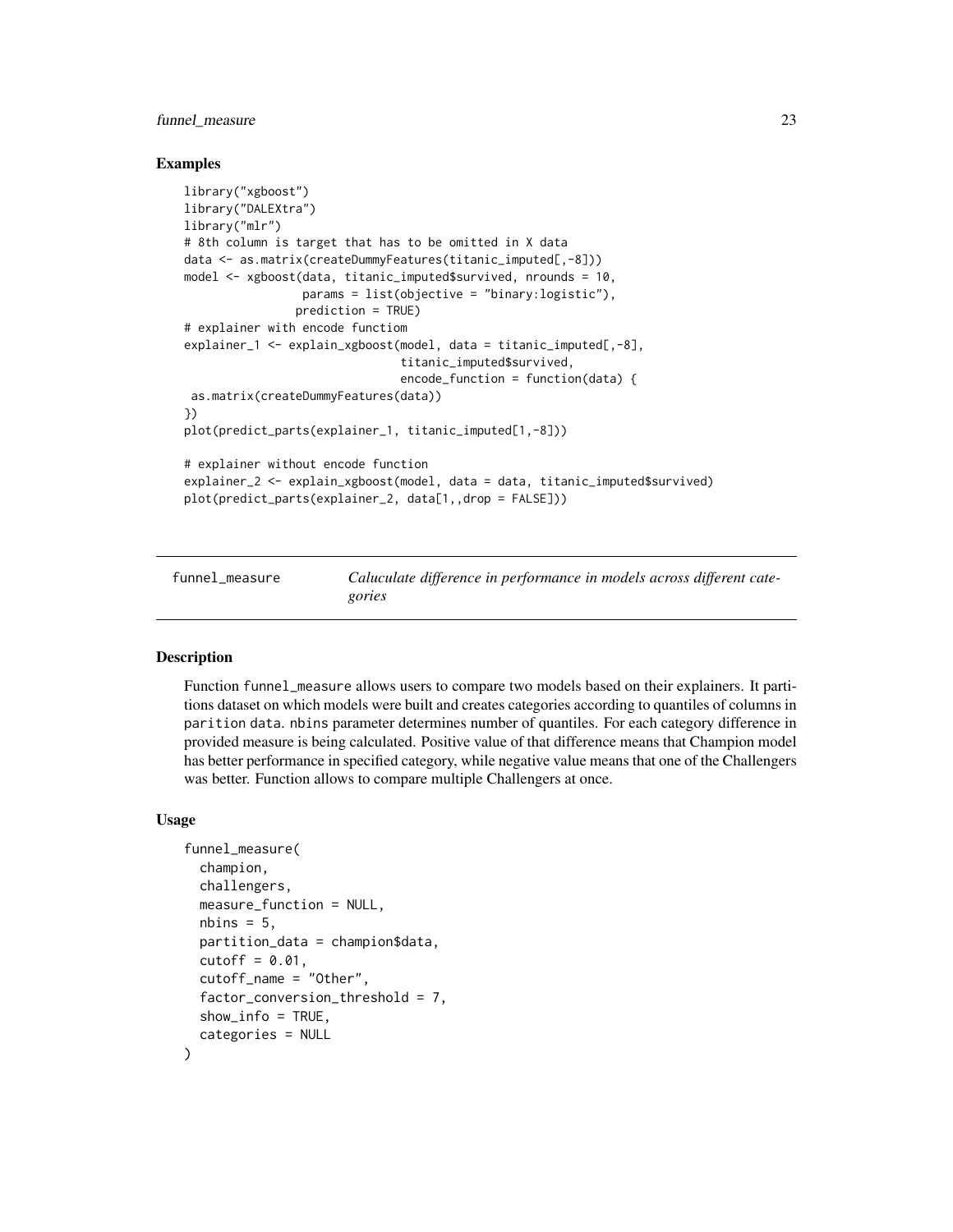### Arguments

| champion                    | - explainer of champion model.                                                                                                                                                                                                                                                                                                                                                                                             |  |
|-----------------------------|----------------------------------------------------------------------------------------------------------------------------------------------------------------------------------------------------------------------------------------------------------------------------------------------------------------------------------------------------------------------------------------------------------------------------|--|
| challengers                 | - explainer of challenger model or list of explainers.                                                                                                                                                                                                                                                                                                                                                                     |  |
| measure_function            |                                                                                                                                                                                                                                                                                                                                                                                                                            |  |
|                             | - measure function that calculates performance of model based on true observa-<br>tion and prediction. Order of parameters is important and should be $(y, y_h)$ hat).<br>The measure calculated by the function should have the property that lower score<br>value indicates better model. If NULL, RMSE will be used for regression, one<br>minus auc for classification and crossentropy for multiclass classification. |  |
| nbins                       | - Number of quantiles (partition points) for numeric columns. In case when<br>more than one quantile have the same value, there will be less partition points.                                                                                                                                                                                                                                                             |  |
| partition_data              | - Data by which test dataset will be partitioned for computation. Can be either<br>data.frame or character vector. When second is passed, it has to indicate names<br>of columns that will be extracted from test data. By default full test data. If<br>data. frame, number of rows has to be equal to number of rows in test data.                                                                                       |  |
| cutoff                      | - Threshold for categorical data. Entries less frequent than specified value will<br>be merged into one category.                                                                                                                                                                                                                                                                                                          |  |
| cutoff_name                 | - Name for new category that arised after merging entries less frequent than<br>cutoff                                                                                                                                                                                                                                                                                                                                     |  |
| factor_conversion_threshold |                                                                                                                                                                                                                                                                                                                                                                                                                            |  |
|                             | - Numeric columns with lower number of unique values than value of this pa-<br>rameter will be treated as factors                                                                                                                                                                                                                                                                                                          |  |
| show info                   | - Logical value indicating if progress bar should be shown.                                                                                                                                                                                                                                                                                                                                                                |  |
| categories                  | - a named list of variable names that will be plotted in a different colour. By<br>default it is partitioned on Explanatory, External and Target.                                                                                                                                                                                                                                                                          |  |

#### Value

An object of the class funnel\_measure

It is a named list containing following fields:

- data data.frame that consists of columns:
	- Variable Variable according to which partitions were made
	- Measure Difference in measures. Positive value indicates that champion was better, while negative that challenger.
	- Label String that defines subset of Variable values (partition rule).
	- Challenger Label of challenger explainer that was used in Measure
	- Category a category of the variable passed to function
- models\_info data.frame containing information about models used in analysis

# Examples

library("mlr") library("DALEXtra")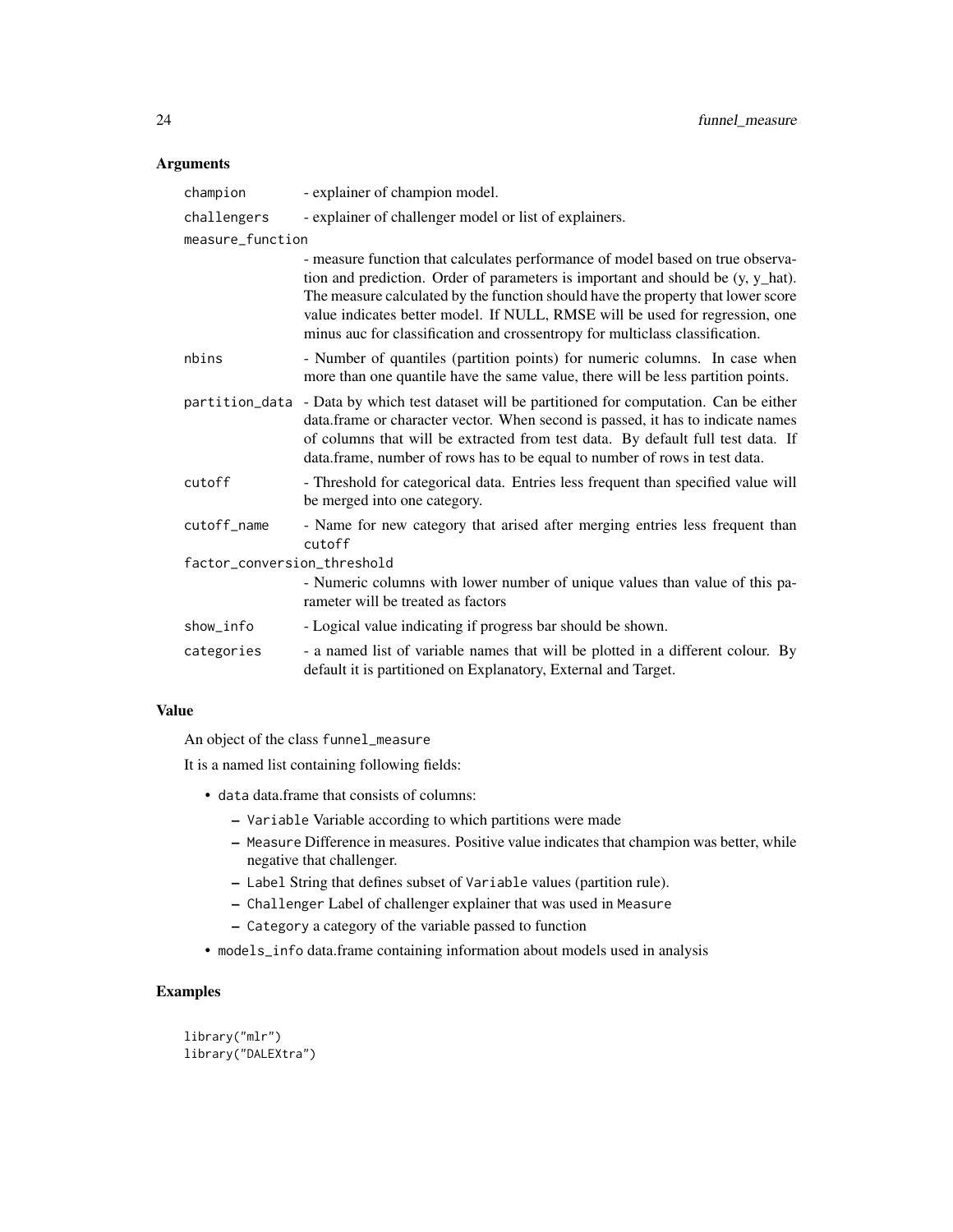```
task <- mlr::makeRegrTask(
  id = "R",data = apartments,
  target = "m2.price"
)
learner_lm <- mlr::makeLearner(
  "regr.lm"
)
model_lm <- mlr::train(learner_lm, task)
explainer_lm <- explain_mlr(model_lm, apartmentsTest, apartmentsTest$m2.price, label = "LM")
learner_rf <- mlr::makeLearner(
  "regr.ranger"
)
model_rf <- mlr::train(learner_rf, task)
explainer_rf <- explain_mlr(model_rf, apartmentsTest, apartmentsTest$m2.price, label = "RF")
learner_gbm <- mlr::makeLearner(
  "regr.gbm"
\mathcal{L}model_gbm <- mlr::train(learner_gbm, task)
explainer_gbm <- explain_mlr(model_gbm, apartmentsTest, apartmentsTest$m2.price, label = "GBM")
plot_data <- funnel_measure(explainer_lm, list(explainer_rf, explainer_gbm),
                             nbins = 5, measure_function = DALEX::loss_root_mean_square)
```

```
plot(plot_data)
```
model\_info.WrappedModel

*Exract info from model*

#### Description

This generic function let user extract base information about model. The function returns a named list of class model\_info that contain about package of model, version and task type. For wrappers like mlr or caret both, package and wrapper information are stored

#### Usage

```
## S3 method for class 'WrappedModel'
model_info(model, is_multiclass = FALSE, ...)
## S3 method for class 'H2ORegressionModel'
model_info(model, is_multiclass = FALSE, ...)
## S3 method for class 'H2OBinomialModel'
model_info(model, is_multiclass = FALSE, ...)
```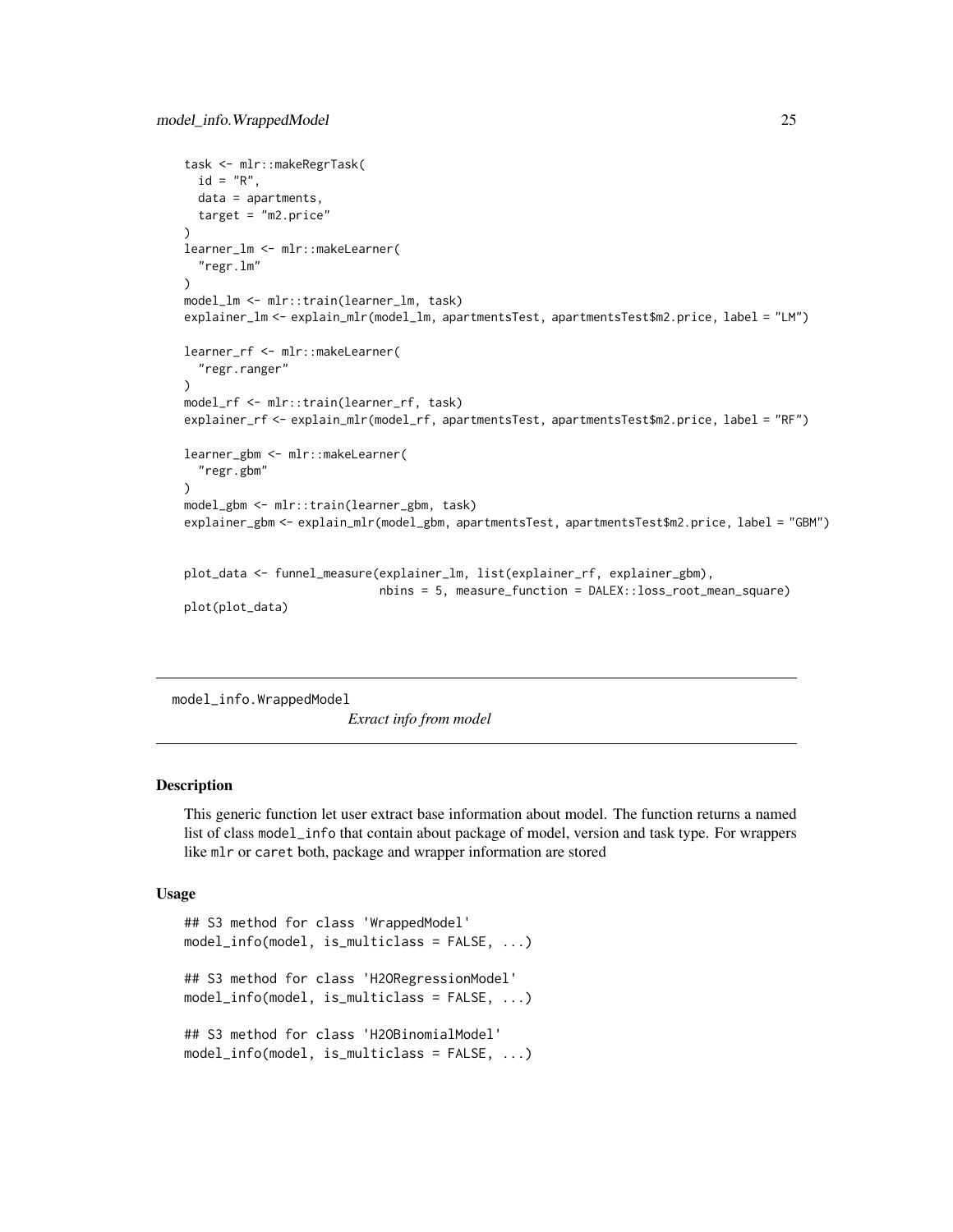```
## S3 method for class 'H2OMultinomialModel'
model_info(model, is_multiclass = FALSE, ...)
## S3 method for class 'scikitlearn_model'
model_info(model, is_multiclass = FALSE, ...)
## S3 method for class 'keras'
model_info(model, is_multiclass = FALSE, ...)
## S3 method for class 'LearnerRegr'
model_info(model, is_multiclass = FALSE, ...)
## S3 method for class 'LearnerClassif'
model_info(model, is_multiclass = FALSE, ...)
## S3 method for class 'GraphLearner'
model_info(model, is_multiclass = FALSE, ...)
## S3 method for class 'xgb.Booster'
model_info(model, is_multiclass = FALSE, ...)
## S3 method for class 'workflow'
model_info(model, is_multiclass = FALSE, ...)
## S3 method for class 'model_stack'
model_info(model, is_multiclass = FALSE, ...)
```
#### Arguments

| model     | - model object                                                                                                                                                                                                                       |
|-----------|--------------------------------------------------------------------------------------------------------------------------------------------------------------------------------------------------------------------------------------|
|           | is_multiclass - if TRUE and task is classification, then multitask classification is set. Else is<br>omitted. If model info was executed withing explain function. DALEX will<br>recognize subtype on it's own. @param is multiclass |
| $\ddotsc$ | - another arguments                                                                                                                                                                                                                  |

#### Details

Currently supported packages are:

- mlr models created with mlr package
- h2o models created with h2o package
- scikit-learn models created with scikit-learn Python library and accessed via reticulate
- keras models created with keras Python library and accessed via reticulate
- mlr3 models created with mlr3 package
- xgboost models created with xgboost package
- tidymodels models created with tidymodels package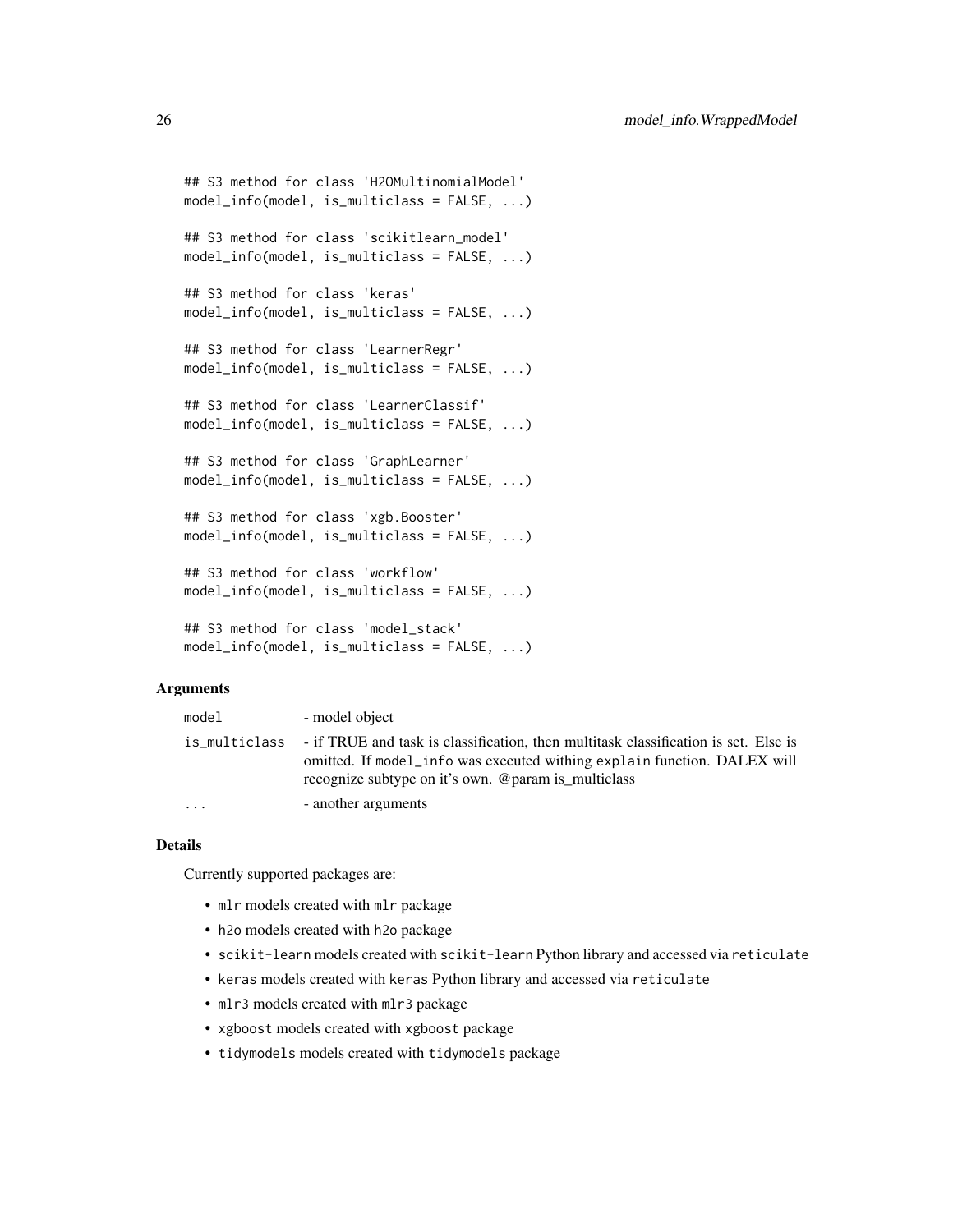#### <span id="page-26-0"></span>Value

A named list of class model\_info

<span id="page-26-1"></span>overall\_comparison *Compare champion with challengers globally*

#### Description

The function creates objects that present global model performance using various measures. Those date can be easily plotted with plot function. It uses auditor package to create [model\\_performance](#page-0-0) of all passed explainers. Keep in mind that type of task has to be specified.

### Usage

overall\_comparison(champion, challengers, type)

#### Arguments

| champion    | - explainer of champion model.                          |
|-------------|---------------------------------------------------------|
| challengers | - explainer of challenger model or list of explainers.  |
| type        | - type of the task. Either classification or regression |

#### Value

An object of the class overall\_comparison

It is a named list containing following fields:

- radar list of [model\\_performance](#page-0-0) objects and other parameters that will be passed to generic plot function
- accordance data.frame object of champion responses and challenger's corresponding to them. Used to plot accordance.
- models\_info data.frame containing information about models used in analysis

```
library("DALEXtra")
library("mlr")
task <- mlr::makeRegrTask(
  id = "R",data = apartments,
  target = "m2.price"
)
learner_lm <- mlr::makeLearner(
  "regr.lm"
\lambdamodel_lm <- mlr::train(learner_lm, task)
```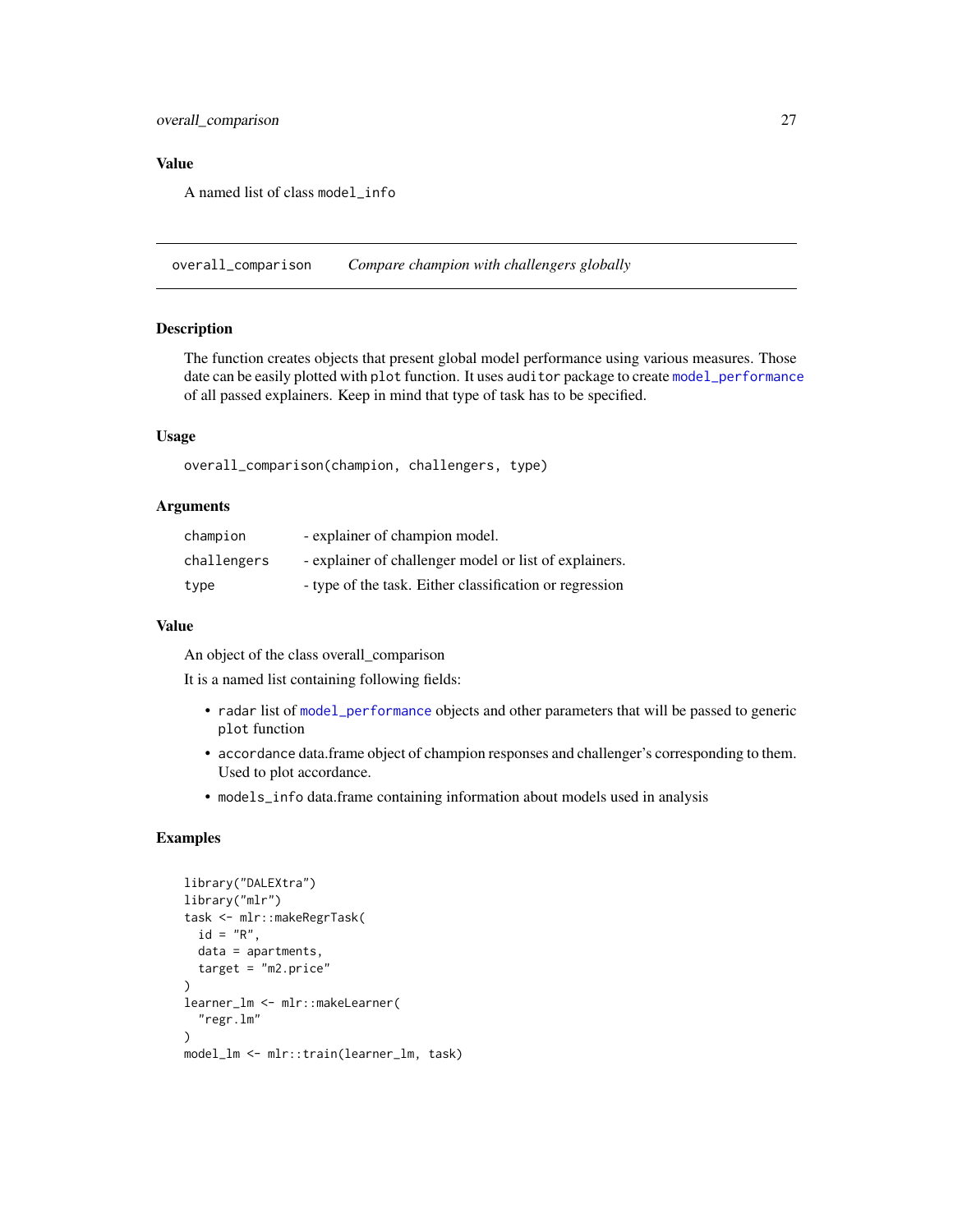```
explainer_lm <- explain_mlr(model_lm, apartmentsTest, apartmentsTest$m2.price, label = "LM")
learner_rf <- mlr::makeLearner(
  "regr.ranger"
\mathcal{L}model_rf <- mlr::train(learner_rf, task)
explainer_rf <- explain_mlr(model_rf, apartmentsTest, apartmentsTest$m2.price, label = "RF")
learner_gbm <- mlr::makeLearner(
  "regr.gbm"
\mathcal{L}model_gbm <- mlr::train(learner_gbm, task)
explainer_gbm <- explain_mlr(model_gbm, apartmentsTest, apartmentsTest$m2.price, label = "gbm")
data <- overall_comparison(explainer_lm, list(explainer_gbm, explainer_rf), type = "regression")
plot(data)
```
<span id="page-27-1"></span>plot.funnel\_measure *Funnel plot for difference in measures*

#### Description

Function plot.funnel\_measure creates funnel plot of differences in measures for two models across variable areas. It uses data created with 'funnel\_measure' function.

#### Usage

## S3 method for class 'funnel\_measure'  $plot(x, ..., dot_size = 0.5)$ 

#### Arguments

|          | - funnel measure object created with funnel measure function. |
|----------|---------------------------------------------------------------|
| $\cdot$  | - other parameters                                            |
| dot size | - size of the dot on plots. Passed to geom_point.             |

### Value

ggplot object

```
library("mlr")
library("DALEXtra")
task <- mlr::makeRegrTask(
 id = "R",data = apartments,
```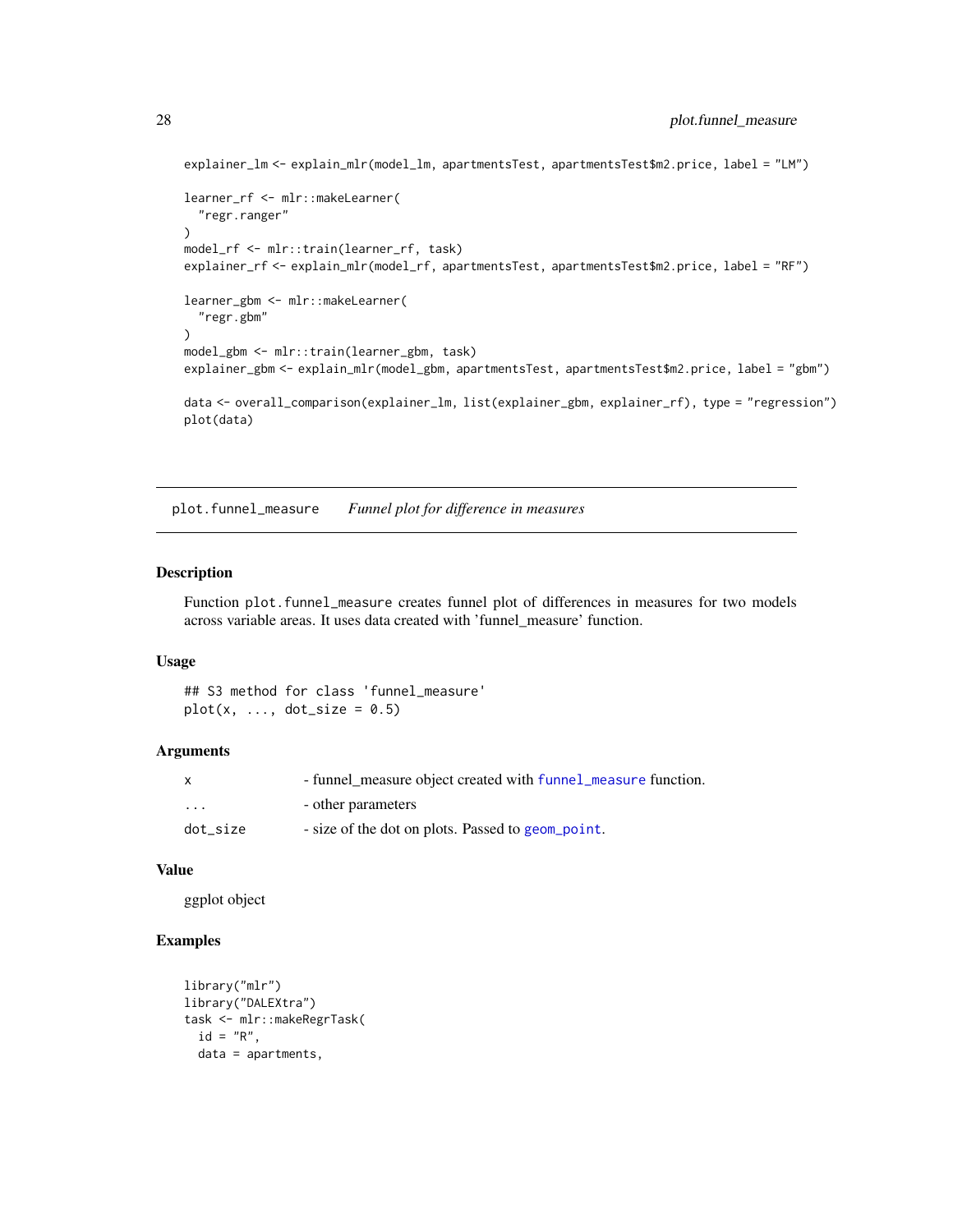```
target = "m2.price"
\lambdalearner_lm <- mlr::makeLearner(
  "regr.lm"
)
model_lm <- mlr::train(learner_lm, task)
explainer_lm <- explain_mlr(model_lm, apartmentsTest, apartmentsTest$m2.price, label = "LM")
learner_rf <- mlr::makeLearner(
  "regr.ranger"
)
model_rf <- mlr::train(learner_rf, task)
explainer_rf <- explain_mlr(model_rf, apartmentsTest, apartmentsTest$m2.price, label = "RF")
learner_gbm <- mlr::makeLearner(
  "regr.gbm"
)
model_gbm <- mlr::train(learner_gbm, task)
explainer_gbm <- explain_mlr(model_gbm, apartmentsTest, apartmentsTest$m2.price, label = "GBM")
plot_data <- funnel_measure(explainer_lm, list(explainer_rf, explainer_gbm),
                            nbins = 5, measure_function = DALEX::loss_root_mean_square)
plot(plot_data)
```
plot.overall\_comparison

*Plot function for overall\_comparison*

#### Description

The function plots data created with [overall\\_comparison](#page-26-1). For radar plot it uses auditor's [plot\\_radar](#page-0-0). Keep in mind that the function creates two plots returned as list.

#### Usage

## S3 method for class 'overall\_comparison'  $plot(x, \ldots)$ 

| $\boldsymbol{\mathsf{x}}$ | - data created with overall_comparison |
|---------------------------|----------------------------------------|
| $\cdots$                  | - other parameters                     |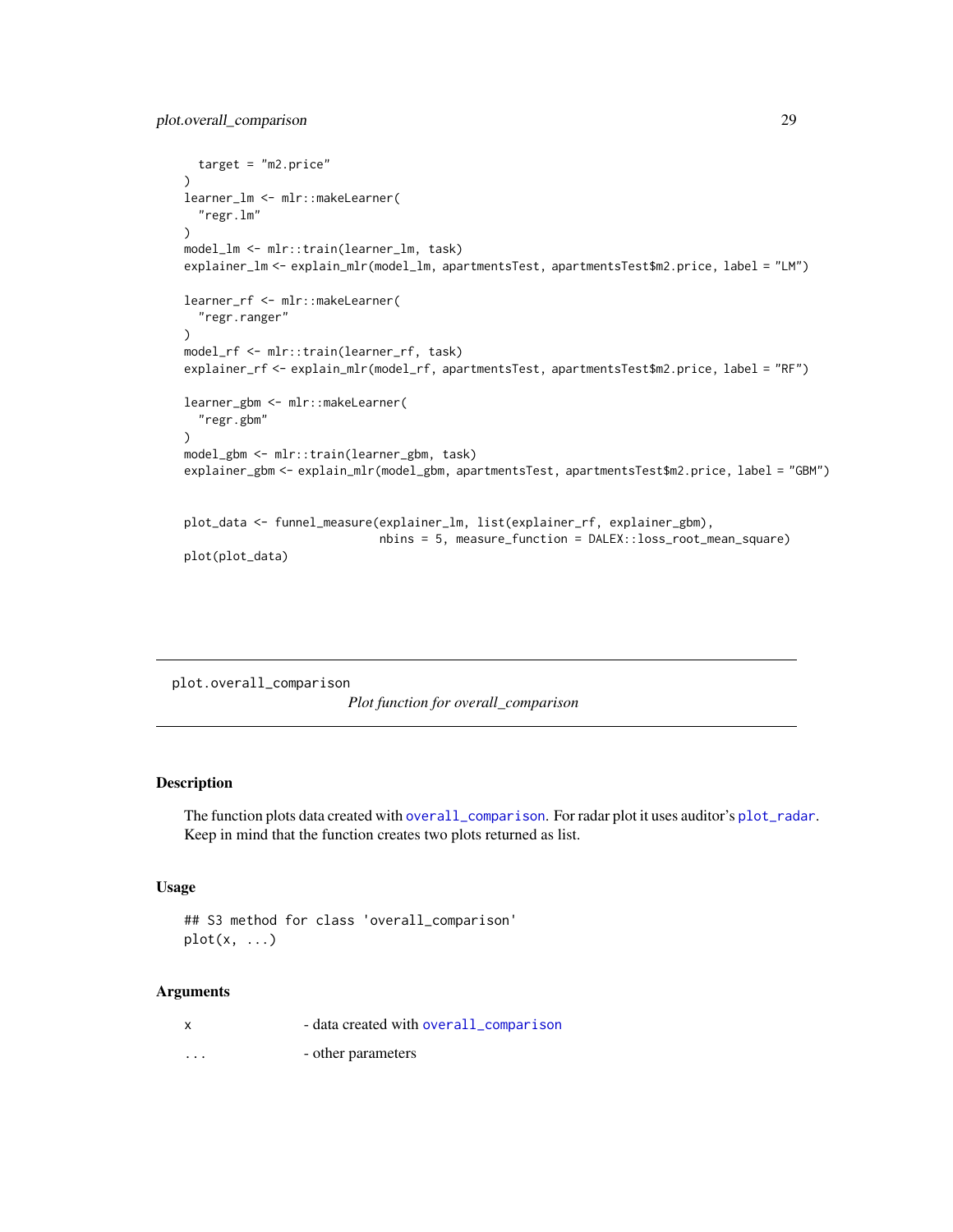A named list of ggplot objects.

It consists of:

- radar\_plot plot created with [plot\\_radar](#page-0-0)
- accordance\_plot accordance plot of responses. OX axis stand for champion response, while OY for one of challengers responses. Colour indicates on challenger.

#### Examples

```
library("DALEXtra")
library("mlr")
task <- mlr::makeRegrTask(
  id = "R",data = apartments,
  target = "m2.price"
)
learner_lm <- mlr::makeLearner(
  "regr.lm"
\mathcal{L}model_lm <- mlr::train(learner_lm, task)
explainer_lm <- explain_mlr(model_lm, apartmentsTest, apartmentsTest$m2.price, label = "LM")
learner_rf <- mlr::makeLearner(
  "regr.ranger"
\lambdamodel_rf <- mlr::train(learner_rf, task)
explainer_rf <- explain_mlr(model_rf, apartmentsTest, apartmentsTest$m2.price, label = "RF")
learner_gbm <- mlr::makeLearner(
  "regr.gbm"
\lambdamodel_gbm<- mlr::train(learner_gbm, task)
explainer_gbm <- explain_mlr(model_gbm, apartmentsTest, apartmentsTest$m2.price, label = "GBM")
data <- overall_comparison(explainer_lm, list(explainer_gbm, explainer_rf), type = "regression")
plot(data)
```
plot.training\_test\_comparison

*Plot and compare performance of model between training and test set*

#### Description

Function plot.training\_test\_comparison plots dependency between model performance on test and training dataset based on training\_test\_comparison object. Green line indicates y = x line.

<span id="page-29-0"></span>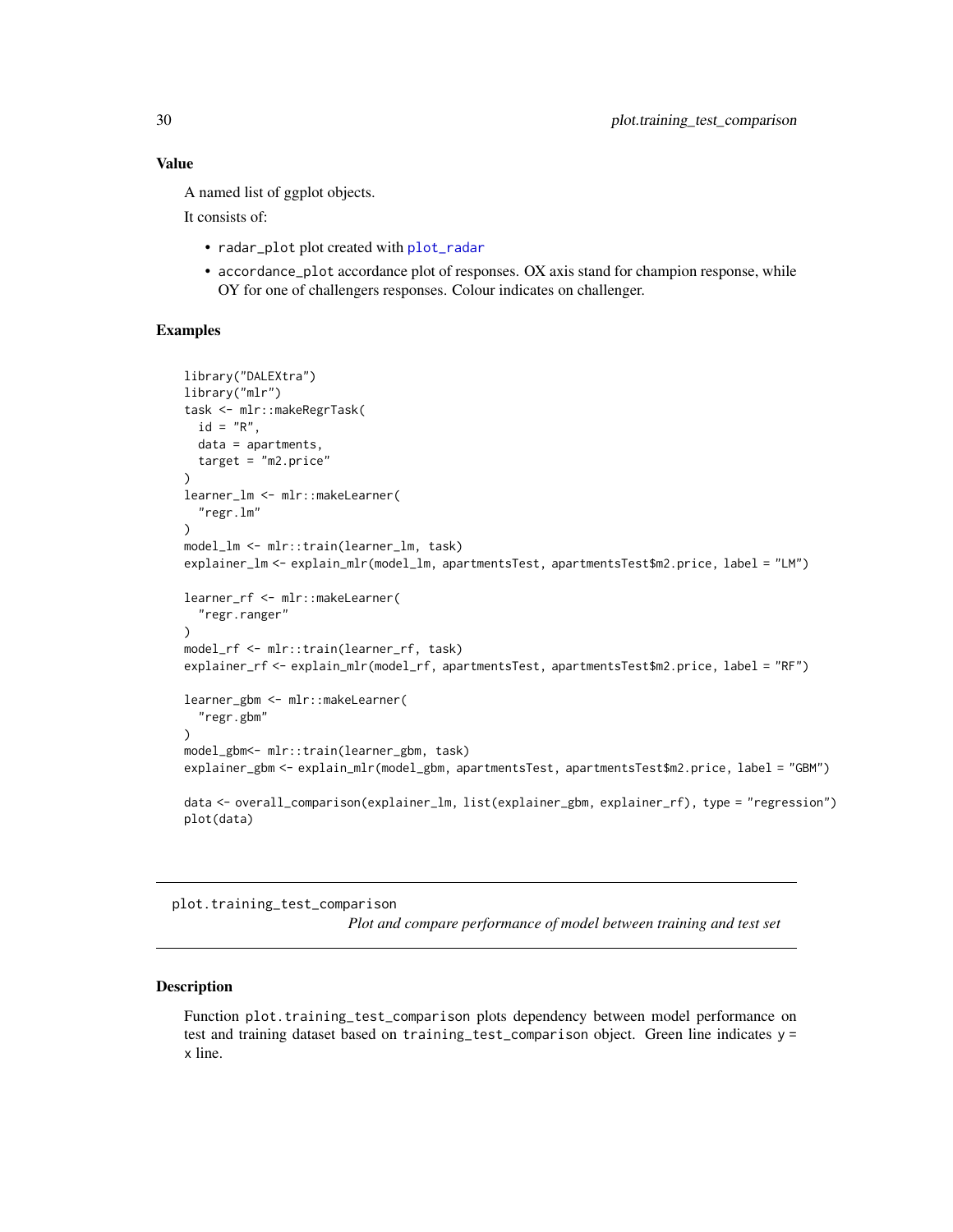### <span id="page-30-0"></span>Usage

```
## S3 method for class 'training_test_comparison'
plot(x, \ldots)
```
#### Arguments

|                         | - object created with training test comparison function. |
|-------------------------|----------------------------------------------------------|
| $\cdot$ $\cdot$ $\cdot$ | - other parameters                                       |

# Value

ggplot object

```
library("mlr")
library("DALEXtra")
task <- mlr::makeRegrTask(
id = "R",data = apartments,
  target = "m2.price"
)
 learner_lm <- mlr::makeLearner(
 "regr.lm"
)
model_lm <- mlr::train(learner_lm, task)
explainer_lm <- explain_mlr(model_lm, apartmentsTest, apartmentsTest$m2.price, label = "LM")
learner_rf <- mlr::makeLearner(
"regr.ranger"
\mathcal{L}model_rf <- mlr::train(learner_rf, task)
explainer_rf <- explain_mlr(model_rf, apartmentsTest, apartmentsTest$m2.price, label = "RF")
learner_gbm <- mlr::makeLearner(
"regr.gbm"
\lambdamodel_gbm <- mlr::train(learner_gbm, task)
explainer_gbm <- explain_mlr(model_gbm, apartmentsTest, apartmentsTest$m2.price, label = "GBM")
data <- training_test_comparison(explainer_lm, list(explainer_gbm, explainer_rf),
                                  training_data = apartments,
                                  training_y = apartments$m2.price)
plot(data)
```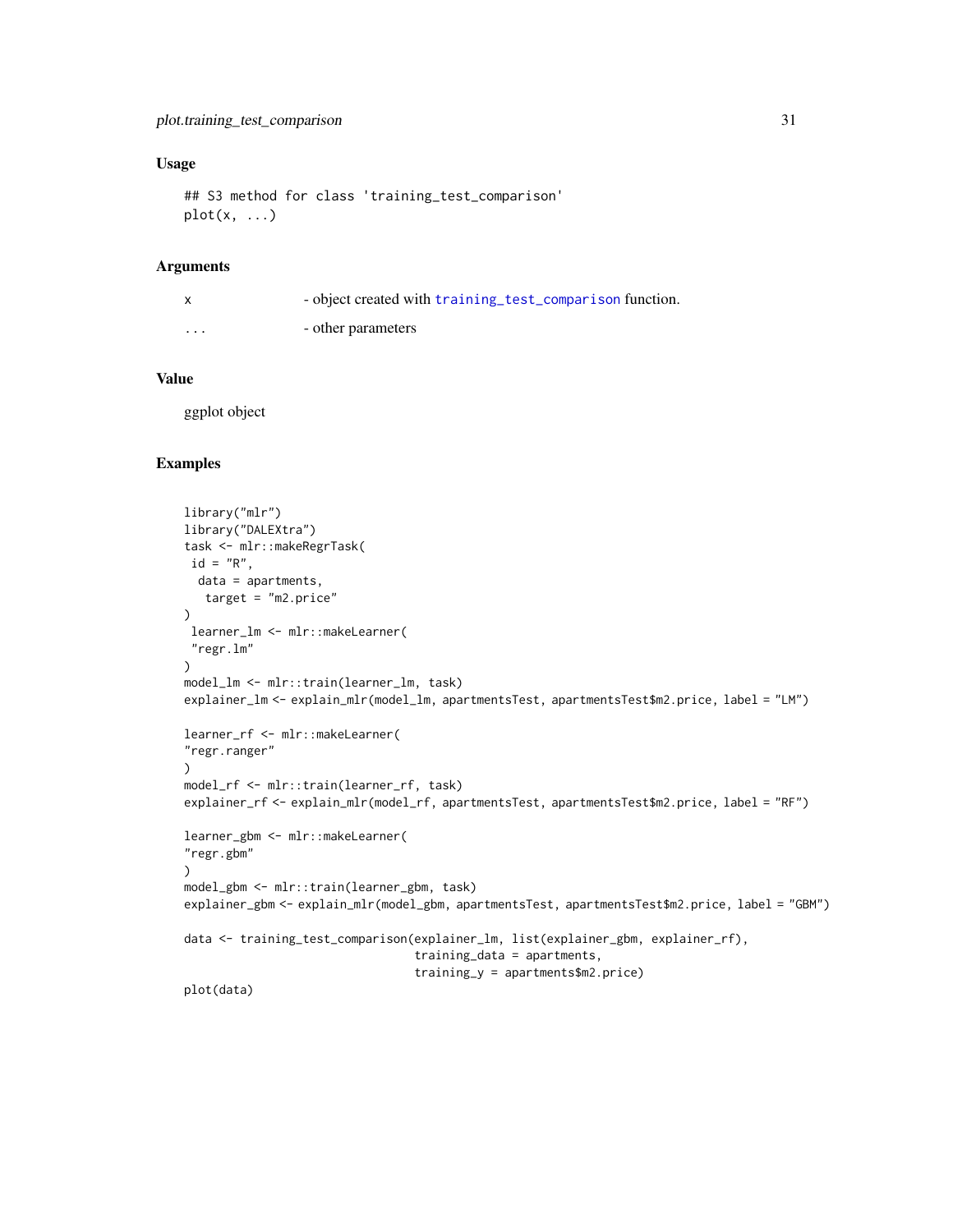<span id="page-31-0"></span>predict\_surrogate *Instance Level Surrogate Models*

#### Description

Interface to different implementations of the LIME method. Find information how the LIME method works here: <https://ema.drwhy.ai/LIME.html>.

#### Usage

```
predict_surrogate(explainer, new_observation, ..., type = "localModel")
predict_surrogate_local_model(
  explainer,
 new_observation,
 size = 1000,seed = 1313,
  ...
\mathcal{L}predict_model.dalex_explainer(x, newdata, ...)
model_type.dalex_explainer(x, ...)
predict_surrogate_lime(
  explainer,
 new_observation,
 n_features = 4,
  n_permutations = 1000,
  labels = unique(explainer$y)[1],
  ...
)
## S3 method for class 'predict_surrogate_lime'
plot(x, \ldots)predict_surrogate_iml(explainer, new_observation, k = 4, ...)
```

| explainer       | a model to be explained, preprocessed by the 'explain' function                                        |
|-----------------|--------------------------------------------------------------------------------------------------------|
| new_observation |                                                                                                        |
|                 | a new observation for which predictions need to be explained                                           |
| $\cdots$        | other parameters that will be passed to                                                                |
| type            | which implementation of thee LIME method should be used. Either local Model<br>(default), lime or iml. |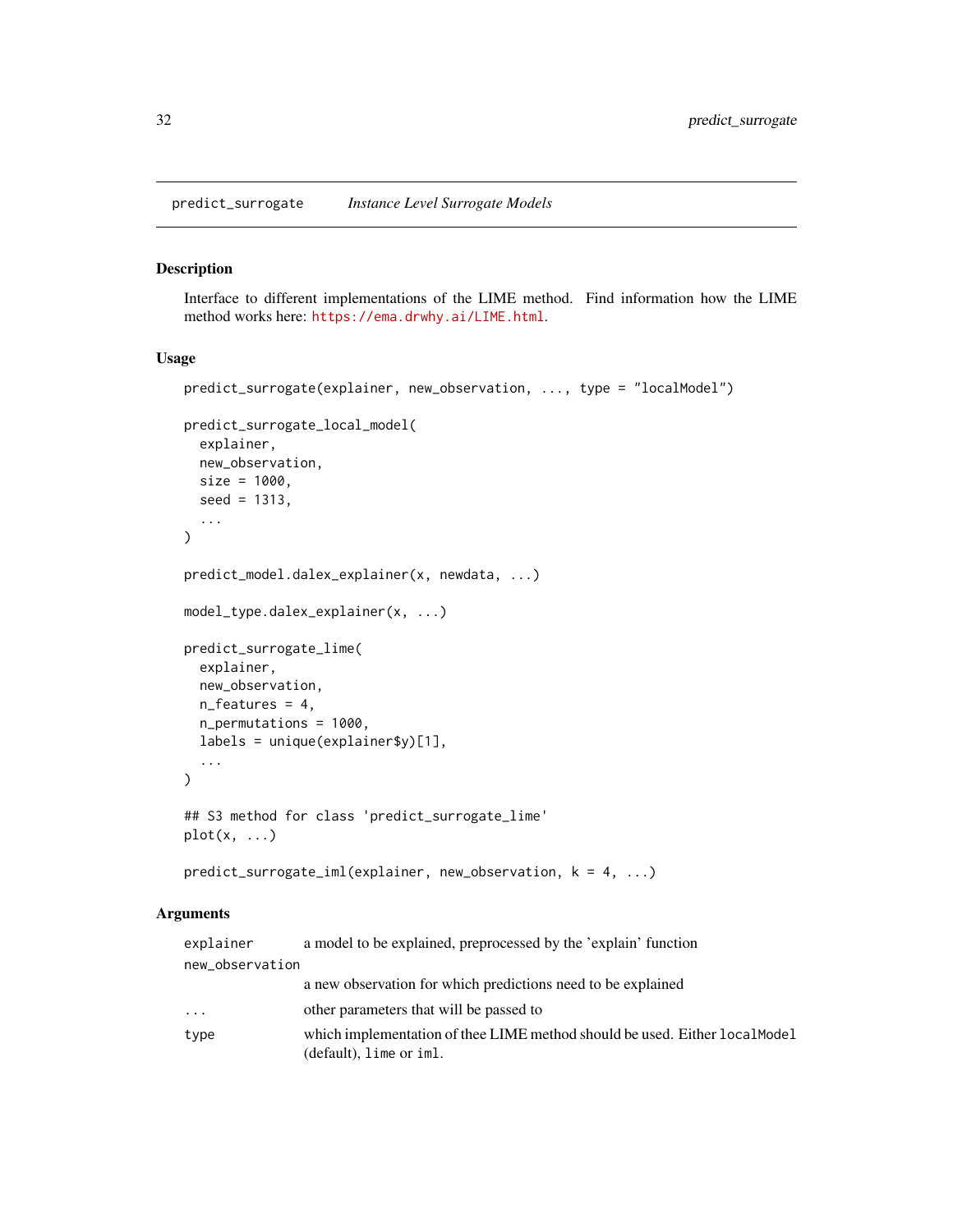# <span id="page-32-0"></span>print.funnel\_measure 33

| size         | will be passed to the localModel implementation, by default 1000                  |
|--------------|-----------------------------------------------------------------------------------|
| seed         | seed for random number generator, by default 1313                                 |
| $\mathsf{x}$ | an object to be plotted                                                           |
| newdata      | alias for new observation                                                         |
| n_features   | will be passed to the lime implementation, by default 4                           |
|              | n_permutations will be passed to the lime implementation, by default 1000         |
| labels       | will be passed to the lime implementation, by default first value in the y vector |
| k            | will be passed to the iml implementation, by default 4                            |

# Value

Depending on the type there are different classess of the resulting object.

# References

Explanatory Model Analysis. Explore, Explain and Examine Predictive Models. [https://ema.](https://ema.drwhy.ai/) [drwhy.ai/](https://ema.drwhy.ai/)

print.funnel\_measure *Print funnel\_measure object*

# Description

Print funnel\_measure object

# Usage

## S3 method for class 'funnel\_measure'  $print(x, \ldots)$ 

# Arguments

|          | an object of class funnel_measure |
|----------|-----------------------------------|
| $\cdots$ | other parameters                  |

```
library("DALEXtra")
library("mlr")
task <- mlr::makeRegrTask(
  id = "R",
 data = apartments,
  target = "m2.price"
\overline{)}learner_lm <- mlr::makeLearner(
```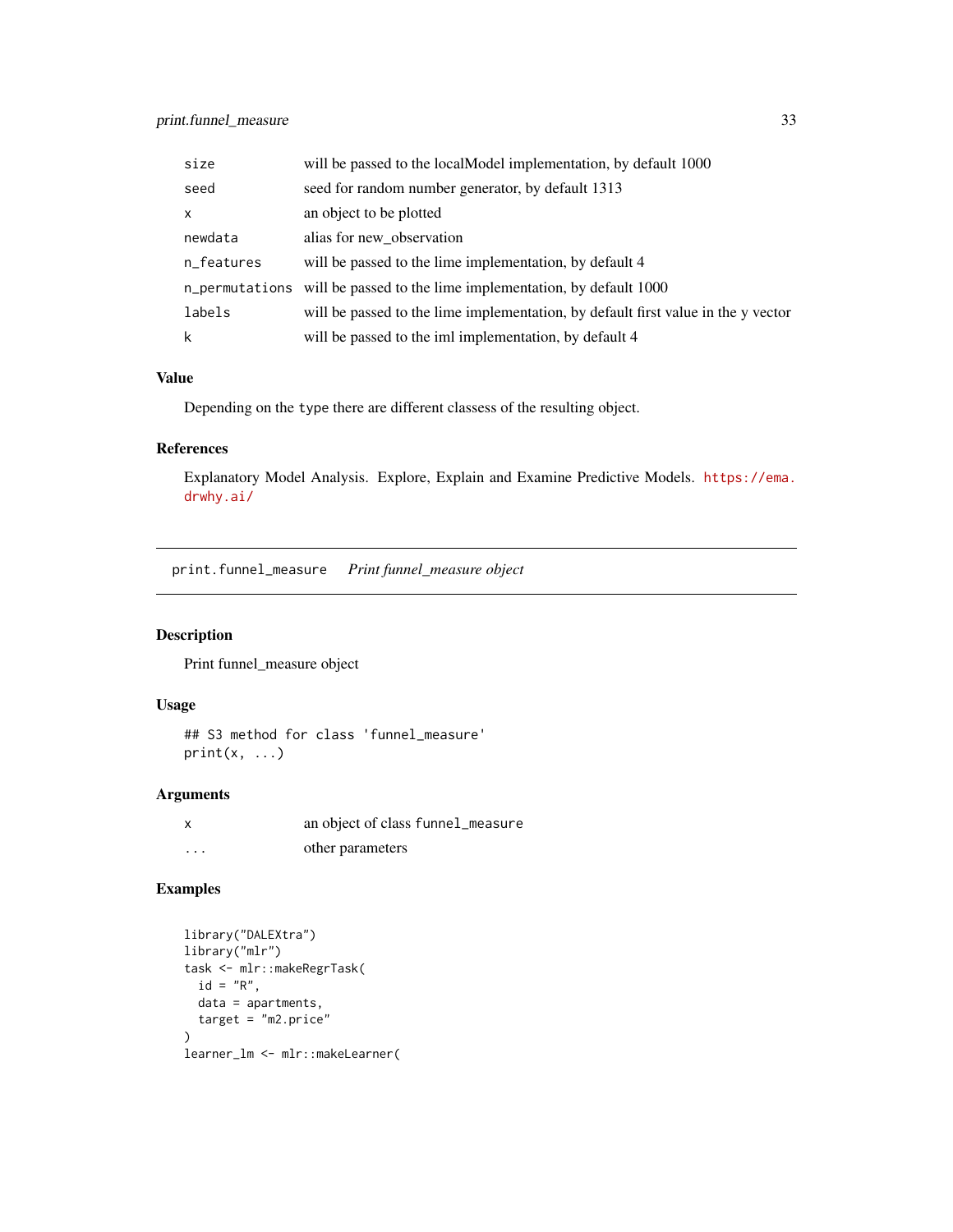```
"regr.lm"
\mathcal{L}model_lm <- mlr::train(learner_lm, task)
explainer_lm <- explain_mlr(model_lm, apartmentsTest, apartmentsTest$m2.price, label = "LM")
learner_rf <- mlr::makeLearner(
  "regr.ranger"
)
model_rf <- mlr::train(learner_rf, task)
explainer_rf <- explain_mlr(model_rf, apartmentsTest, apartmentsTest$m2.price, label = "RF")
learner_gbm <- mlr::makeLearner(
  "regr.gbm"
)
model_gbm <- mlr::train(learner_gbm, task)
explainer_gbm <- explain_mlr(model_gbm, apartmentsTest, apartmentsTest$m2.price, label = "GBM")
plot_data <- funnel_measure(explainer_lm, list(explainer_rf, explainer_gbm),
                             nbins = 5, measure_function = DALEX::loss_root_mean_square)
print(plot_data)
```
print.overall\_comparison

```
Print overall_comparison object
```
# Description

Print overall\_comparison object

# Usage

```
## S3 method for class 'overall_comparison'
print(x, \ldots)
```
#### Arguments

|   | an object of class overall_comparison |
|---|---------------------------------------|
| . | other parameters                      |

```
library("DALEXtra")
library("mlr")
task <- mlr::makeRegrTask(
 id = "R",data = apartments,
  target = "m2.price"
```
<span id="page-33-0"></span>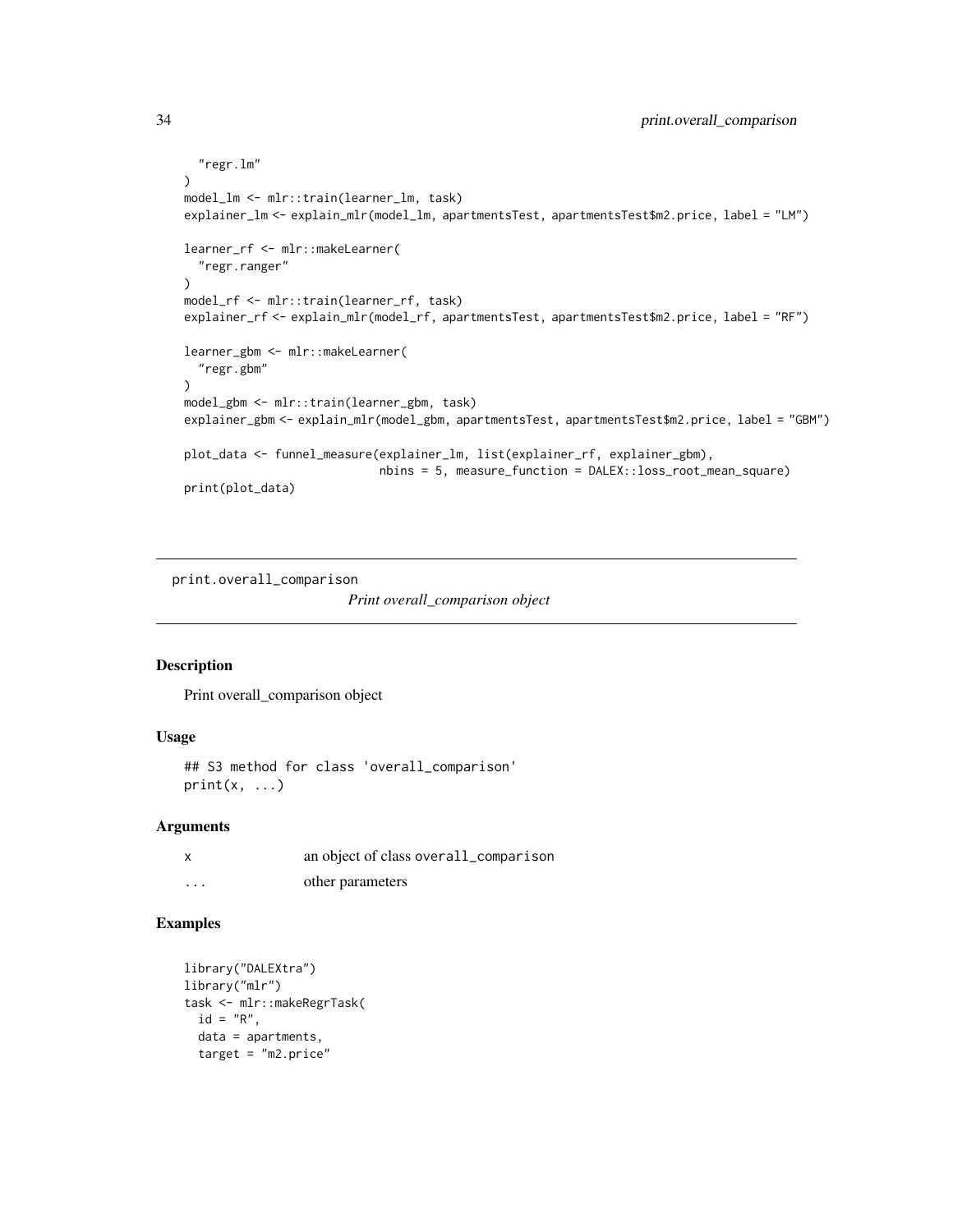<span id="page-34-0"></span>print.scikitlearn\_set 35

```
)
learner_lm <- mlr::makeLearner(
  "regr.lm"
\mathcal{L}model_lm <- mlr::train(learner_lm, task)
explainer_lm <- explain_mlr(model_lm, apartmentsTest, apartmentsTest$m2.price, label = "LM")
learner_rf <- mlr::makeLearner(
  "regr.ranger"
)
model_rf <- mlr::train(learner_rf, task)
explainer_rf <- explain_mlr(model_rf, apartmentsTest, apartmentsTest$m2.price, label = "RF")
learner_gbm <- mlr::makeLearner(
  "regr.gbm"
)
model_gbm <- mlr::train(learner_gbm, task)
explainer_gbm <- explain_mlr(model_gbm, apartmentsTest, apartmentsTest$m2.price, label = "gbm")
data <- overall_comparison(explainer_lm, list(explainer_gbm, explainer_rf), type = "regression")
print(data)
```
print.scikitlearn\_set *Prints scikitlearn\_set class*

# Description

Prints scikitlearn\_set class

#### Usage

```
## S3 method for class 'scikitlearn_set'
print(x, \ldots)
```

| X        | a list from explainer created with explain_scikitlearn |
|----------|--------------------------------------------------------|
| $\cdots$ | other arguments                                        |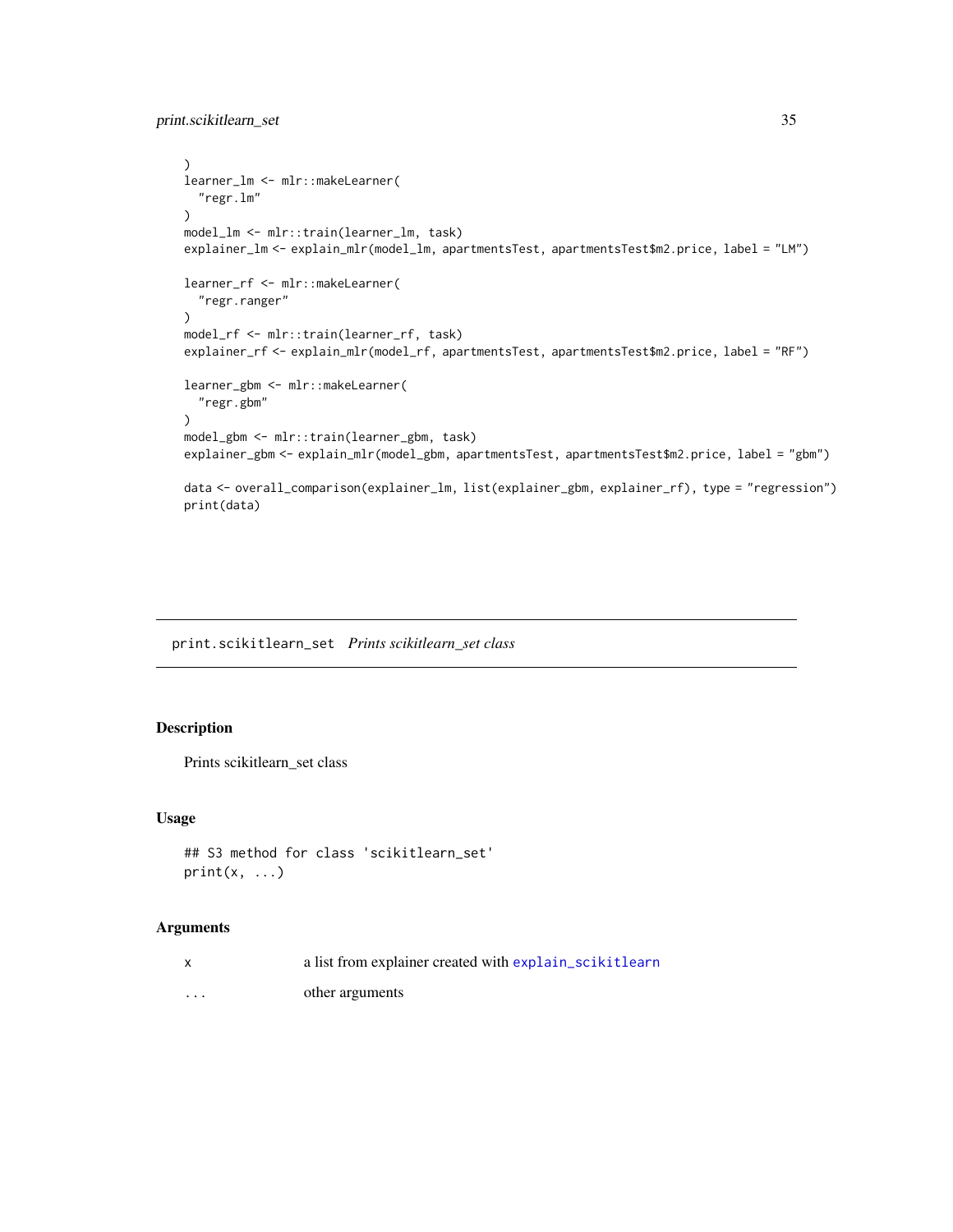<span id="page-35-0"></span>print.training\_test\_comparison

*Print funnel\_measure object*

# Description

Print funnel\_measure object

#### Usage

## S3 method for class 'training\_test\_comparison'  $print(x, \ldots)$ 

#### Arguments

| X        | an object of class funnel_measure |
|----------|-----------------------------------|
| $\cdots$ | other parameters                  |

```
library("mlr")
library("DALEXtra")
task <- mlr::makeRegrTask(
id = "R",data = apartments,
  target = "m2.price"
)
learner_lm <- mlr::makeLearner(
 "regr.lm"
)
model_lm <- mlr::train(learner_lm, task)
explainer_lm <- explain_mlr(model_lm, apartmentsTest, apartmentsTest$m2.price, label = "LM")
learner_rf <- mlr::makeLearner(
"regr.ranger"
\lambdamodel_rf <- mlr::train(learner_rf, task)
explainer_rf <- explain_mlr(model_rf, apartmentsTest, apartmentsTest$m2.price, label = "RF")
learner_gbm <- mlr::makeLearner(
"regr.gbm"
)
model_gbm <- mlr::train(learner_gbm, task)
explainer_gbm <- explain_mlr(model_gbm, apartmentsTest, apartmentsTest$m2.price, label = "GBM")
data <- training_test_comparison(explainer_lm, list(explainer_gbm, explainer_rf),
                                 training_data = apartments,
                                 training_y = apartments$m2.price)
print(data)
```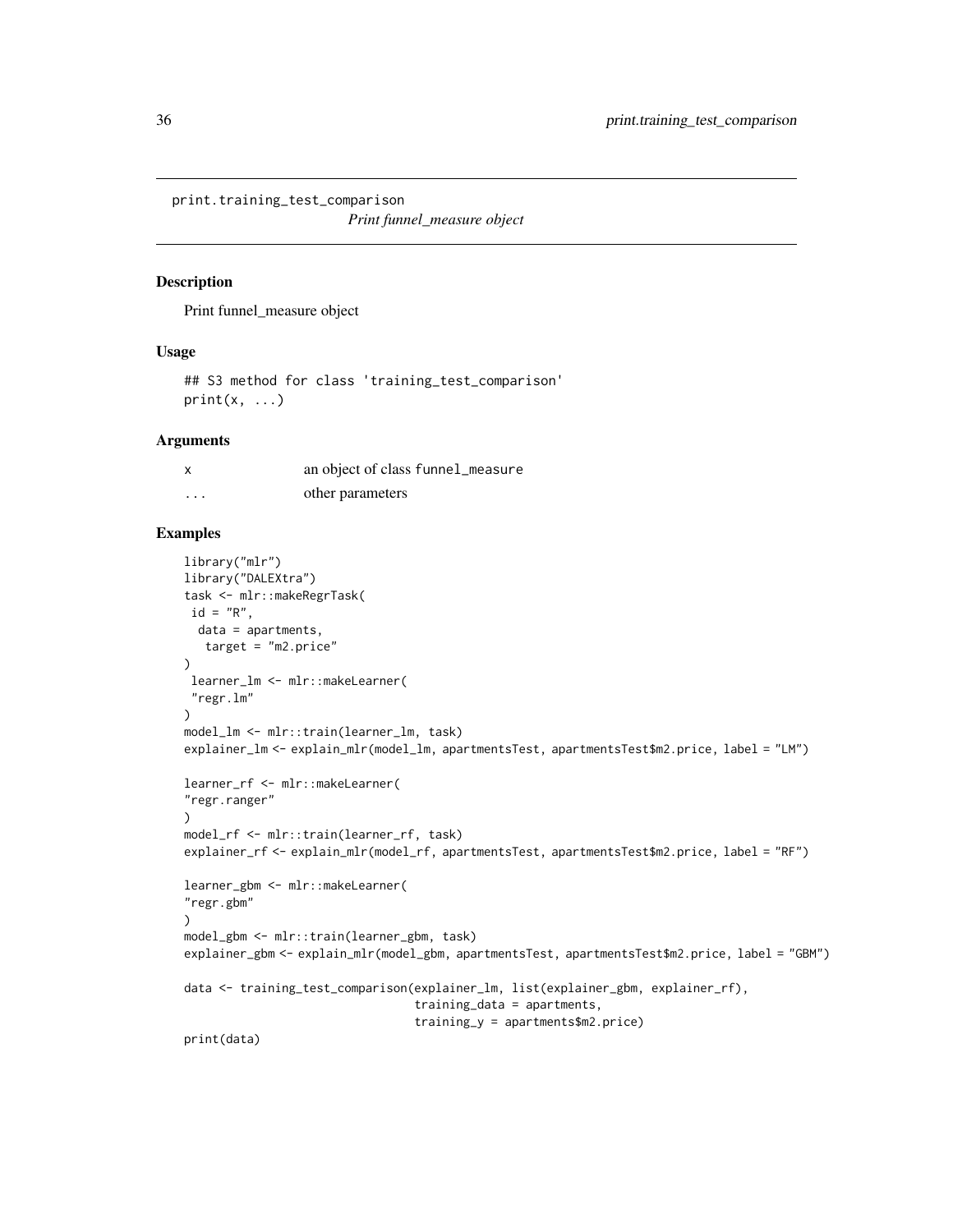<span id="page-36-1"></span><span id="page-36-0"></span>training\_test\_comparison

*Compare performance of model between training and test set*

#### **Description**

Function training\_test\_comparison calculates performance of the provided model based on specified measure function. Response of the model is calculated based on test data, extracted from the explainer and training data, provided by the user. Output can be easily shown with print or plot function.

#### Usage

```
training_test_comparison(
  champion,
  challengers,
  training_data,
  training_y,
 measure_function = NULL
)
```
#### Arguments

| champion         | - explainer of champion model.                                                                                                                                                   |
|------------------|----------------------------------------------------------------------------------------------------------------------------------------------------------------------------------|
| challengers      | - explainer of challenger model or list of explainers.                                                                                                                           |
| training_data    | - data without target column that will be passed to predict function and then to<br>measure function. Keep in mind that they have to differ from data passed to an<br>explainer. |
| training_y       | - target column for training data                                                                                                                                                |
| measure_function |                                                                                                                                                                                  |
|                  | - measure function that calculates performance of model based on true observa-<br>tion and prediction. Order of parameters is important and should be (v, v hat).                |

tion and prediction. Order of parameters is important and should be (y, y\_hat). By default it is RMSE.

#### Value

An object of the class training\_test\_comparison.

It is a named list containing:

- data data.frame with following columns
	- measure\_test performance on test set
	- measure\_train performance on training set
	- label label of explainer
	- type flag that indicates if explainer was passed as champion or as challenger.
- models\_info data.frame containing information about models used in analysis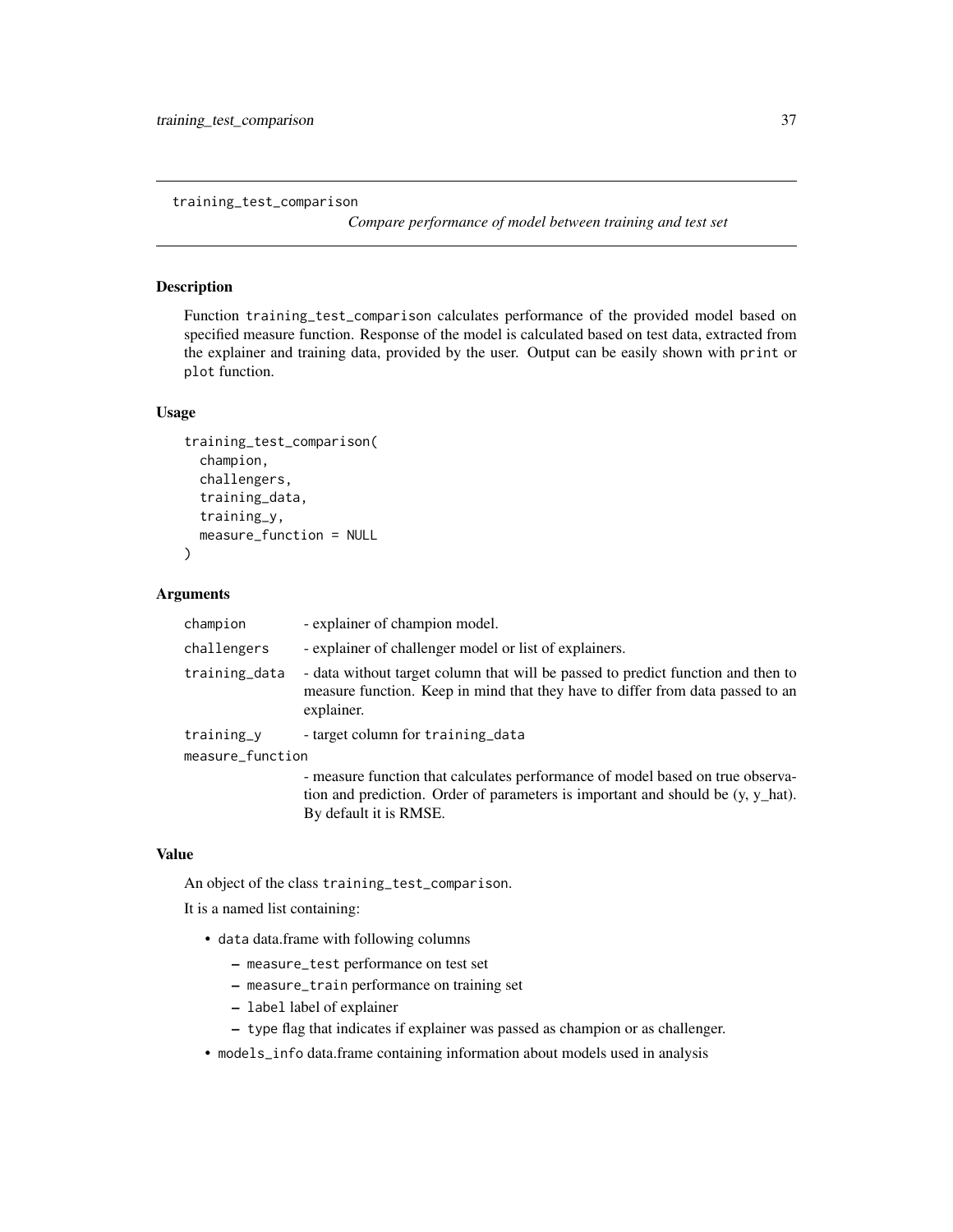#### Examples

```
library("mlr")
library("DALEXtra")
task <- mlr::makeRegrTask(
id = "R",data = apartments,
  target = "m2.price"
)
 learner_lm <- mlr::makeLearner(
 "regr.lm"
)
model_lm <- mlr::train(learner_lm, task)
explainer_lm <- explain_mlr(model_lm, apartmentsTest, apartmentsTest$m2.price, label = "LM")
learner_rf <- mlr::makeLearner(
"regr.ranger"
\lambdamodel_rf <- mlr::train(learner_rf, task)
explainer_rf <- explain_mlr(model_rf, apartmentsTest, apartmentsTest$m2.price, label = "RF")
learner_gbm <- mlr::makeLearner(
"regr.gbm"
)
model_gbm <- mlr::train(learner_gbm, task)
explainer_gbm <- explain_mlr(model_gbm, apartmentsTest, apartmentsTest$m2.price, label = "GBM")
data <- training_test_comparison(explainer_lm, list(explainer_gbm, explainer_rf),
                                 training_data = apartments,
                                 training_y = apartments$m2.price)
plot(data)
```
yhat.WrappedModel *Wrapper over the predict function*

#### Description

These functions are default predict functions. Each function returns a single numeric score for each new observation. Those functions are very important since information from many models have to be extracted with various techniques.

#### Usage

## S3 method for class 'WrappedModel' yhat(X.model, newdata, ...) ## S3 method for class 'H2ORegressionModel' yhat(X.model, newdata, ...) ## S3 method for class 'H2OBinomialModel'

<span id="page-37-0"></span>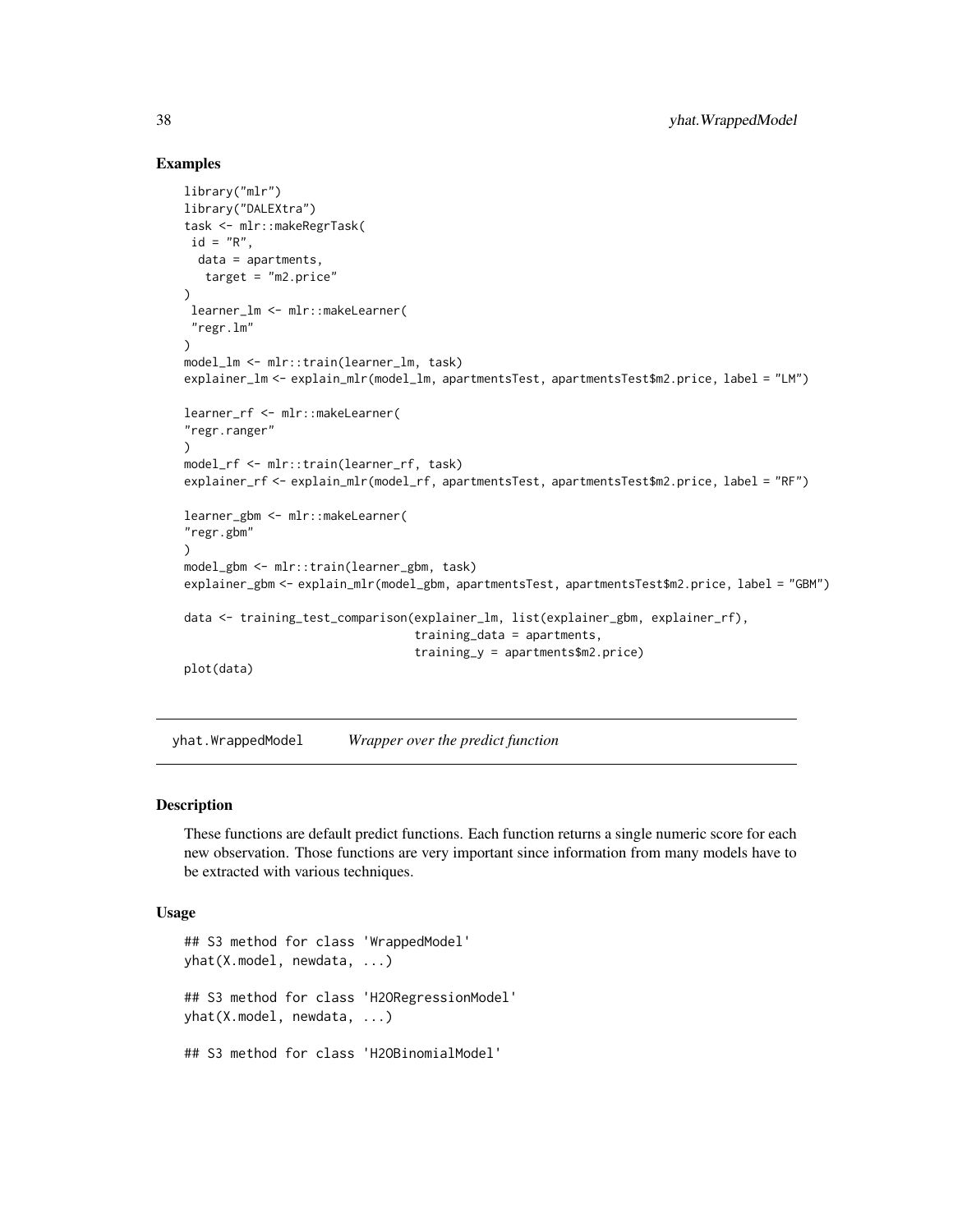```
yhat(X.model, newdata, ...)
## S3 method for class 'H2OMultinomialModel'
yhat(X.model, newdata, ...)
## S3 method for class 'scikitlearn_model'
yhat(X.model, newdata, ...)
## S3 method for class 'keras'
yhat(X.model, newdata, ...)
## S3 method for class 'LearnerRegr'
yhat(X.model, newdata, ...)
## S3 method for class 'LearnerClassif'
yhat(X.model, newdata, ...)
## S3 method for class 'GraphLearner'
yhat(X.model, newdata, ...)
## S3 method for class 'xgb.Booster'
yhat(X.model, newdata, ...)
## S3 method for class 'workflow'
yhat(X.model, newdata, ...)
## S3 method for class 'model_stack'
yhat(X.model, newdata, ...)
```
#### Arguments

| X.model                 | object - a model to be explained                             |
|-------------------------|--------------------------------------------------------------|
| newdata                 | data.frame or matrix - observations for prediction           |
| $\cdot$ $\cdot$ $\cdot$ | other parameters that will be passed to the predict function |

# Details

Currently supported packages are:

- mlr see more in [explain\\_mlr](#page-10-1)
- h2o see more in [explain\\_h2o](#page-4-1)
- scikit-learn see more in [explain\\_scikitlearn](#page-14-1)
- keras see more in [explain\\_keras](#page-7-1)
- mlr3 see more in [explain\\_mlr3](#page-12-1)
- xgboost see more in [explain\\_xgboost](#page-20-1)
- tidymodels see more in [explain\\_tidymodels](#page-18-1)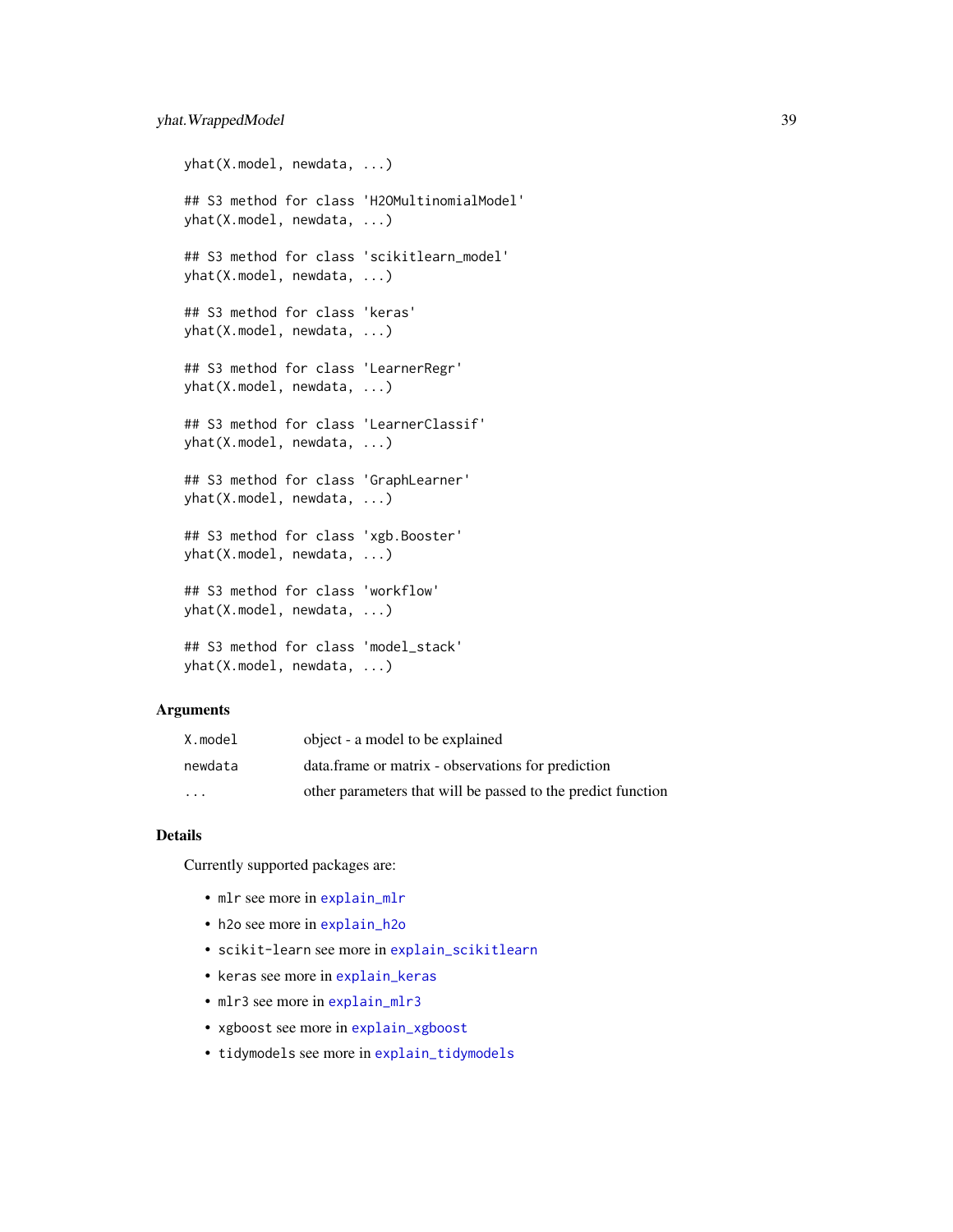# Value

An numeric vector of predictions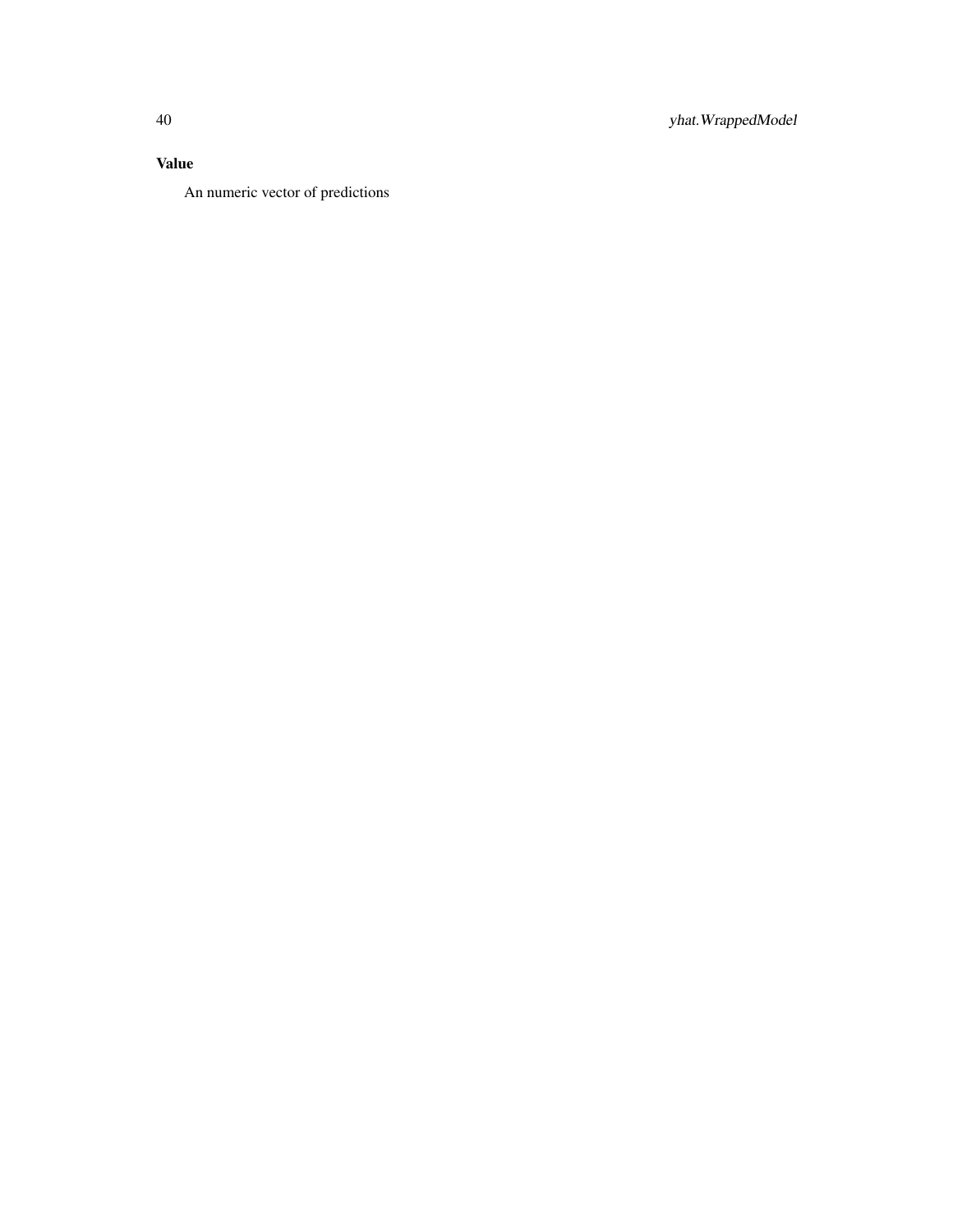# <span id="page-40-0"></span>**Index**

champion\_challenger, [2](#page-1-0) create\_env, [4](#page-3-0) dalex\_load\_explainer, [5](#page-4-0) explain, *[7](#page-6-0)*, *[13](#page-12-0)*, *[15](#page-14-0)*, *[20](#page-19-0)*, *[22](#page-21-0)* explain\_h2o, [5,](#page-4-0) *[39](#page-38-0)* explain\_keras, [8,](#page-7-0) *[39](#page-38-0)* explain\_mlr, [11,](#page-10-0) *[39](#page-38-0)* explain\_mlr3, [13,](#page-12-0) *[39](#page-38-0)* explain\_scikitlearn, *[10](#page-9-0)*, [15,](#page-14-0) *[35](#page-34-0)*, *[39](#page-38-0)* explain\_tidymodels, [19,](#page-18-0) *[39](#page-38-0)* explain\_xgboost, [21,](#page-20-0) *[39](#page-38-0)* funnel\_measure, *[2,](#page-1-0) [3](#page-2-0)*, [23,](#page-22-0) *[28](#page-27-0)* geom\_point, *[28](#page-27-0)* model\_info.GraphLearner *(*model\_info.WrappedModel*)*, [25](#page-24-0) model\_info.H2OBinomialModel *(*model\_info.WrappedModel*)*, [25](#page-24-0) model\_info.H2OMultinomialModel *(*model\_info.WrappedModel*)*, [25](#page-24-0) model\_info.H2ORegressionModel *(*model\_info.WrappedModel*)*, [25](#page-24-0) model\_info.keras *(*model\_info.WrappedModel*)*, [25](#page-24-0) model\_info.LearnerClassif *(*model\_info.WrappedModel*)*, [25](#page-24-0) model\_info.LearnerRegr *(*model\_info.WrappedModel*)*, [25](#page-24-0) model\_info.model\_stack *(*model\_info.WrappedModel*)*, [25](#page-24-0) model\_info.scikitlearn\_model *(*model\_info.WrappedModel*)*, [25](#page-24-0) model\_info.workflow *(*model\_info.WrappedModel*)*, [25](#page-24-0) model\_info.WrappedModel, [25](#page-24-0) model\_info.xgb.Booster *(*model\_info.WrappedModel*)*, [25](#page-24-0)

model\_performance, *[27](#page-26-0)* model\_type.dalex\_explainer *(*predict\_surrogate*)*, [32](#page-31-0) overall\_comparison, *[2,](#page-1-0) [3](#page-2-0)*, [27,](#page-26-0) *[29](#page-28-0)* plot.funnel\_measure, *[3](#page-2-0)*, [28](#page-27-0) plot.overall\_comparison, [29](#page-28-0) plot.predict\_surrogate\_lime *(*predict\_surrogate*)*, [32](#page-31-0) plot.training\_test\_comparison, [30](#page-29-0) plot\_radar, *[29,](#page-28-0) [30](#page-29-0)* predict\_model.dalex\_explainer *(*predict\_surrogate*)*, [32](#page-31-0) predict\_parts *(*predict\_surrogate*)*, [32](#page-31-0) predict\_parts\_break\_down *(*predict\_surrogate*)*, [32](#page-31-0) predict\_parts\_ibreak\_down *(*predict\_surrogate*)*, [32](#page-31-0) predict\_parts\_shap *(*predict\_surrogate*)*, [32](#page-31-0) predict\_surrogate, [32](#page-31-0) predict\_surrogate\_iml *(*predict\_surrogate*)*, [32](#page-31-0) predict\_surrogate\_lime *(*predict\_surrogate*)*, [32](#page-31-0) predict\_surrogate\_local\_model *(*predict\_surrogate*)*, [32](#page-31-0) print.funnel\_measure, [33](#page-32-0) print.overall\_comparison, [34](#page-33-0) print.scikitlearn\_set, [35](#page-34-0) print.training\_test\_comparison, [36](#page-35-0) training\_test\_comparison, *[2,](#page-1-0) [3](#page-2-0)*, *[31](#page-30-0)*, [37](#page-36-0) yhat.GraphLearner *(*yhat.WrappedModel*)*, [38](#page-37-0) yhat.H2OBinomialModel *(*yhat.WrappedModel*)*, [38](#page-37-0) yhat.H2OMultinomialModel *(*yhat.WrappedModel*)*, [38](#page-37-0)